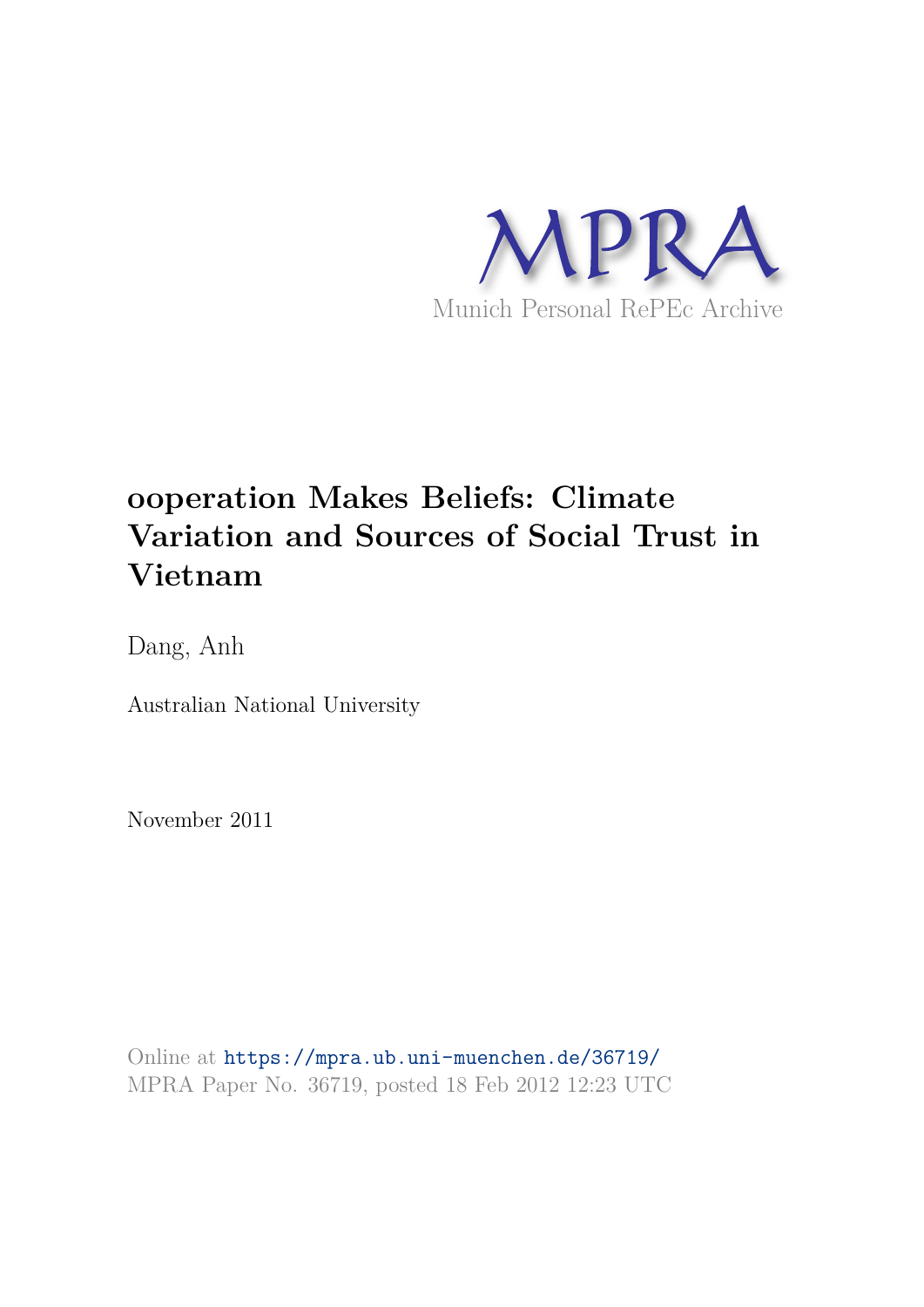# **COOPERATION MAKES BELIEFS CLIMATE VARIATION AND SOURCES OF SOCIAL TRUST IN VIETNAM**

Anh Duc Dang Research School of Economics College of Economics and Business Australian National University Email[: dang.ducanh@anu.edu.au](mailto:dang.ducanh@anu.edu.au)

This version: November, 2011

## Abstract

I investigate the origins of social trust within Vietnam. Combining a unique contemporary survey of households with historic data on climate variation, I show that individuals who were heavily threatened by negative climate fluctuation exhibit more trust in neighbors and other people in close group. The evidence indicates that the effects of climate variation on social trust transmitted through strengthening the cooperation among village peasants in coping with risk and uncertainty. The results also indicate that households with higher proportion of agricultural incomes tend to rely more on village members in the case of emergency. However, the increased village relationship does not erode family ties.

JEL classification: O13, O53, Z13, Q54 Keywords: Climate variation, social trust, Vietnam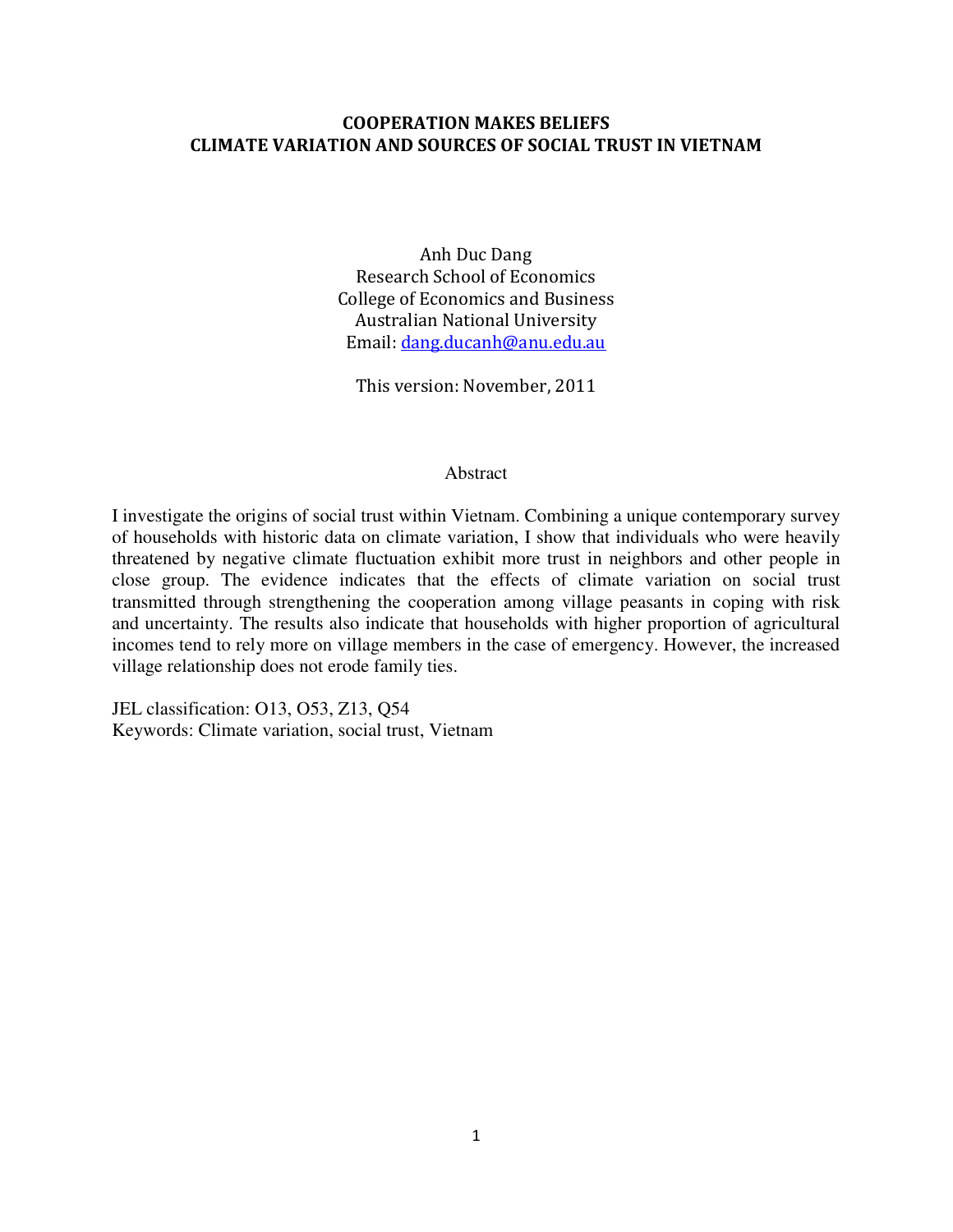## **1. Introduction**

The past decade has seen a rapid increasing consensus among economists that institutions is one of the most important deep determinants of economic development and holds the key to prevailing patterns of prosperity around the world (Hall and Jones, 1999; Acemoglu et al., 2001, 2002, Rodrik et al.,2004). This literature usually cites North"s (1991) definition of institutions as being "the rules of the game in a society or, more formally, [they] are the humanly devised constraints that shape human interaction". However, the institutional concepts that are used in this literature focus on extensively formal institutions; informal institutions, which North argued were more important than formal institutions, only attract attention recently (Jutting et al, 2007; Helmke and Levitsky, 2004). Several studies seek to examine the role of informal institutions<sup>1</sup>, such as social trust, on economic and institutional development through its facilitation of cooperation and collective action among the members of a community (Putnam, 1993, 2000; Guiso, Sapienza and Zingales, 2006). However, far too little attention has been paid to source of social trust.

Only recently economists have begun to investigate the origins of social trust and to explain the large differences in trust across and within countries. Several studies have revealed that historical circumstances, particularly experiences of cooperation or conflict such as the free-city state experience in medieval Italy and the slave trade in Africa, can have long lasting effects on the level of trust of a community (Tabellini, 2010; Guiso et al., 2008; Nunn and Wantchekon, 2009). Other studies examine the long term impacts of climate volatility on social trust and showing that historical variability in climatic conditions affects the evolution of trust and family ties in Europe (Durante, 2009). However, cross-country studies may provide limited evidence since too many things alter across countries. Therefore, we needs to focus on micro evidence within countries to see how different individuals behave, by holding constant all the other characteristics and institutions of a country.

 $\overline{a}$ 

<sup>&</sup>lt;sup>1</sup> Culture norms are considered as a part of informal institutions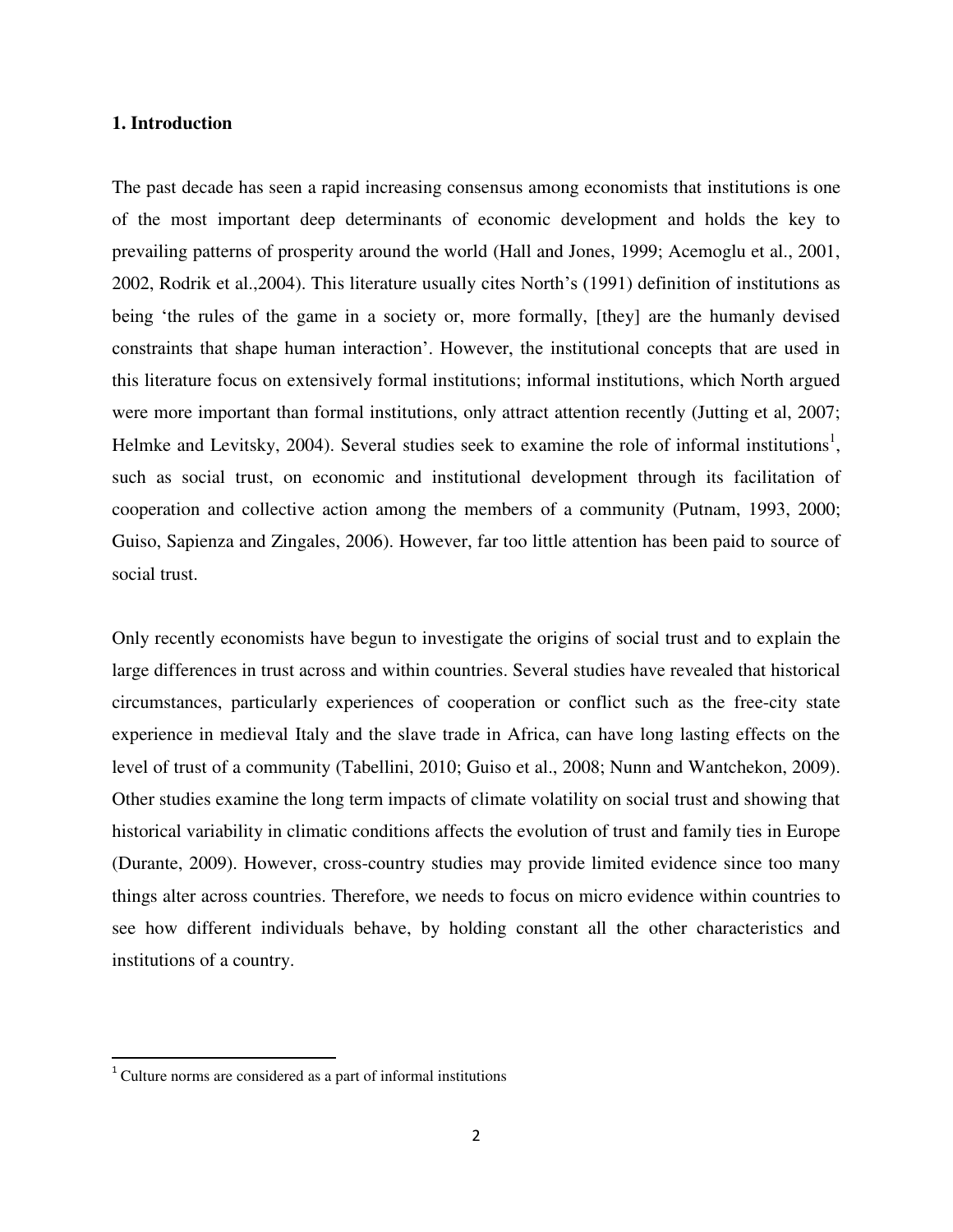The primary objective of this paper is to complement recent studies that try to understand and explain trust origins. Particularly, the paper tries to fill gaps in our knowledge of origins of social trust in the context of developing and non-Western societies. Specifically, I examine empirical relationships between environmental variation and social capital in the context of Vietnam. Vietnam offers an attractive setting within which to study social trust. Unlike many other developing countries and transition economies, Vietnam has experienced exceptional per capita income growth in the last two decades, accompanied by fundamental but gradual social changes without large-scale social or political upheavals. However, the high economic growth cannot explain by the quality of formal institutions as Vietnam is ranked at low level in international ranking tables such as Polity IV and Governance Indicator. One explanation is weak formal institutions are likely to be supplemented by informal institutions. For instance, the World Value Surveys show that the Vietnamese national level of social trust appears higher than some other East Asian nations at Vietnam's stage of economic development (Dalton and Ngoc, 2005).

I try to examine empirically the hypothesis that development of trust is based on the demand of cooperation between peasants to cope with natural climate<sup>2</sup> fluctuations, which are considered as the main risks for agricultural activities (Durante, 2009; Tran, 1997; Rambo, 1979). Durante (2009) proposes that peasants in rural and remote regions, in which well-functioning credit and insurance markets do not exit, have to rely on different strategies to protect themselves from natural shocks. Of which, some strategies are only effective if there are some degree of collective effort and involvements of the broader community. For example, as large-scale constructions, such as dykes and irrigation systems, have to be built to ease the impacts of hazard environment, they require cooperative action among members of the local community. In addition, peasants can improve insurance capacity against natural risks by expanding relationship to other member in same communes, who are likely to be affected by weather fluctuations in the same ways.

To test our hypothesis, I use data from 2008 Vietnam Access to Resources Household Survey to investigate whether households living in regions that were heavily affected by climate variability

l

<sup>2</sup> According to World Meteorological Organization, climate in a narrow sense "can be defined as the statistical description in terms of the mean and variability of relevant quantities over a period of time".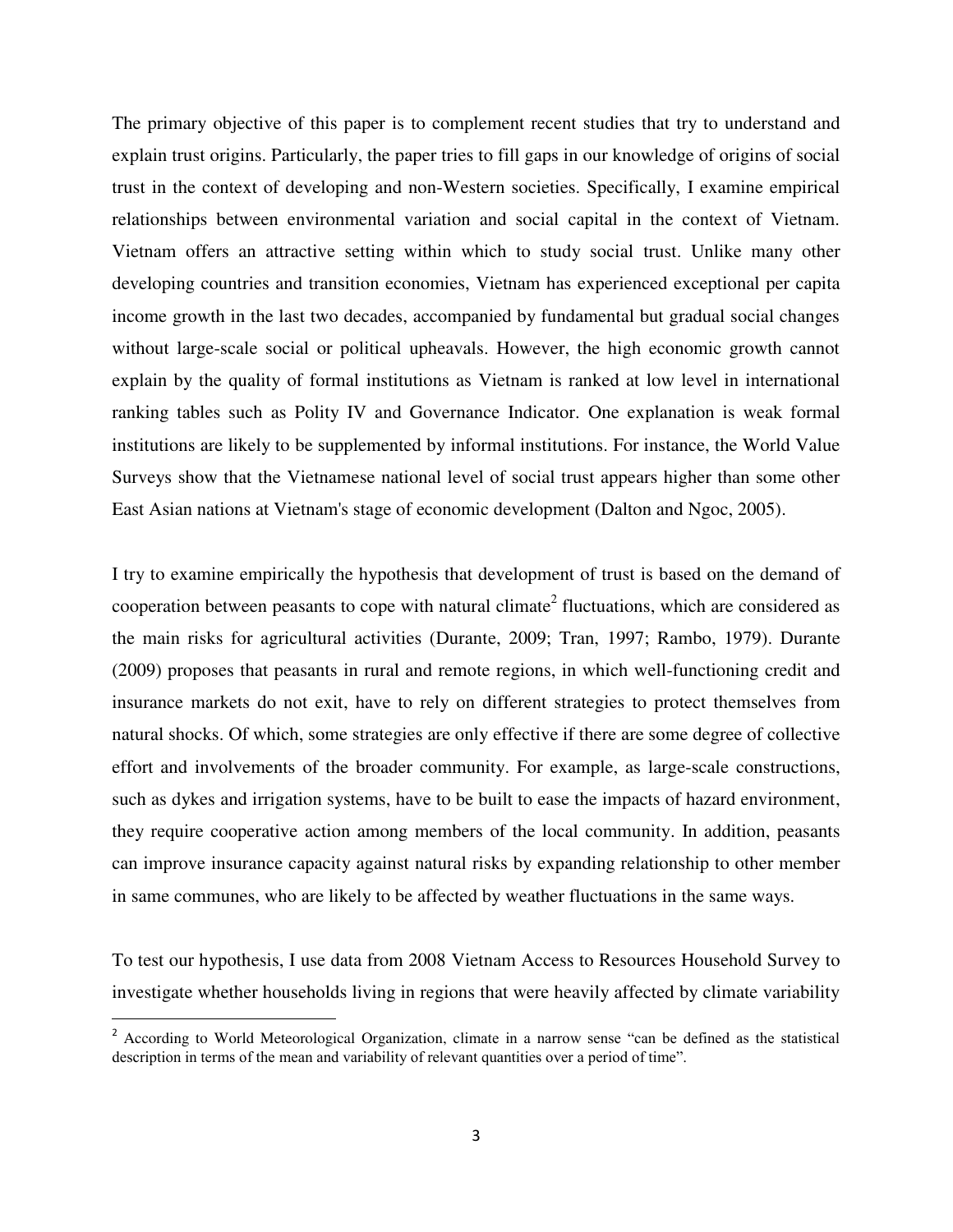in the past are more trusting others people today. Through combining historical climate data for the period 1927-1985 with a contemporary survey data on social capital available from different provinces across the country, the analysis confirms that regions with greater intra-annual fluctuations in temperature and rainfall have higher levels of interpersonal trust among village peasants. This study also indicate that although some can argue that other factors, such as genetics or education, play a much larger role in the development of culture, the relationship of climate variability and social trust in Vietnam can no longer be ignored. In other words, Vietnam"s climate has played a crucial role in the development of Vietnamese agricultural culture and will continue to influence Vietnam"s in the future.

I also examine whether a more variable environment should increase an individual"s propensity to interact with non-family members and reduce her dependency on the family for insurance purposes. If it does, then higher climate variability may make family ties weaker. Numerous studies have attempted to explain the existence of a negative relationship between social trust and the strength of family ties: the greater the importance of the family to the individual, the less their sense of community and civic engagement (for example, Banfield, 1958; Ermisch and Gambetta, 2008; Alesina and Giuliano, 2009; Durante, 2009).

Contrary to other studies, such as Durante (2009), the results indicate that more variability in rainfall and temperature does not weaken family ties in regions. One explanation is in a Confucian country most people consider families as the most important factors and persistent. Therefore, this norm is expected to be maintained even people receive less support from their relatives. Another alternative explanation for my finding is that family ties and general trust are not necessarily substitutes but rather unrelated (or complemented) in Confucian countries.

I then turned to specific mechanisms and examined two explanations for the relationship between the climate variation and trust. I found that people living in more climate variation tend to ask for the help from their neighbors in the case of emergency, which enhance mutual trust among them. In addition, I realized that households who rely more on agricultural incomes tend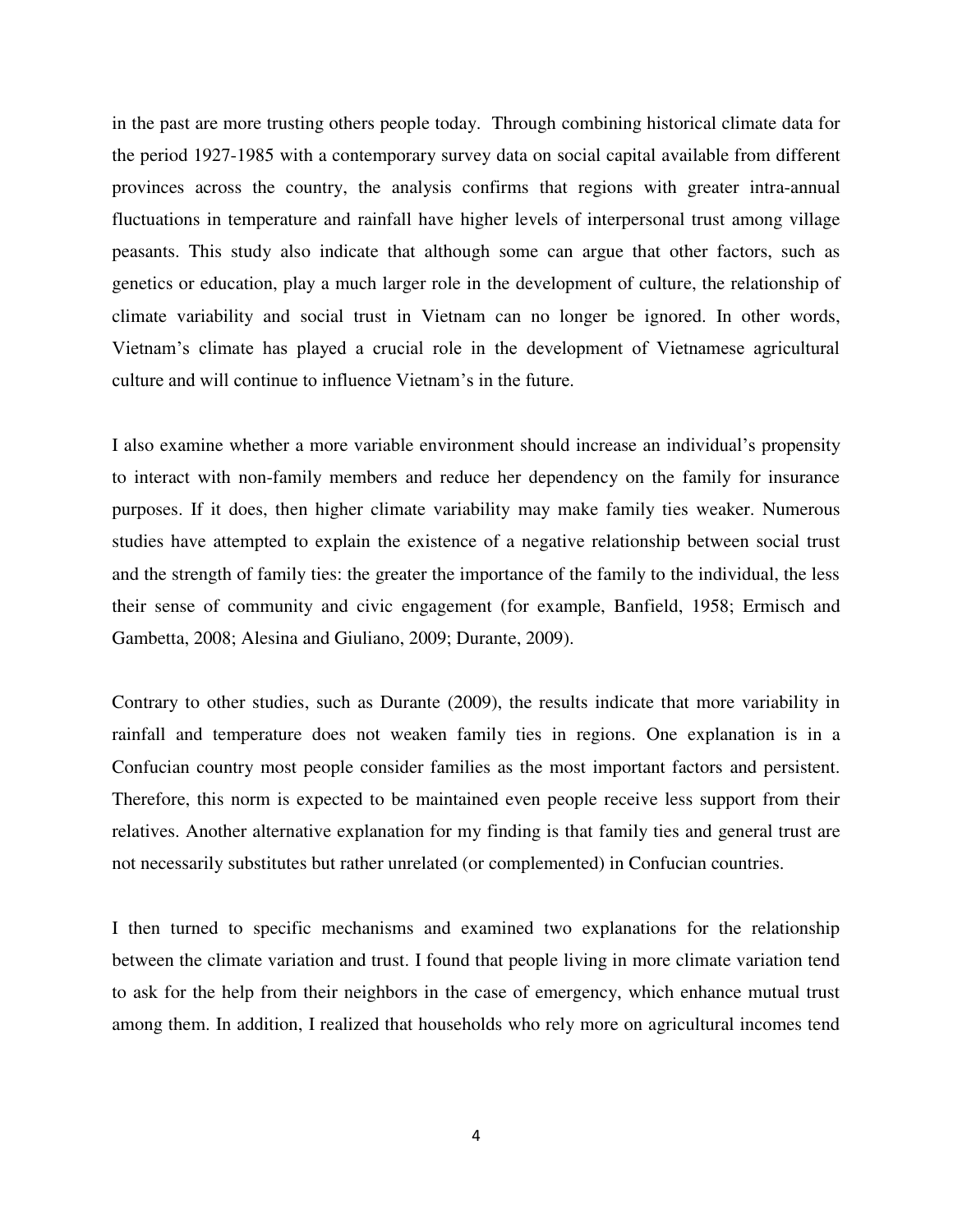to trust other people. The explanation is that the living that heavily relies on natural environment resulted in continuing cooperation and promoting social networks, and higher trust

The paper has been organized in the following way. I begin in section 2 by describing historical and conceptual groundwork. I discuss evidence on the interaction between natural environment and cooperation, describe the conceptual framework and illustrate its predictions. Section 3 describes the data. Section 4 illustrates the empirical strategy and presents the results obtained using historical climate data. Finally, section 5 summarizes the key findings and concludes.

# **2. Environmental Adaptation, Cooperation and Trust in Rural Regions of Vietnam**

## *A. Historical Background*

Vietnam lies between roughly eight and twenty-three degrees north latitudes, which places it within the tropical monsoon belt. Due to differences in latitude and uneven topography, Vietnam"s climate conditions are far from uniform with two distinct climatic zones, North and South Vietnam (Mark and Nguyen, 2001). North of Vietnam encompasses the mountainous provinces, Red River Delta and a part of central regions of the country. Gourou (1936) divided the Red River Delta into eight sub-regions, three of which are the foothills marginal to the plain and five of which are within the Delta. Each of these sub-regions represents a variety of relief and drainage. The quality of soil is low and varies in structure and type across the region and even from village to village. In addition, the Red River Delta is also exposed to high risk of being flooded. The coastal central regions can experience heavier rainfall than other areas because of typhoons that develop in the South China Sea and move northeast along the coast. The typhoons are generally worse along the southern coast, which experiences the most severe winds and heaviest rainfall. Vietnam"s typhoons are most common in July through October. Large portions of the coast can experience heavy rainfall throughout the entire year. South climate is dominated by dry seasons and wet monsoons and lies in the northern temperate zone; therefore, these regions would have been most productive for agriculture purposes.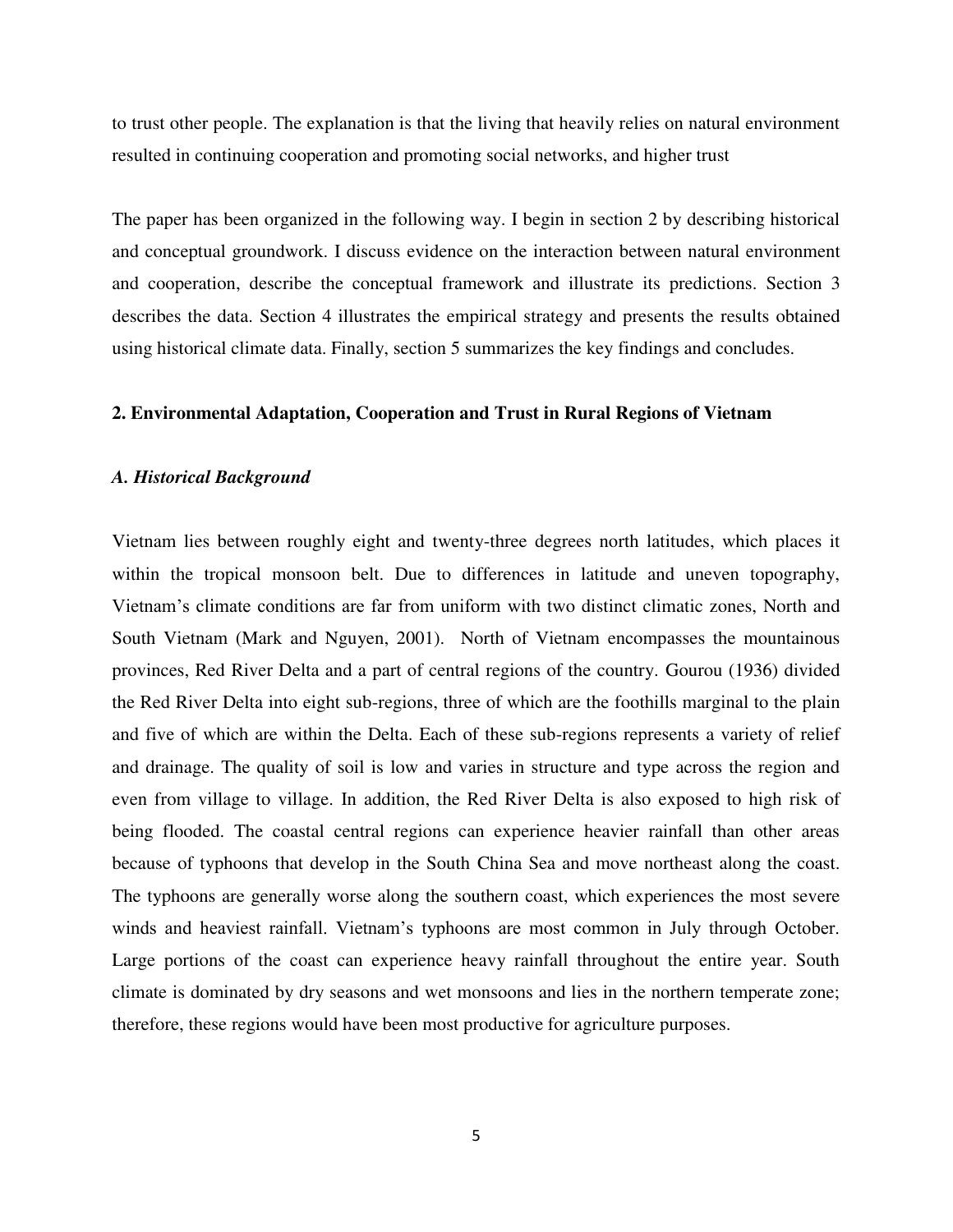Being a typical agricultural country, people's lives depend much on natural conditions. Resident areas are organized into hamlets and villages. Village people have liked to live in big families. Compassion and assistance among people are the representation of kin's strength. In a kin, everybody is responsible for protecting and assisting each other both material and spirit, guiding each others to promote their position in society. Moreover, since the wet rice cultivation requires a big labour force, Vietnamese farmers not only bear much but also assist to each others. In order to cope with the social environment, it is necessary to cooperate to make effect. The organization basing on this habitat creates democracy and equality between man and man. This is regarded to be primary democratic form - village democracy (Rambo, 1979; 2005). However, there are fundamental differences in the characteristics of villages and village peasants between the North and South<sup>3</sup>. The differences in natural environment help to explain the diversity of social organization between northern and southern peasants. While the environment in Mekong Delta is homogonous through its surface, the Red River Delta shows a natural diversification.

The Red River with about 1,200 kilometers long has high water volume, which averages 500 million cubic meters per second, but may increase by more than 60 times at the peak of the rainy season. The entire delta region is no more than three meters above sea level, and much of it is one meter or less. Moreover, this delta area is subject to erratic but heavy rainfall (Rambo, 1979). Such heavy rains are usually associated with the movement of typhoons in the South China Sea and hence can occur several times throughout years. Consequently, as rainfall is immediately poured in the river regime, the red River can rise to flood levels up to dozen times in a single season (Dumong, 1935). Under a natural river regime, almost all the Delta would be subject to annual flooding and hence would not be usable for rice cultivation (Gourou, 1936). Therefore, large-scale constructions, such as dykes and irrigation systems, have to be built and maintained to ease the impacts of hazard environment and to irrigate the rich rice-growing delta. Each village takes its responsibility of the supervision of the dykes within its territory and all village members were liable to perform unpaid labor to repair the dykes (Cima, 1987; Rambo, 2005).

l

<sup>&</sup>lt;sup>3</sup> The southern Vietnamese peasants originated from the north and gradually migrated southward in the process of advancing to the south.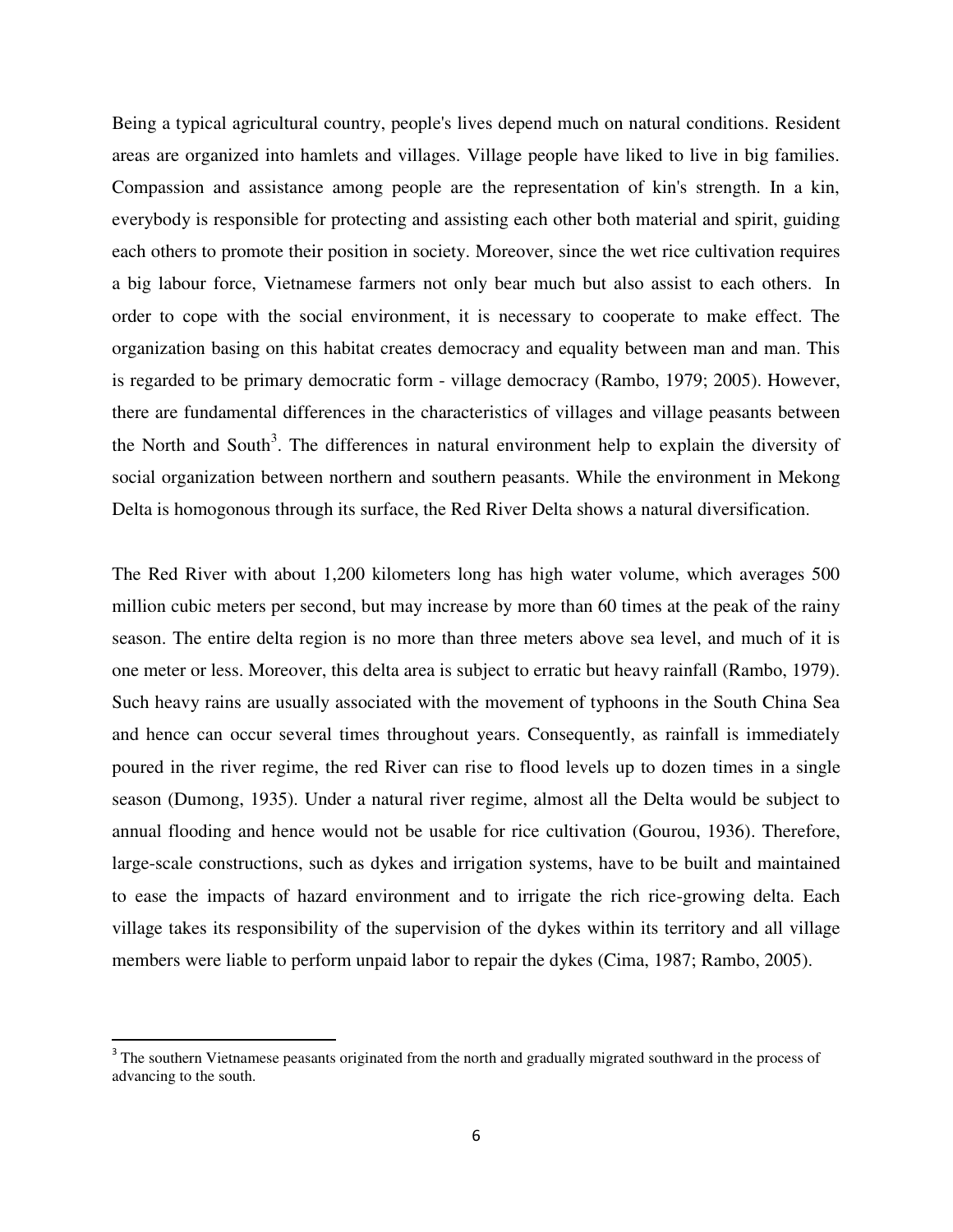The threat of losses of crop to natural disasters and disease contribute to the adaptive values of various risk spreading social institutions which characterize Northern peasant society. Village communal granaries provide a reserve food supply in case of serious loss. The division of fields into tiny plots and the custom of family owning several widely dispersed fields would also tend to reduce the risk of a household losing its entire crop to any particular pest or disease.

The northern peasants live in densely settled villages that surrounded by thick bamboo hedges. Outsiders were not permitted to stay in the village after nightfall. Villages were largely endogamous and in-migration rare. Outsiders who were allowed to settle in a village had to wait three generations before becoming full members of the community. Each village was an autonomous self-governing community.

Subject to irregular weather patterns with their typhoons, floods and drought and a distressing frequency of emergencies, the early settlers of the Red River Delta developed a distinctive social attitude that became an intrinsic part of their culture. There are many solutions to the problems of making a living and dealing with natural disasters and other misfortunes which require a collective effort that individual interests became subordinate to those of the group. Rather than rugged individualism and self-reliance, the emerging culture placed high value on cultivating relationship within the group, particularly the village, the extended kin group and the family (James, 2005).

Although Southern villages had originally shared the same form of social organization as their northern ancestors, they had evolved their open settlement pattern in the Mekong Delta with its much more benign natural and social environment. Contrary to Northern environment, the average annual rainfall in Mekong Delta is just adequate to satisfy the requirements for rice growing. Unlike the case of Read River Delta, there is relatively little variation from year to year in the quantity of rainfall in the South and consequently crops rather suffer there for lack of water (Great Britain, 1943). The habitat was essentially benign, offering no major hazard to peasant cultivation and thus requiring no corporately organized protective responses such as the flood control dykes of the North (Rambo, 2005). Therefore, the peasant settlements in the South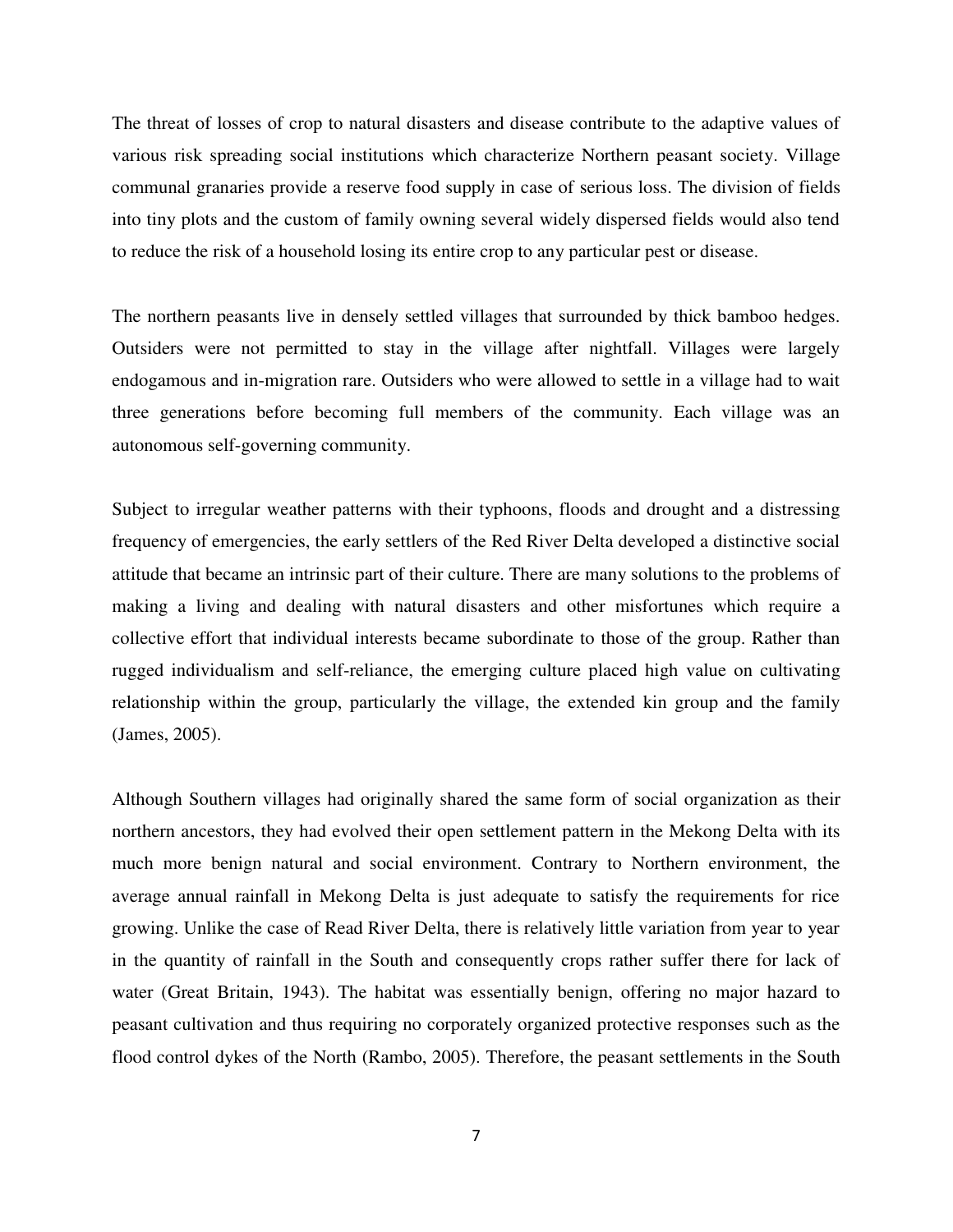were very different from the northern ones. In fact, they were not villages in the conventional senses. There was no bamboo hedge to physically define the boundaries of the village, no gate and control on entry. Individual households were widely dispersed along the banks of the canals that cross the delta. Although these settlements were organized by the state into villages and hamlets, these administrative units were not true communities. Household often had closer social relations with neighbors living directly across the canal from them, even they were actually residents of different villages than they did with people living far down the canal in their own village (Rambo, 2005). Southern peasant society does not appear to have become adapted to the threat of crop loss at the village level of integration although the share cropping system which predominates in the Mekong Delta provides a certain amount of protection to the tenant farmers against crop losses, both because it is customary for the landowner to reduce rents in the event of a poor harvest (Hendry, 1964).

## *B. Conceptual Framework*

There are two mechanisms that climate variation is likely to impact on trust. The first mechanism is that the difficult natural environment creates favorable conditions for cooperation. Some author seek to explain development of trust based on the demand of cooperation between peasants to cope with natural weather fluctuations, which are considered as the main risks for agricultural activities (Durante, 2009; Tran, 1997; Rambo, 1979). Durante (2009) proposes that peasants in rural and remote regions, in which well-functioning credit and insurance markets do not exit, have to rely on different strategies to protect themselves from natural shocks. Of which, some strategies are only effective if there are some degree of collective effort and involvements of the broader community. For example, as large-scale constructions, such as dykes and irrigation systems, have to be built to ease the impacts of hazard environment, they require cooperative action among members of the local community. In addition, peasants can improve insurance capacity against natural risks by expanding relationship to other member in same communes, who are likely to be affected by weather fluctuations in the same ways.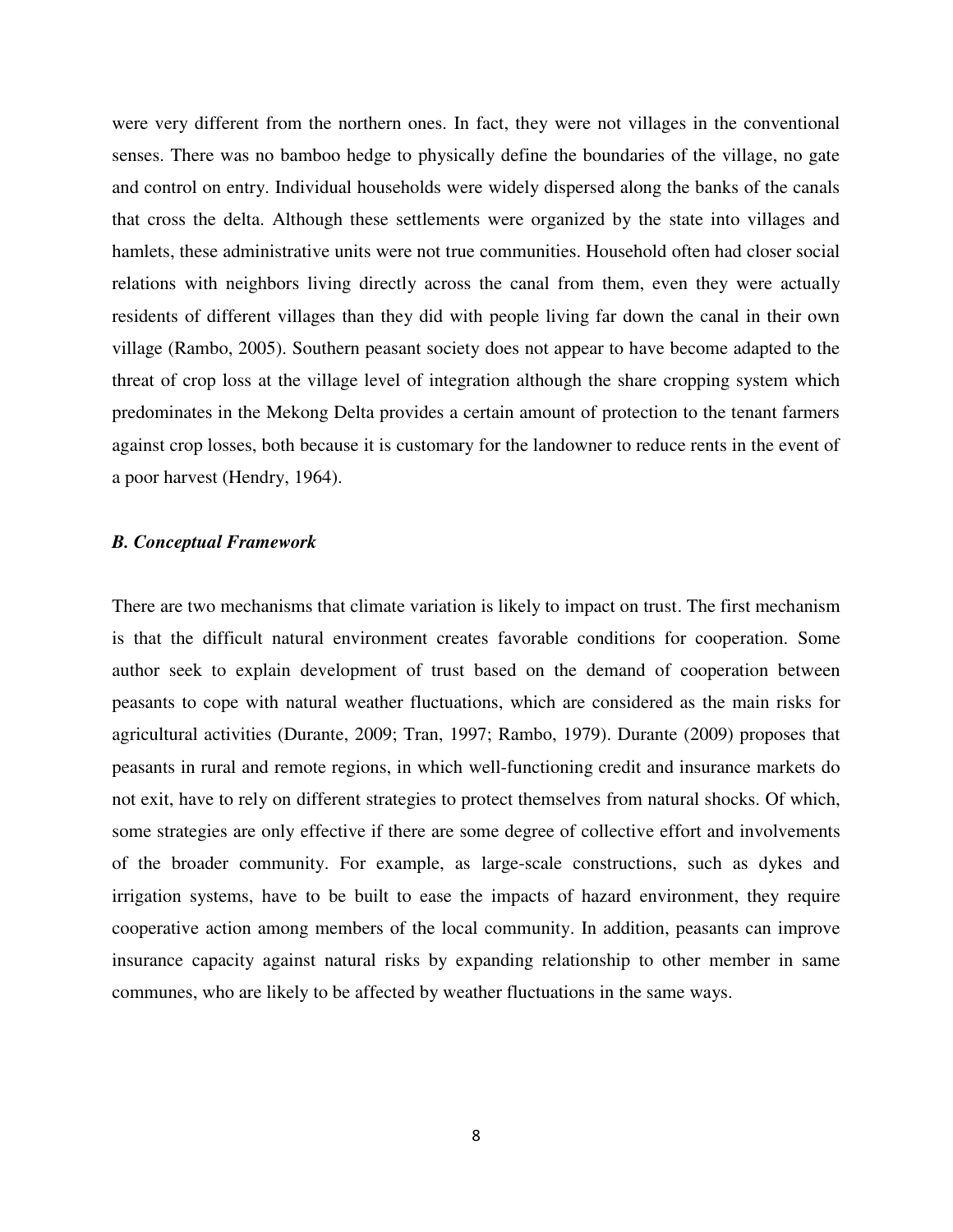Rambo (1979) demonstrate that the peasant society in the high risk environment has evolved a series of institutions which serve to reduce individual insecurity by spreading risk-taking over group larger than the nuclear family such as extended family, the lineage and the corporate community. As village members select to cooperate with other members, it makes them taking more risks in trusting other members. As Ermisch and Gambetta (2010) suggest, interacting more with other peoples can lead to more "outward exposure*"*, and improve their ability to trust other people by (1) estimating more accurately the probability of trustworthiness; or (2) reading the signs of untrustworthiness more precisely. Therefore, peasants cooperate and interact less with other people will exhibit a lower level of trust in members in villages.

The second potential channel of trust is from cultural norms. Although natural uncertainty is becoming less profound impacts on agricultural activities, the cooperative and trustworthy culture is expected to be maintained. A number of recent papers show that trust attitudes, like other cultural traits, can persist for surprisingly long periods of time and are transmitted from generation to generation (for example, Bisin and Verdier, 2001, Guiso et al., 2008, Tabellini, 2008; Alesina and Fuchs-Schundeln, 2007). A recent study by Guiso et al. (2008) shows that parents can transmit their prior trustworthiness to their children. In another cross- and withincountry study, Bjørnskov (2007) finds that trust scores are remarkably stable over several decades. At the individual level, this persistence is generally attributed to intergenerational transmission operating through genetics, imitation, or deliberate inculcation by parents. This view is consistent with recent empirical findings documenting the existence of a strong correlation in the propensity to trust between parents and children (Katz and Rotter, 1969; Dohmen et al., 2008) and between second-generation immigrants and current inhabitants of the country of origin (Guiso et al., 2006; Algan and Cahuc, 2007).

# **3. Data Sources and Description**

# **Social Trust**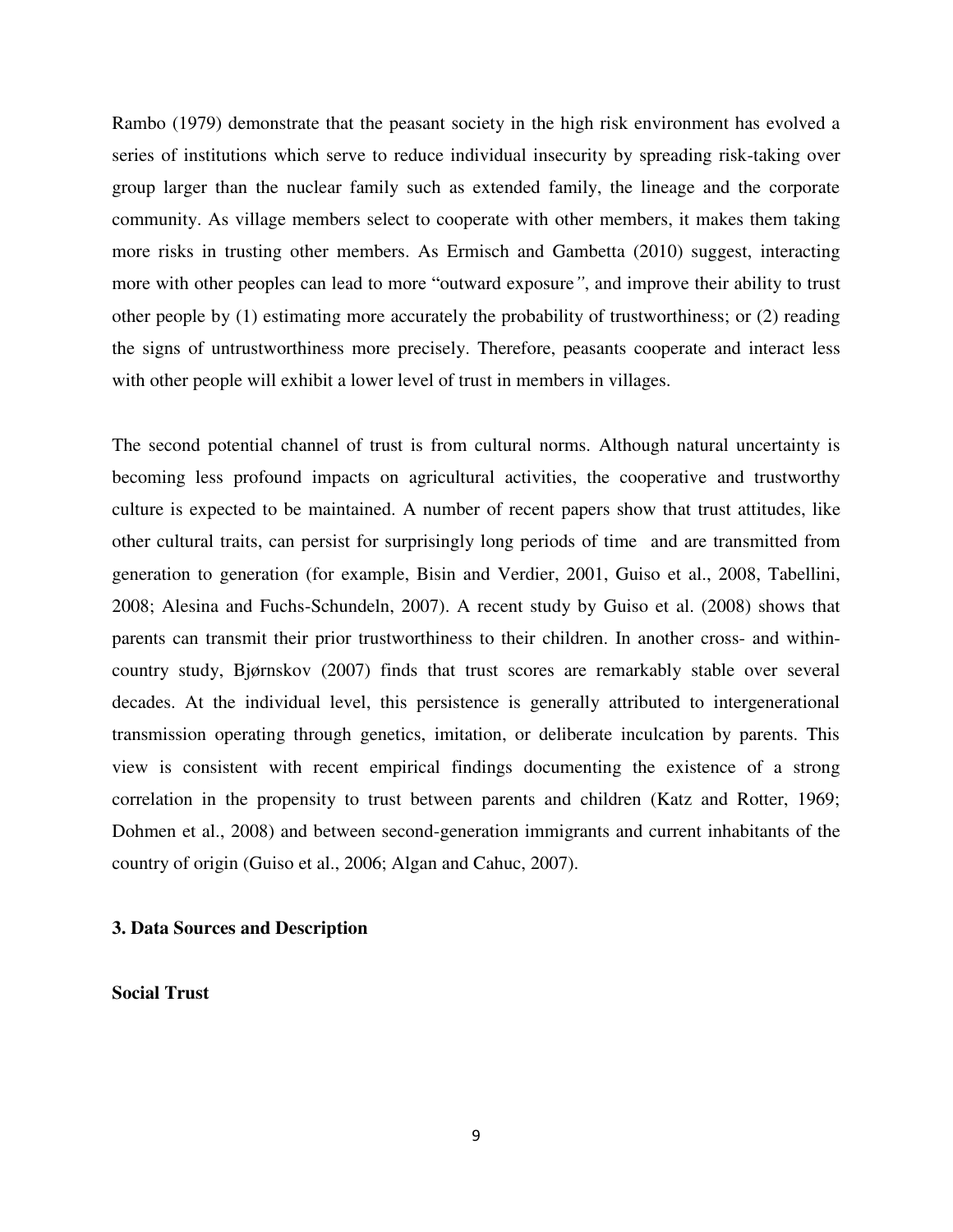I employ Vietnam Access to Resources Household Survey (VARHS)<sup>4</sup> in 2008 to inspect the impacts of climate volatility on social trust in different parts of the empirical analysis.

VARHSs are uniquely representative surveys which are based on interviews of a random sample of 3,223 households in rural regions. The surveys cover rural areas of 12 provinces in Vietnam, including: Ha Tay, Lao Cai, Phu Tho, Dien Bien and Lai Chau in the North; Nghe An in the North central Coast; Quang Nam and Khanh Hoa in the South Central Coast; Dak Lak, Dak Nong and Lam Dong in the Central Highland and Long An in the Mekong River Delta. The surveys provide rich information on a broad range of topics, such as rural employment, on- and off-farm income generating activities, rural enterprises, property rights, savings, investment, insurance and participation in formal and informal social networks. The visual location distribution of current respondents has been represented in Figure 1. The summary statistics of our analysis sample are presented in Table 1. As shown by the Figure 1, a lot respondents live in remote and mountainous areas, with about 17 percent of them are minority.

The survey asks a standard question about self-reported trust. The exact wording of the question is as follows: "*Most people are generally honest and can be trusted or In this commune one has to be careful, there are people you cannot trust?"* Respondents could either agree or disagree. They also had the option of answering that they "do not know". Removing respondents with no answer leaves us with 2220 and 1846 potential observations for the two questions.

Since respondents" answers to the trust questions are binary, there are a number of possible estimation strategies. The first is constructing a measure of trust that takes on the binary value of 0 and 1: 0 corresponds to the response "Disagree"; and 1 to the response "Agree" then using OLS to estimate linear probability model. Another strategy is to instead estimate a logit model.

 $\overline{a}$ 

<sup>&</sup>lt;sup>4</sup> The survey data used in this analysis is taken from the third round of the VARHS, which was conducted in 2008 by Institute of Labour Science and Social Affairs (ILSSA) of the Ministry of Labour, Invalids and Social Affairs (MOLISA) under the technical support from Department of Economics (DoE) at the University of Copenhagen. All rural households in 12 provinces interviewed for the 2004 Vietnam Household Living Standards Survey has been resurveyed. The data are publicly available and can be downloaded at: http://www.econ.ku.dk/derg/links/vietnam/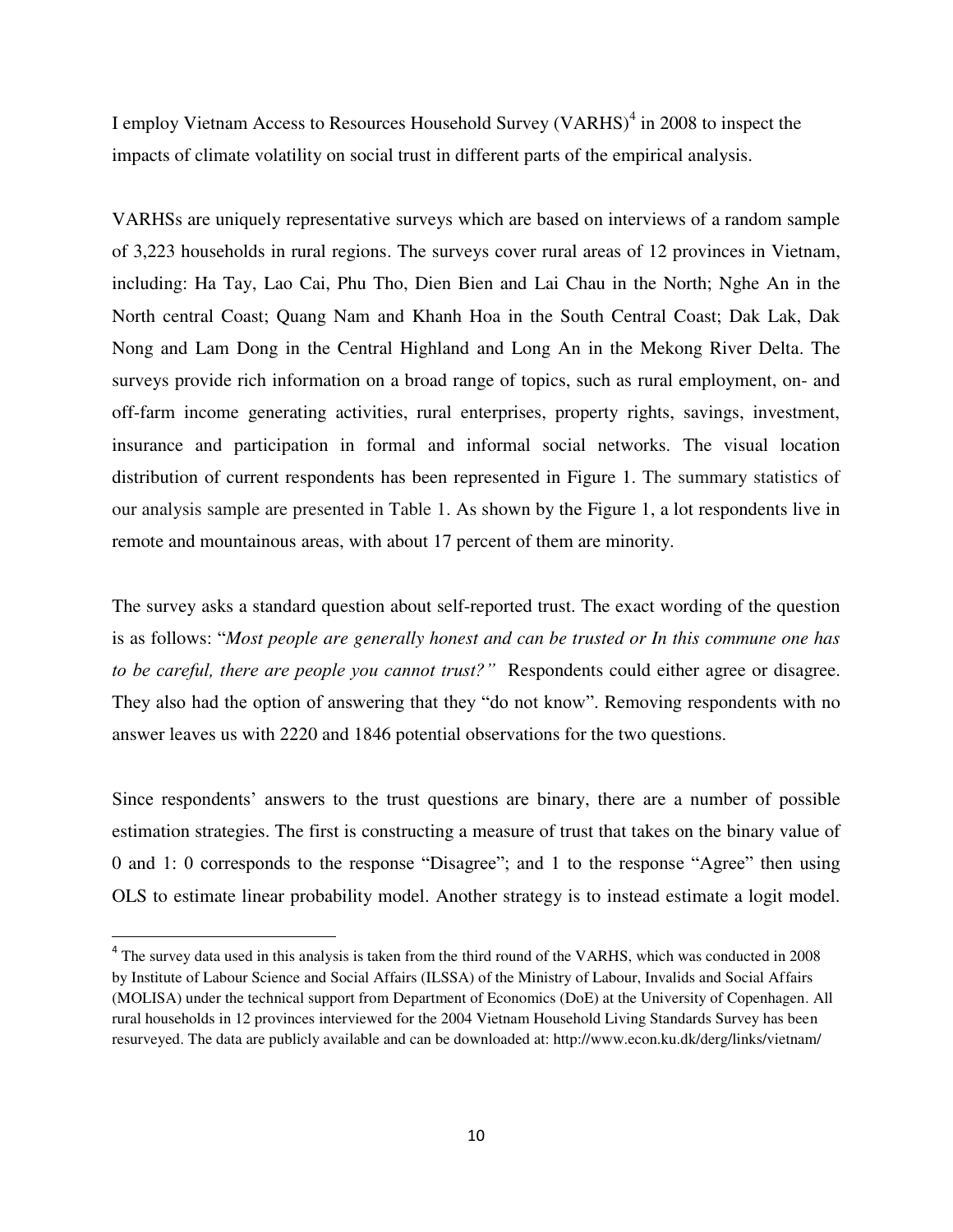As we shown in Appendix, the estimates are qualitatively identical if we pursue this alternative strategy.

People suspect that this kind of question is unlikely to capture individual trust attitudes (Durante, 2009). For example, some have argued that this question is a relatively ambiguous in that it does not explicitly specify the object of the respondent"s trust. Moreover, the question does not provide an exact answer whether this is generalized or particular trust.

Particular trust refers to those cases in which individuals trust members of a narrow circle of family members or close friends, but do not trust (and do not expect to be trusted by) people outside of it. In contrast, generalized trust is the trust that a given person has toward a member of a broader community. The first question basically asks about general trust. However, since a lot people in same village or commune have close relationship, such as kin or relatives, respondents are likely to apply instead to particular trust. Therefore, this dataset is used to investigate the impacts of environmental adaptation on trust among village members (or particular trust).

The distributions of responses for question on social trust are summarized in Table 2. A number of characteristics of the responses are notable. The share of respondents who agree with the statement "*most people are generally honest and can be trusted" is* more than 90 percent. The results are consistent with those reported in Dalton et. al. (2002), which show that the Vietnamese exhibit high levels of trust, compared with other countries surveyed under the World Values Survey project.

## **Family ties**

The importance of family is a historic aspect of Vietnamese society, as with many Confucian societies in East Asia. The family is a basis of economic organization in an agrarian economy, the role of the father and parents in general is reinforced by cultural traditions, and family relations provide a general model for authority relations (Pham, 1999). Through history and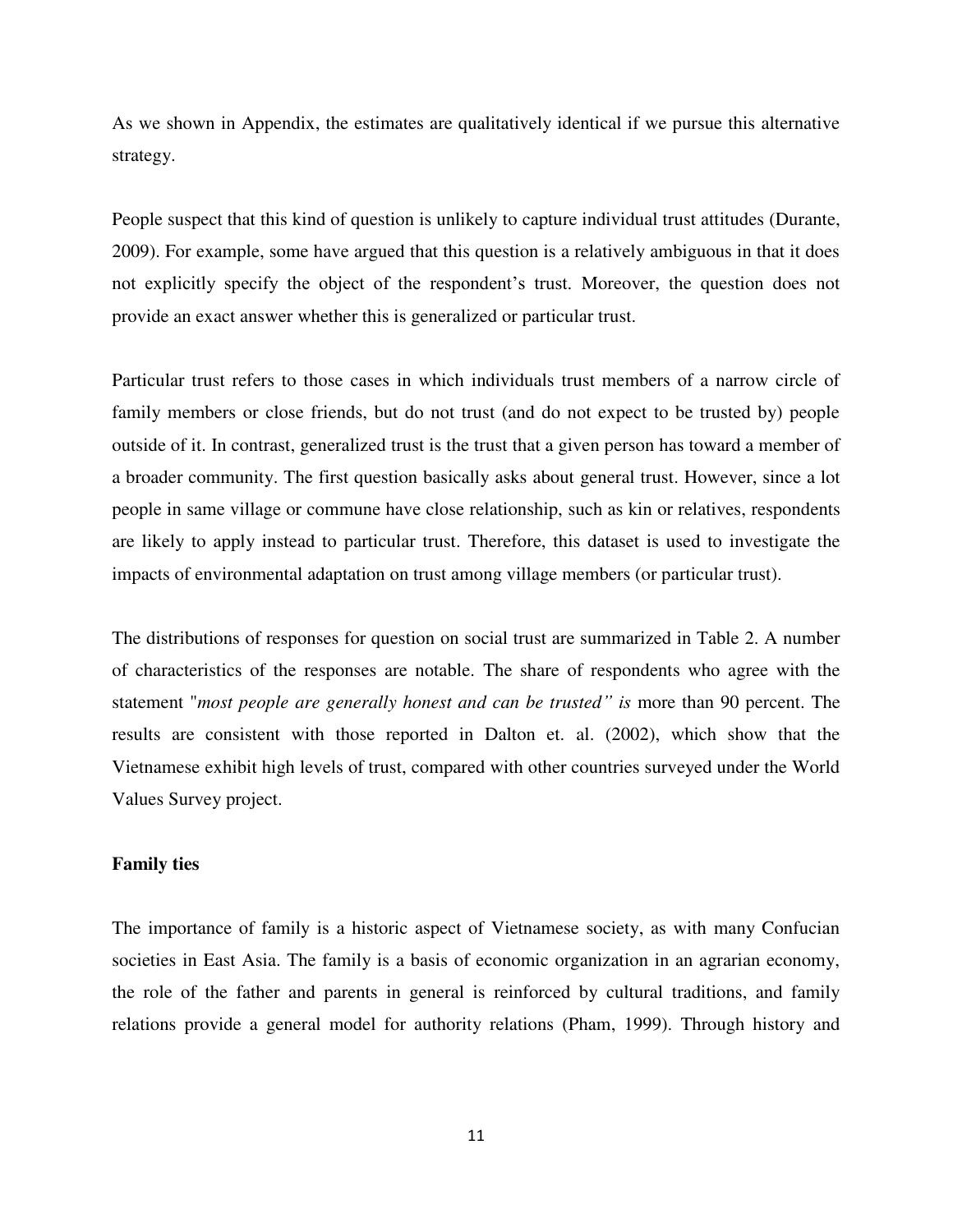changes in political and social regimes, the centrality of the family appears to be an enduring feature of Vietnamese society (Dalton et al, 2003).

To investigate the impact of climate variation on family ties, I use information about households who reported having helpers. The survey asks respondents to provide information about people who are a source of help in case of emergency. People can list the name of up to three people from whom they asked for a help. The exact question is "*If you were in need of money in case of an emergency who outside of your household could you turn to who would be willing to provide this assistance?"* In addition, the survey includes another question about how relationship of these people with household: (1) Relative; (2) Friend; (3) Neighbor; or (4) Other. The survey also provides information whether these people in the same village or not.

I classify whether household mainly asking for help from relatives rather others (friend and neighbors) if all people in the asking lists are relatives. Relatives can be people who live outside villages. Column 2 in Table 3 shows that 64 percent of the helpers mentioned are relatives of the respondents. The results on the share of helpers who are relatives are interesting. They show that households in the more developed provinces (e.g Ha Tay, Phu Tho or Long An) are at least as likely as households in less developed provinces (e.g. Lai Chau, Dak Nong) to mention relatives as their most important helpers. This similarity in level of family ties is a first indication of important trend: whereas economic development has tended to erode the relative economic importance of family ties in Western countries, this may not necessarily be happening in Vietnam. Similar conclusions are reached by Dalton et. al. (2002), who in a sample that includes both rural and urban dwellers find that the importance of family ties does not decline with socioeconomic status. In the language of social capital theory, Vietnamese families display high levels of "bonding" social capital, and this "traditional" form of social capital does not appear to be crowded out by more modern types of social relations (CIEM et at, 2007).

# **Climate Variables**

## **A. Rainfall and Temperature**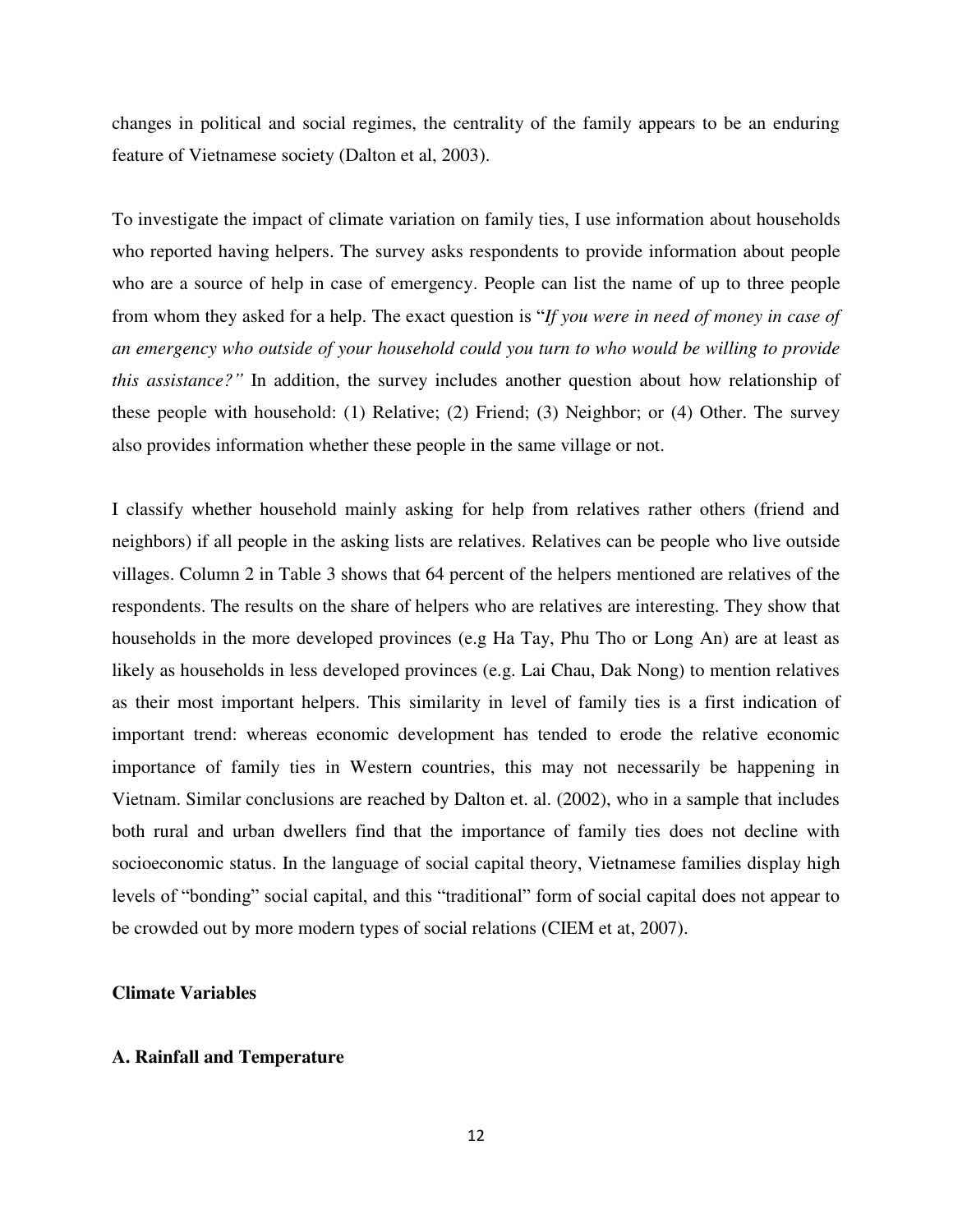With regard to climate variables, I restrict my attention to temperature and rainfall. These two variables have a considerable impact on wet-rice agriculture and other natural resourcedependent activities, are highly correlated with other important factors such as storms, typhoon, cyclones and drought. Of course, these indicators do not represent a comprehensive catalog of the physical and biotic components of the Vietnamese habitat. However, they include main factors that empirically affect the natural adaptation and livelihood strategies of Vietnamese peasants throughout the country.

Data on climate variability from 46 climate stations comes from Institute of Meteorology and Hydrology and prolongs 35 – 70 years from 1927 to 1985. These stations are allocated evenly among national geography. For each station, I have climate data, such as rainfall, at station with latitude-longitude degree point  $p$  in district  $i$  during month  $m$  of year  $t$  is denoted as  $R_{\text{pint}}$ . Then, measures of inter-annual climate variability from the monthly data have been constructed within each station. To obtain a compound measure of within year variability of climate for station, I average the proxies of climate over years for twelve months. And then for each month, I compute the standard deviation over the other months, which measures the month-specific variability of in each station. For districts without climate stations, the weather condition is assumed to be similar to other districts with the same latitude. The reason to apply this strategy is that stations are expected to gauge the significant climate variation in different regions. Therefore, climate data from one station can be used to measure neighboring districts with similar condition.

# **B. Other geographical variables**

Other factors and geographical conditions may have impacts on the evolution of cooperation and the appearance of trust among village members. At the same time, they may correlate with climate variation.

# *Average climate conditions*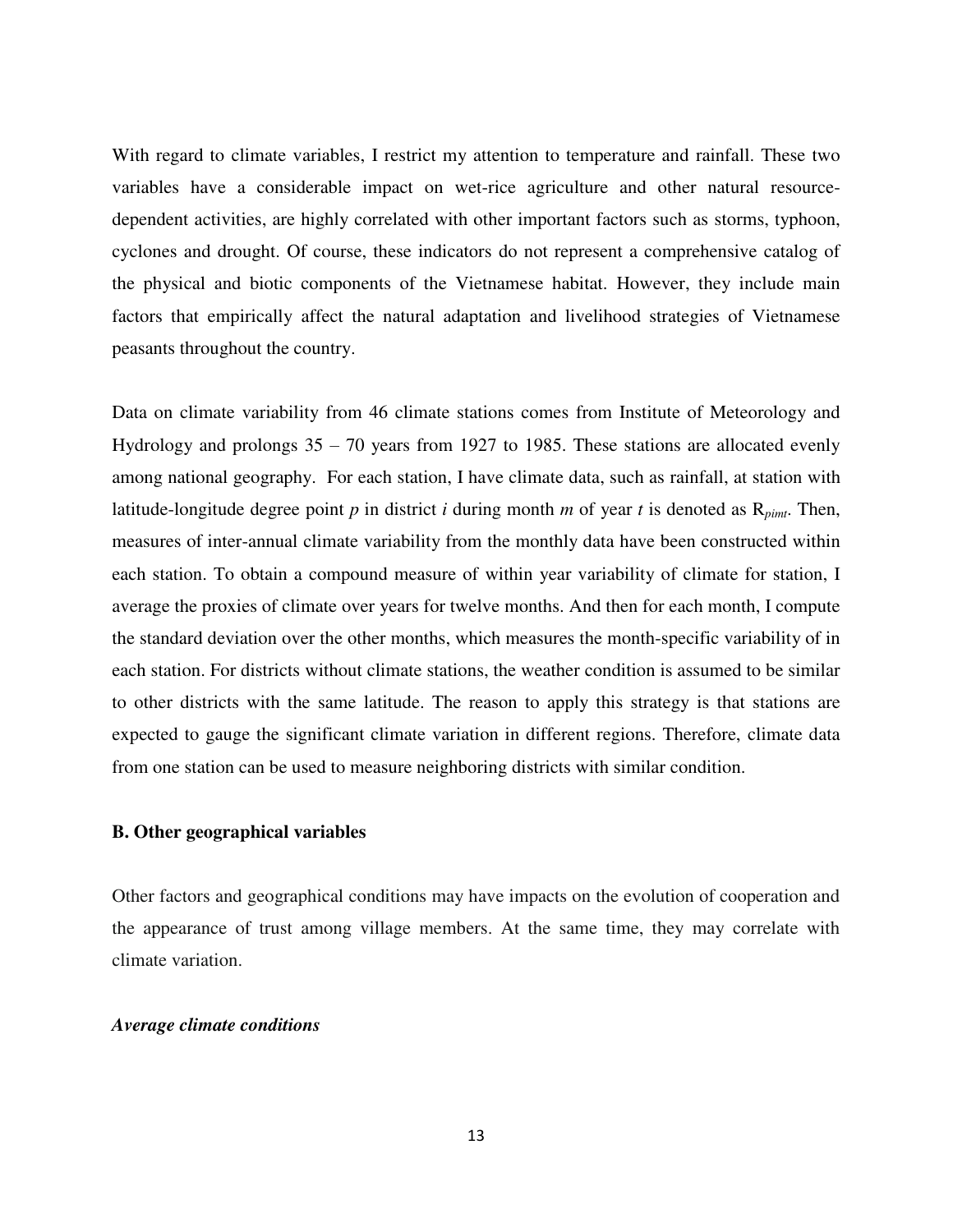Average climatic conditions are likely to have considerable impact on patterns of cooperative behavior. For example, even a region without much climate variation but low average rainfall or temperature within a year also makes people come up with differences of livelihood strategies. To account for these effects, I control for the average level of temperature and rainfall at the district level. These measures are constructed from the same dataset described above, taking their average over twelve months and over the entire period.

# *Elevation and Land Terrain*

Elevation and land terrain can have both direct and indirect effects on patterns of human interaction and on economic outcomes (Nunn et al., 2009). Land terrain and elevation can also be expected to be correlated with climate variability. For example, the presence of a mountain can lead to different climatic condition and micro-ecosystems on each side (Durante, 2009). This requires village members to come up with different cooperative strategies. To control for the relationship between climate variability and topography, I include a regional dummy variable to measure of land terrain in regressions. The information for land terrain is withdrawn from the question: "*In general, what is the slope of this plot? Flat, Slight Slope, Moderate Slope and Steep Slope*" The measure of land slope takes the value of 1 if plots are flat and 0 otherwise. As presented in Table 1, more than 60 percent of land plots are in slight to steep conditions.

#### *Land area and quality*

Diversification in land quality may have significant impacts on productivity and village members' motivation to cooperate in agricultural activities (Durante, 2009). To account for this aspect, I include area of land and dummy of land quality in regressions. Information on the land quality is taken from the question: "*Do you experience problems with any of following conditions on this plot? Erosion, Dry land, Low-lying land, Sedimentation, Landslide, Stone soils/clay, other or No problem*" I construct a measure of land quality that takes on the value of 1 if plots does not suffer any above problems and 0 otherwise.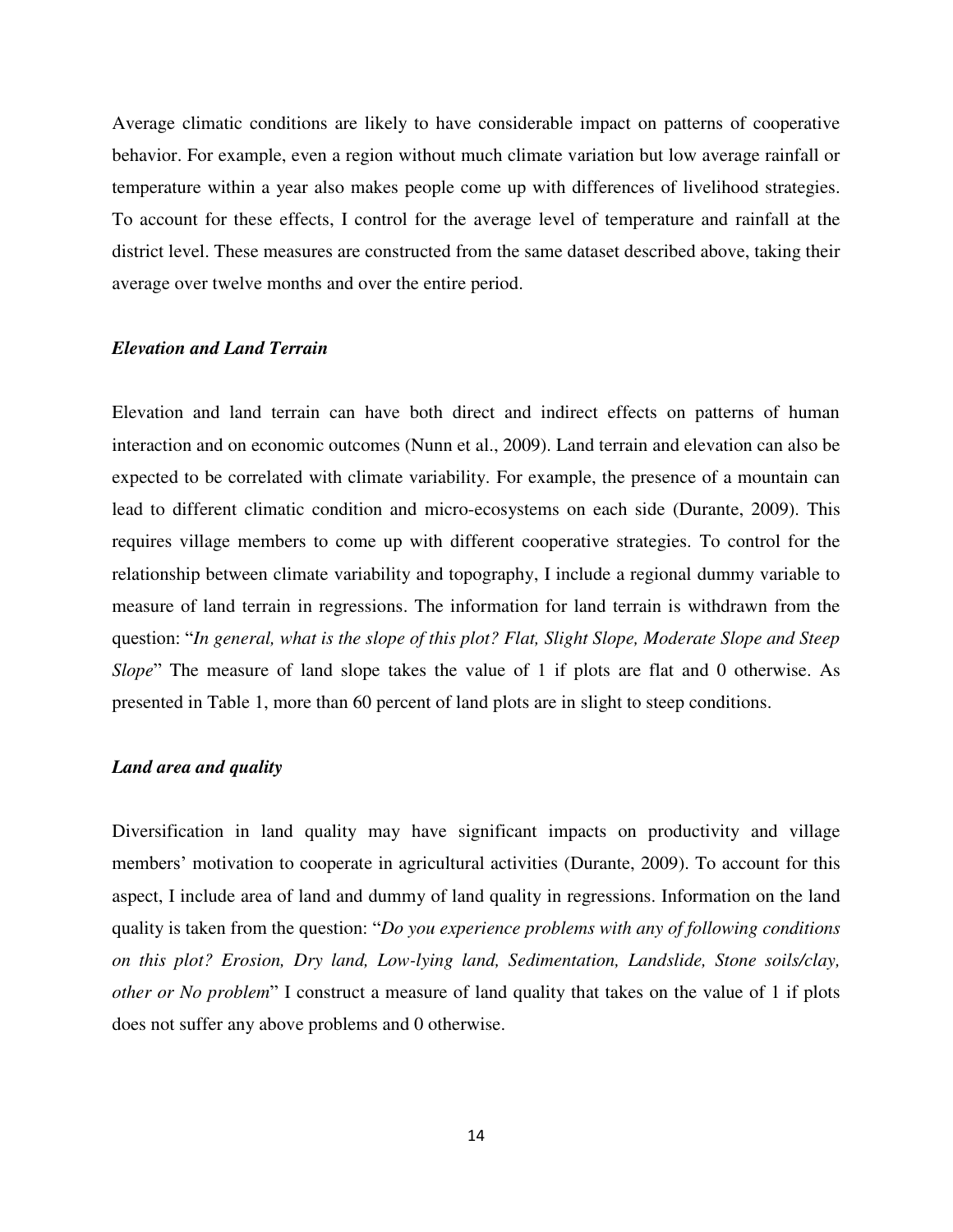# **C. Migration**

Although the survey has many important advantages, the data also have some shortcomings. The survey has only limited information on migration but we would ideally like to know precisely when and where an individual move (from one district to other districts). This is because our analysis exploits geographic and environment variation to study the impact on social trust. Moreover, the migration is likely to make the regression coefficient biased in the way that people could be selective to choose living in one region rather than others and these people are likely to be more (or less) trusting people.

 Fortunately, the survey provides information on location that people born. Therefore, I take only households with head, spouse or both of them where they live are also where they were born. The argument here is the more time those people live in this environment, the more their culture adapt to this natural condition.

The control of location that people were born may mitigate the possibility of selection bias. In addition, other reasons that make migration less likely to be major issues. First, since most of provinces are poor and low developed, it provides less incentive to people from one province in the sample migrate to others. Second, it also reduces the possibility that people from other provinces move to live in any provinces in the sample.

# **4. Empirical evidence**

# *A. OLS estimates*

I first investigate the relationship between climate variability and trust using historical climate data. To further test the robustness of the relationship between trust and historical climate variability, I extend the analysis to account for differential geographical and social network variables.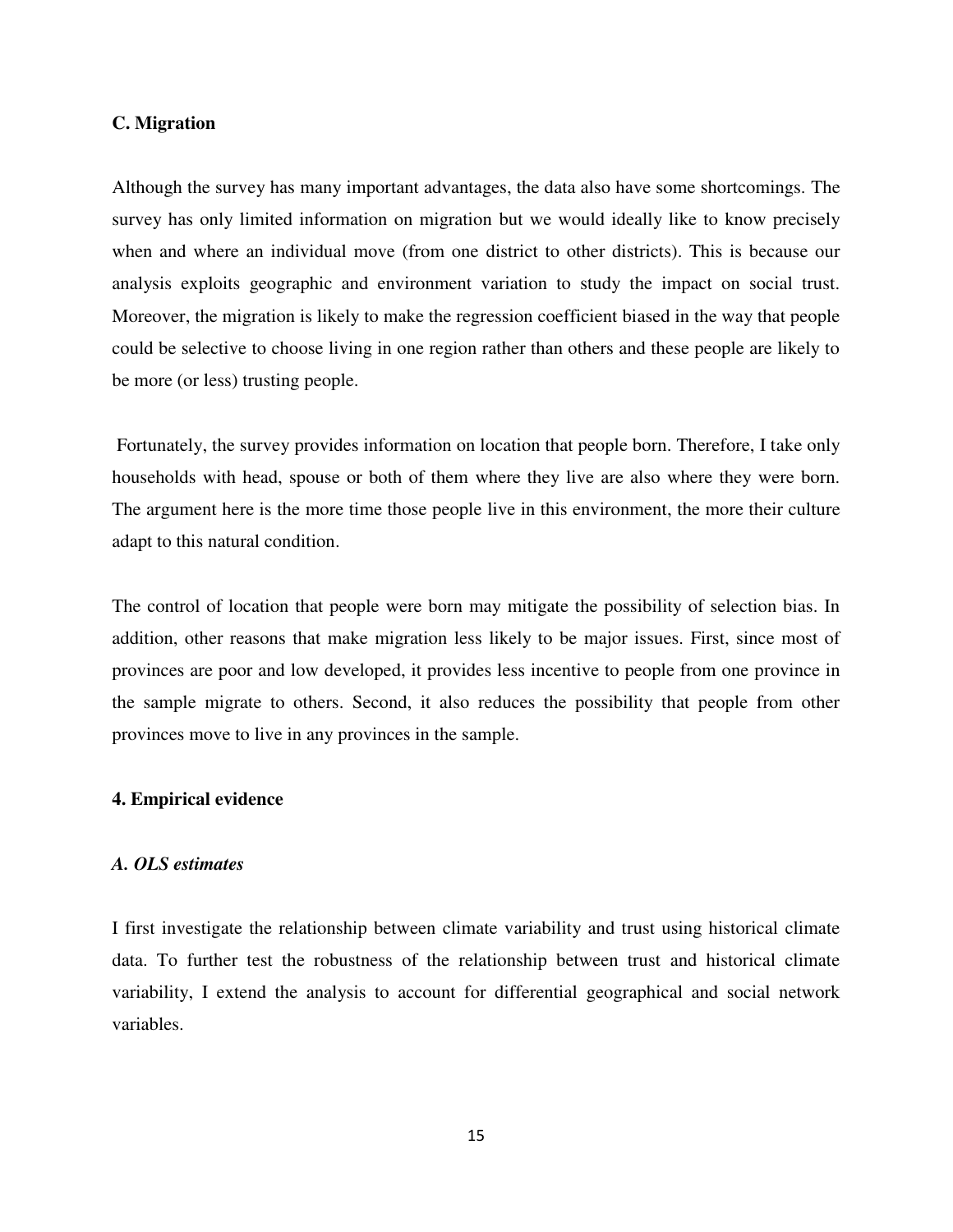My empirical strategy can be summarized by the following estimating equation<sup>5</sup>:

$$
Trust_{i,d,p} = \alpha_p + \beta Environment_{i,d} + X'_{i,d} + X'_{i,d} + Z'_{i,d} + \mathcal{X}'_{c} + \varepsilon_{i,d,p}
$$

where  $a_p$  denotes province fixed effects, which are included to capture provinces specific factors, such as effectiveness of local regulations and norms, that may affect trust. The variable  $Trust_{i,c,p}$ denotes measures of trust, which vary across households. *Environ*\_*Var<sup>d</sup>* denotes the degree of variability for climate (temperature or rainfall) among districts. β is our coefficient of interest which estimates the relationship between the environmental variation in a district and the individual"s current level of trust.

To assess the potential effects of environmental variation on this social trust, it may necessary to examine whether these patterns vary systematically across demographic groups. For example, if there are systematic differences by income and education levels, then we might speculate that rising social status might shift patterns of social trust in predictable ways. Higher levels of income is expected to increase involvement in social networks; family activity is will be higher among the better educated, as well as participation in work and friendship networks. We also might hypothesize that younger Vietnamese might place less reliance on family ties, and be more integrated to work and friendship networks and less social trust. Occupation may be an important determinant of social trust in the sense that people who work in more competitive sectors have higher levels of trust (Francois et al, 2010). Similarly, we expect that farmers would follow more family-center patterns of social relations than urban workers.

The vector  $X_{i,d,p}$  include information on household head, such as age, age squared/100, years of education, household income, a gender variable indicator, an indicator variable that equals one if

 $\overline{a}$ 

<sup>&</sup>lt;sup>5</sup> Sampling weights are applied in all calculations to ensure unbiased estimates of population parameters. The weights for each household are, approximately, the inverse of the probability that the household was surveyed for the 2004 VHLSS. Because the distribution of the rainfall and temperature are highly left skewed, with a small number of observations taking on large values, I report estimates using the natural log of the climate measures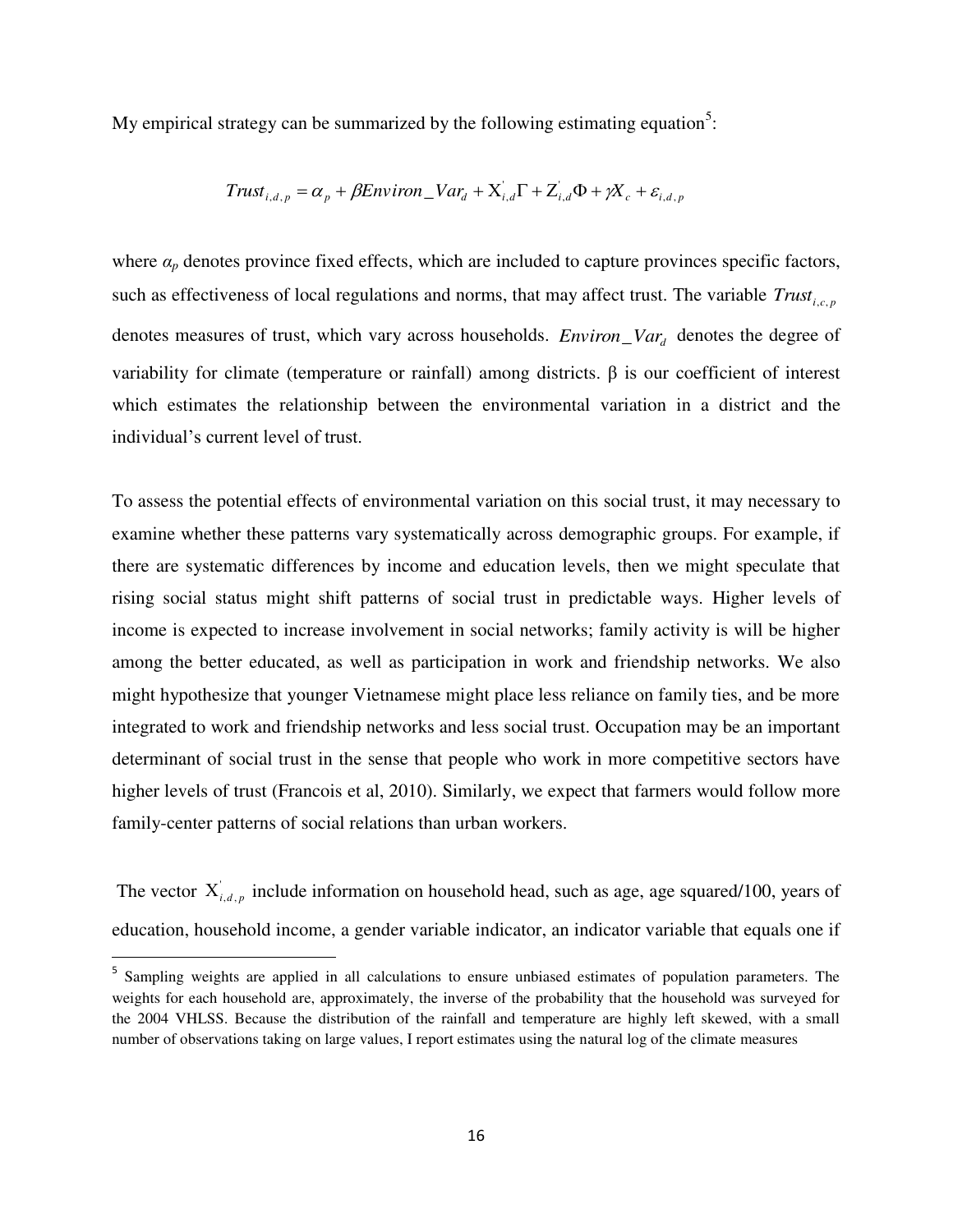the respondent lives in an urban location, a dummy variable for people who are ethnic minorities and sixty one occupational fixed effects. The vector  $Z_{i,d}$  consists of geographical and social network variables, such as average temperature and rainfall, land terrain and quality, set of 15 group member indicators, an indicator of whether people always attend meeting.  $X_c$  is a variable designed to capture the share of the commune"s population that is of the same ethnicity as the respondent.

Many of the explanatory variables in above equation do not vary across individuals, rather at the district level. For example, climate variation will have the similar effects for people living the same district. Given the potential for within-group correlation of the residuals, I adjust all standard errors for potentially arbitrary correlation between households in the same district.

Table 6 and 7 reports the results using for log of rainfall and temperature variation. In baseline models, I find substantial evidence that climate variation, particularly temperature variability, is correlated with two self-reported trust indicators. In the most case, with and without provincial fixed effects, the estimated coefficient for temperature,  $\beta$ , is positive and statistically significant (at the 5% level), indicating that climate variability positively affecting average trust score at household level. This is consistent with the hypothesis that the weather positively affected individuals" trust of those around them. However, the evidence is not quite clear for the case of rainfall variation. The significant relationships disappear as I control for provincial fixed effects.

Realizing the potential problem is that climate variation may pick up the effects of other geographical variables, in Table 8, I include the vector of geographic controls, which includes average temperature and rainfall, land area, land terrain and quality. When the geographical controls are included, the point estimates of the coefficients of interest increase substantially and become highly statistically significant. For the magnitude of the coefficient, holding other variables constant, one standard deviation increase in temperature corresponds to a .023 increase in probability of trust other people (nearly 9 percent standard deviation increase in trust).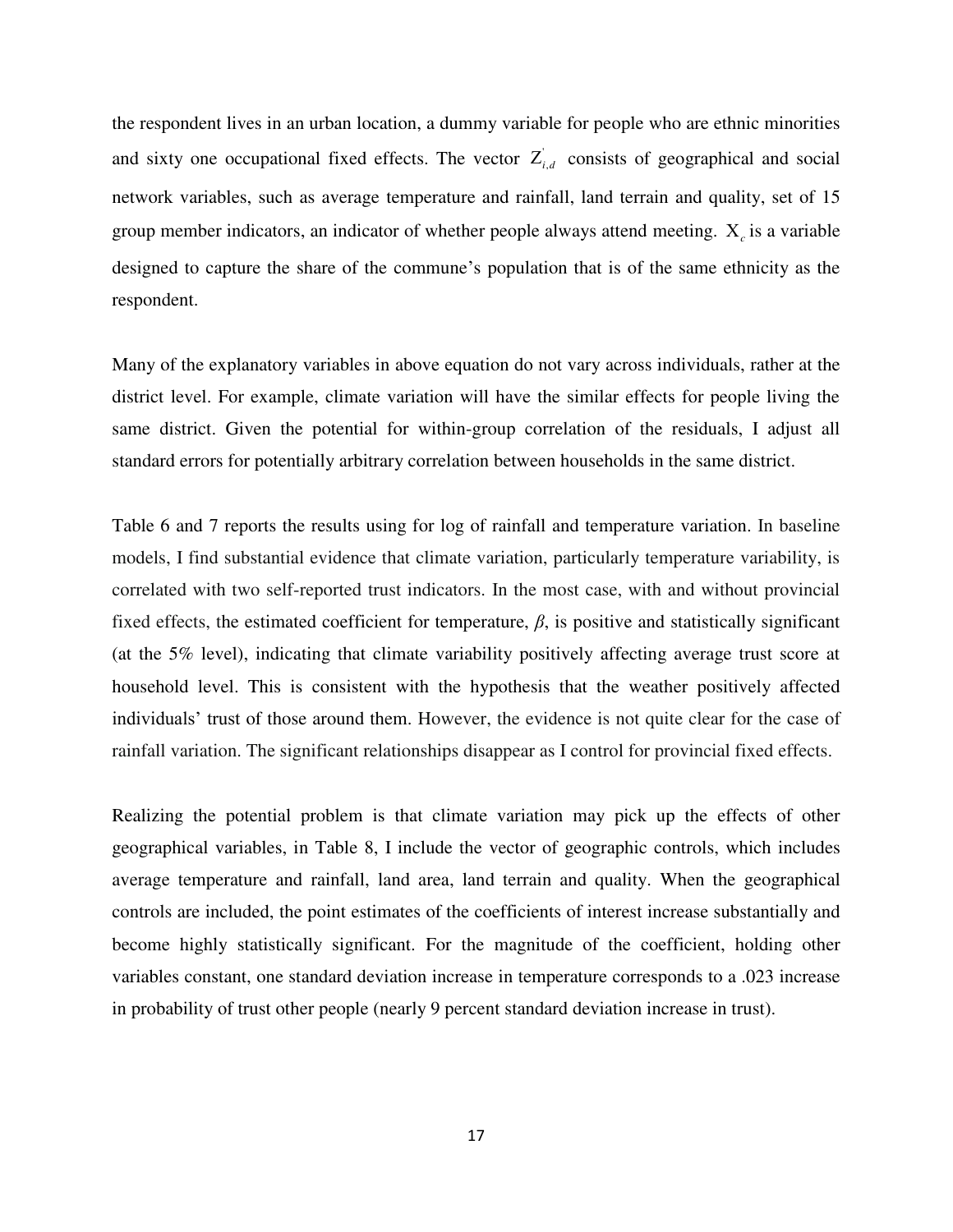I perform a variety of robustness checks for the results. Alesina and La Ferrara (2002) find evidence in the US that when respondents are part of an ethnic minority they exhibit low trust. However, religious belief and ethnic origin does not affect trust. In other studies, some authors argue that religion can affect trust directly, especially within religious communities, by promoting it via ritual (Iannaccone, 1998) or indirectly through psychological effects (Tan and Vogel, 2005). They find that trustworthiness increases with religiosity and more religious trustees are trustworthier. Participation in associations is also mater because it can affect social trust through repeated interactions. In addition, participation in social groups can enhance trust as social networks of the form created by social groups provide a mechanism to enforce agreements among network members (Kandori 1992; Mobius and Szeidl 2007). To control for all these factors, I add dummy variables to indicate whether people belong to social and religious groups and how frequent they attend meetings.

Putnam (2000) shows how changes in work, family structure, age, suburban life, television, computers and women's roles have contributed to the decline in stock of social capital. Olken (2009) also finds that the more village members spend on watching television and listening to the radio, the less they participate in social organizations and lower they self-report trust<sup>6</sup>. I control for hours of watching TV.

The results suggest that households with head member who belong to religious group (see Table 9) are less trustworthy than non-religious people. The coefficients are negative and statistically significant (at the 5 percent level). This seems inconsistent with the view that group activities increase trust. However, due to limited number of people belonging to religious group (less than one percent), then the results become uninformative. Other social network variables such as always attend meeting and hours watching TV do not show significant effects on social trust.

I undertake a number of other sensitivity checks. First, I separately investigate the impacts of climate variation for each gender group of population. The results are more robust to the male

l

<sup>&</sup>lt;sup>6</sup> To save space, I do not report the coefficient estimates of the control variables throughout the paper.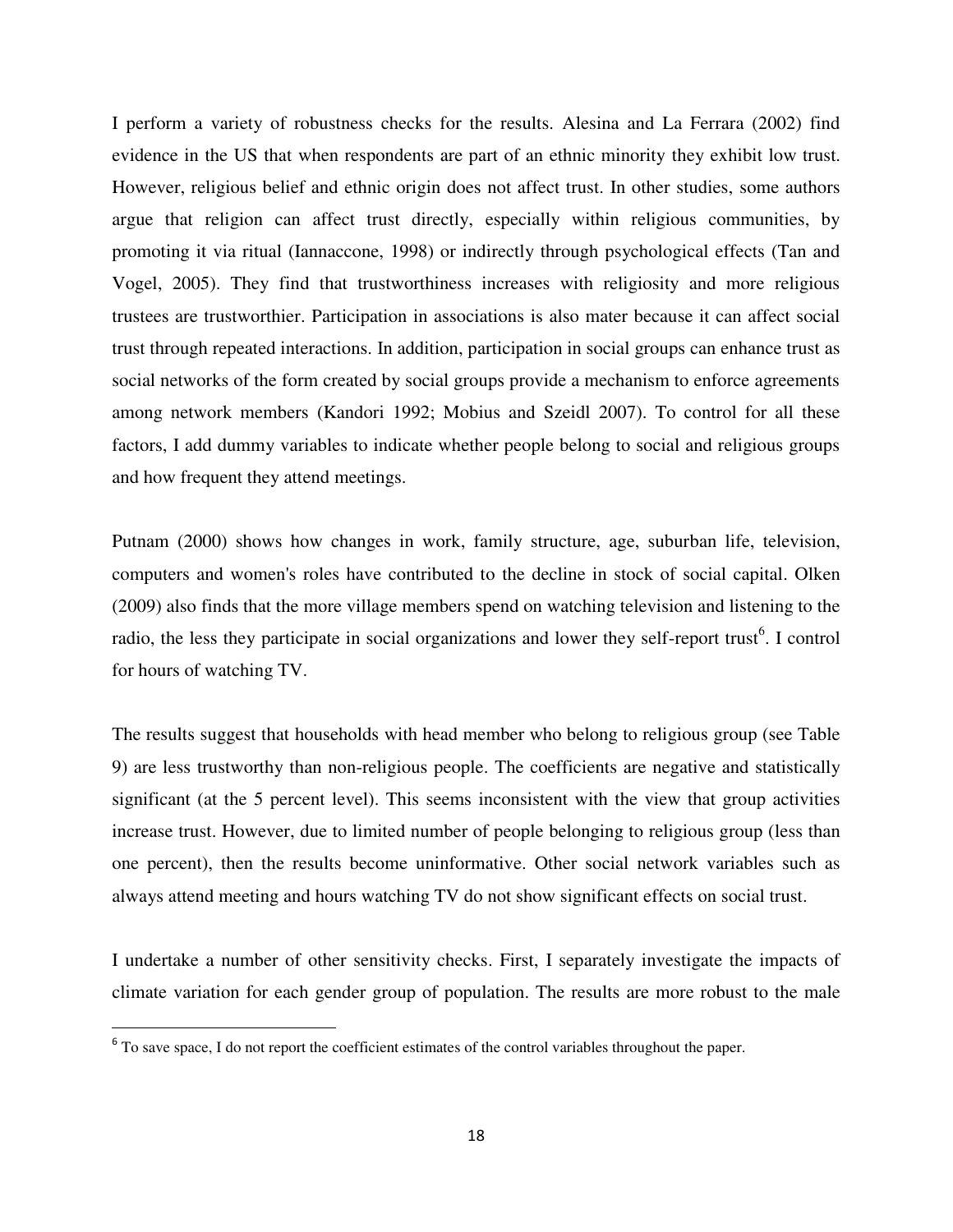subsample. I find that temperature variation (last Column in Table 11 and 12) has higher impacts on female; however, the results are not obvious for rainfall variation. Second, I check for robustness to alternative estimation methods. Using a logit model produces estimates that are qualitatively identical to our baseline OLS estimates (Appendix II). Third, I alternatively exclude different regions to see the impacts of other potential geographical factors, such as landlocked or near big rivers can make the results change significantly. The results in Table 13 and 14 indicate that the estimates are quite stable over a range of regression, except as the Northwest region is excluded. A plausible interpretation is that the impacts of climate variation are more profound in mountainous and remote areas.

#### *B. Possible endogeneity problems*

The use of a rich set of individual characteristics and district controls, and the fact that the climate volatility measures predate the outcomes, reduce concerns about omitted variable bias and endogeneity. However, it is important to admit that I cannot definitively exclude the possibility that some unobserved district characteristic affects both climate variation and social trust, leading to spurious results. Other problems also may create biased estimation.

First, OLS estimator would yield biased and inconsistent estimates since our proxy measure of climate variation, i.e. rainfall and temperature, would be correlated with the error term in the social trust equation. This problem results in an attenuation bias in the estimated climate variation on social trust.

Another problem that may affect the estimates is measurement bias. The problem happens as a non-random subgroup of village peasants select to stay in regions even with more natural risks. The reason may be due to constrained resources that make them less opportunity to move to other regions with better natural environments. People with less ability are also likely to choose not moving out of villages. These groups of people are likely to have different patterns of social trust. I assume that these village peasants have less interaction with outside society and less trust other people (Ermisch and Gambetta, 2010), then the measurement error in self-reported trust, to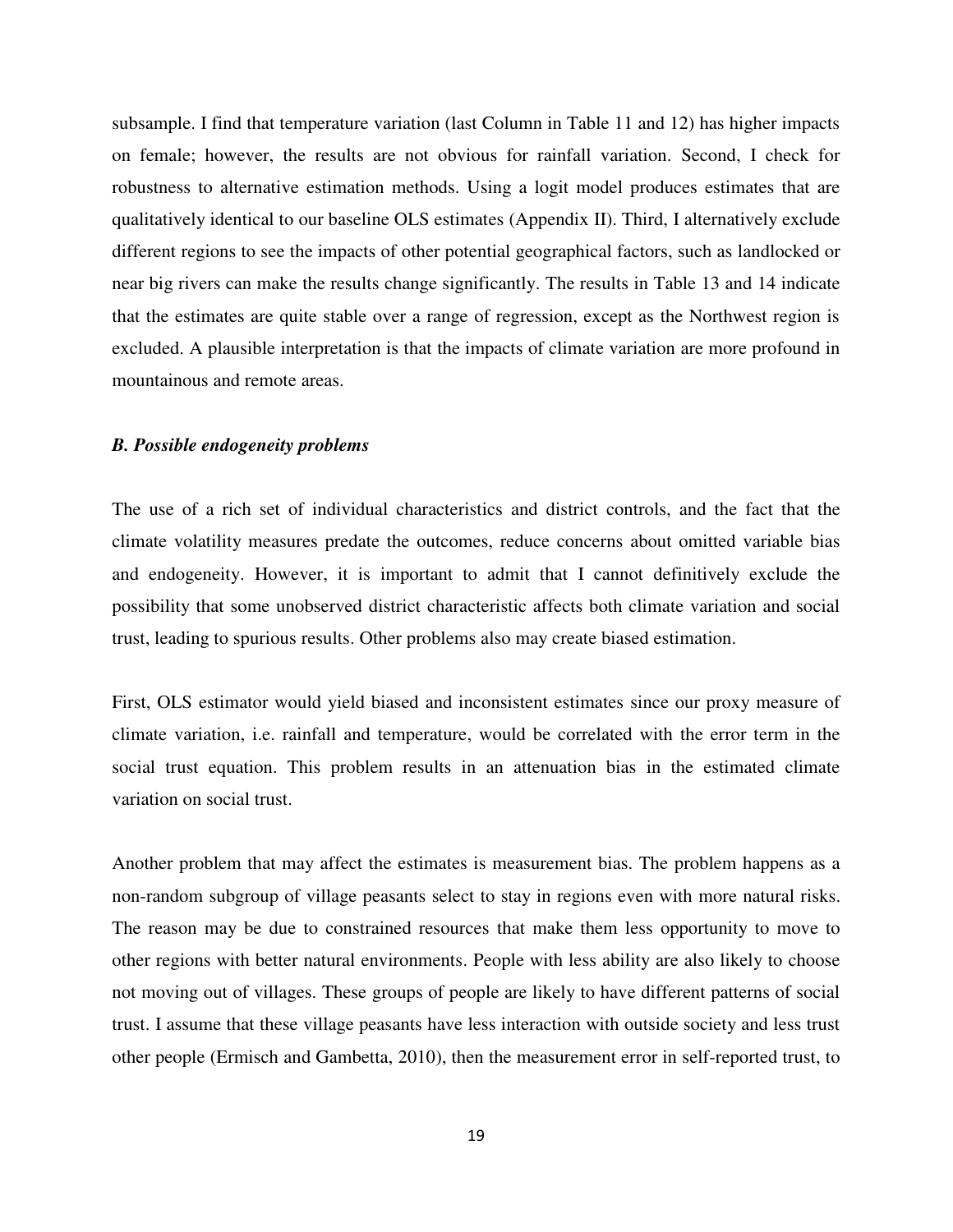whatever reasons, may correlate with the climate variation term in the right hand side. Another selection problem can be raised due to unobservable individual characteristics. Some groups of village peasants are likely to be more risk-averse or less motivation and tend to stay at the same place where they were born even those places are not favorable for living. If risk-averse people are less trusting others and these factors correlate with climate variability among district, then the estimates are also to be underestimated. However, I expect this effect would be small.

#### *C. Sensitivity Test for Unobservable Bias*

As mentioned above, although I try to control for observable factors, such as individual controls and other geographical variables, the estimates reported in Table 6 and 7 may still be biased by unobservable factors correlated with selection into the climate variations and social trust.

In this part, I assess the likelihood that the estimates are biased by unobservables. I follow the approach initiated by Altonji *et al.* (2005) and Bellows and Miguel (2008) that selection on observables can be used to assess the potential bias from unobservables. Their ideas are to measure the strength of the likely bias arising from unobservables. In another word, how much higher selection on unobservables, relative to selection on observables, must be to explain away the full estimated effect (Nunn and Wantchekon, 2009). Specifically, to gauge this bias, the ratio of the estimated coefficient for the variable of interest from the unrestricted regression over the difference between the estimated coefficient for the variable of interest from the restricted and unrestricted regression is calculated. Then, the higher this ratio, the greater is the effect that needs to be explained away by selection on unobservables.

I consider two sets of restricted control variables: one with average rainfall and temperature controls and another with a group of individual controls that includes only age, age squared, and married, gender and average rainfall and temperature variables. I also consider two sets of full covariates: the baseline group of controls from equation Table 8, and a second with geographic and social network control variables in Table 9.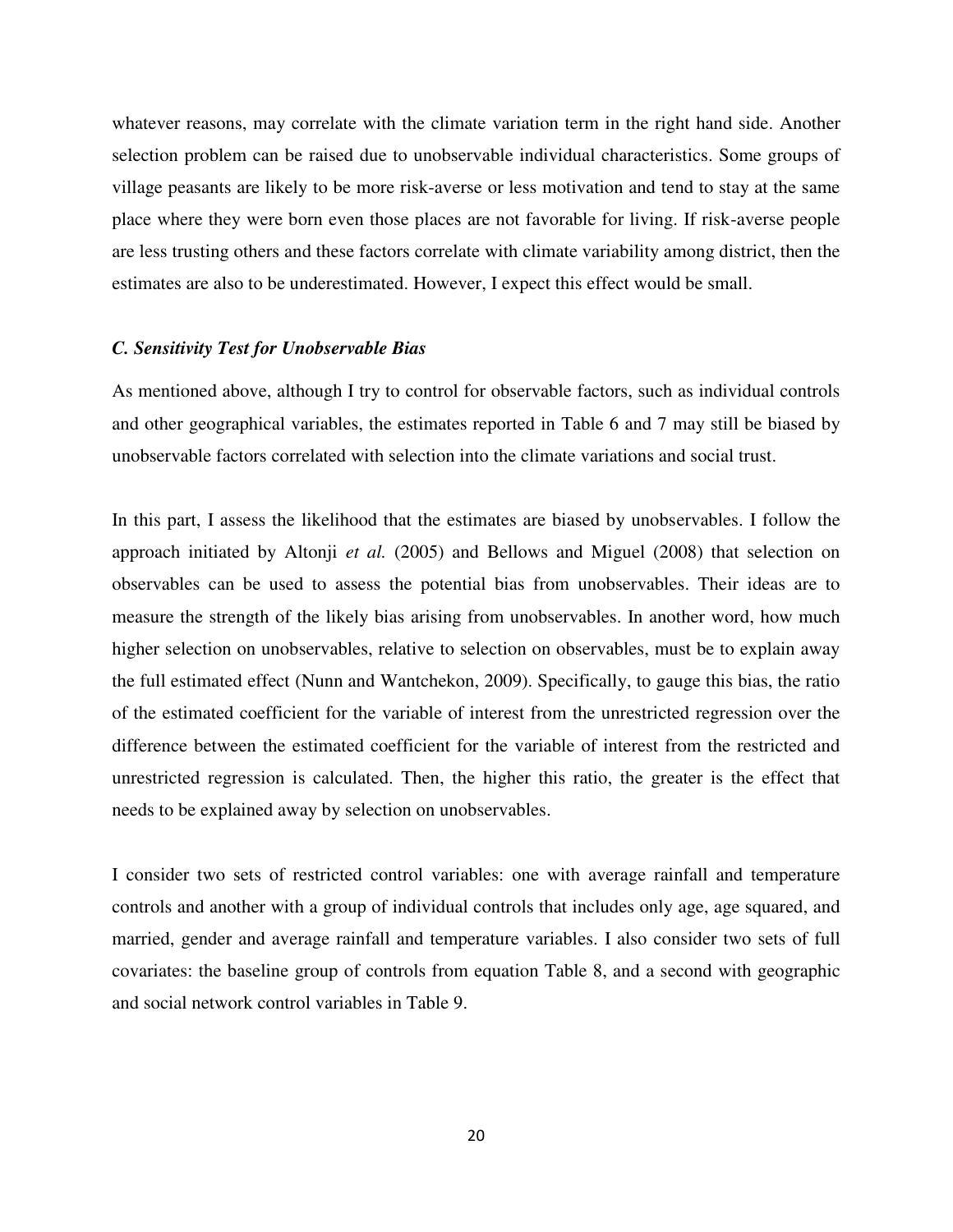Given our two restricted and two unrestricted sets of covariates, there are four combinations of restricted and unrestricted controls that can be used to calculate the ratios. The ratios, for each of two measures of trust, are reported in Appendix II.3.

Of the sixteen ratios are reported in Appendix II.3, none are less than one. The ratios range from 10.2 to 17685, with a median ratio of 11.7. Therefore, to attribute the entire OLS estimate to selection effects, selection on unobservables would have to be nearly two times greater than selection on observables, and on average, over 33 times greater. In my view, these results make it less likely that the estimated effect of the rainfall variation is completely driven by unobservables.

#### *D. Exploration of Mechanisms*

To test the empirical validity of my theoretical channels, I now look at the relationship between climate volatility and the importance of the family and relationship among village members, replicating the analysis performed in the previous section.

Subsistence peasants often lack savings to self-insure themselves against adverse income shocks. In addition, they are likely to suffer credit-constrain since the high transaction costs of providing small credit prevent credit organizations from entering the market. Therefore, through social networks, they can access an important source of small credit that helps to improve efficient risksharing within the community.

The hypothesis here is in the process of environmental adaptation, village peasants have to cooperate with each other to deal with natural turbulences and disasters. This promotes trust and social networks among members in the village. Therefore, village peasants rely more on other members in the facing of emergency. In contrast, social networks also strengthen trust between peasants because they allow their members to get more information about each other through repeated interaction. This allows potential lenders to identify reliable borrowers. Social networks enable lenders to control the actions of borrowers to some degree and, for example, discourage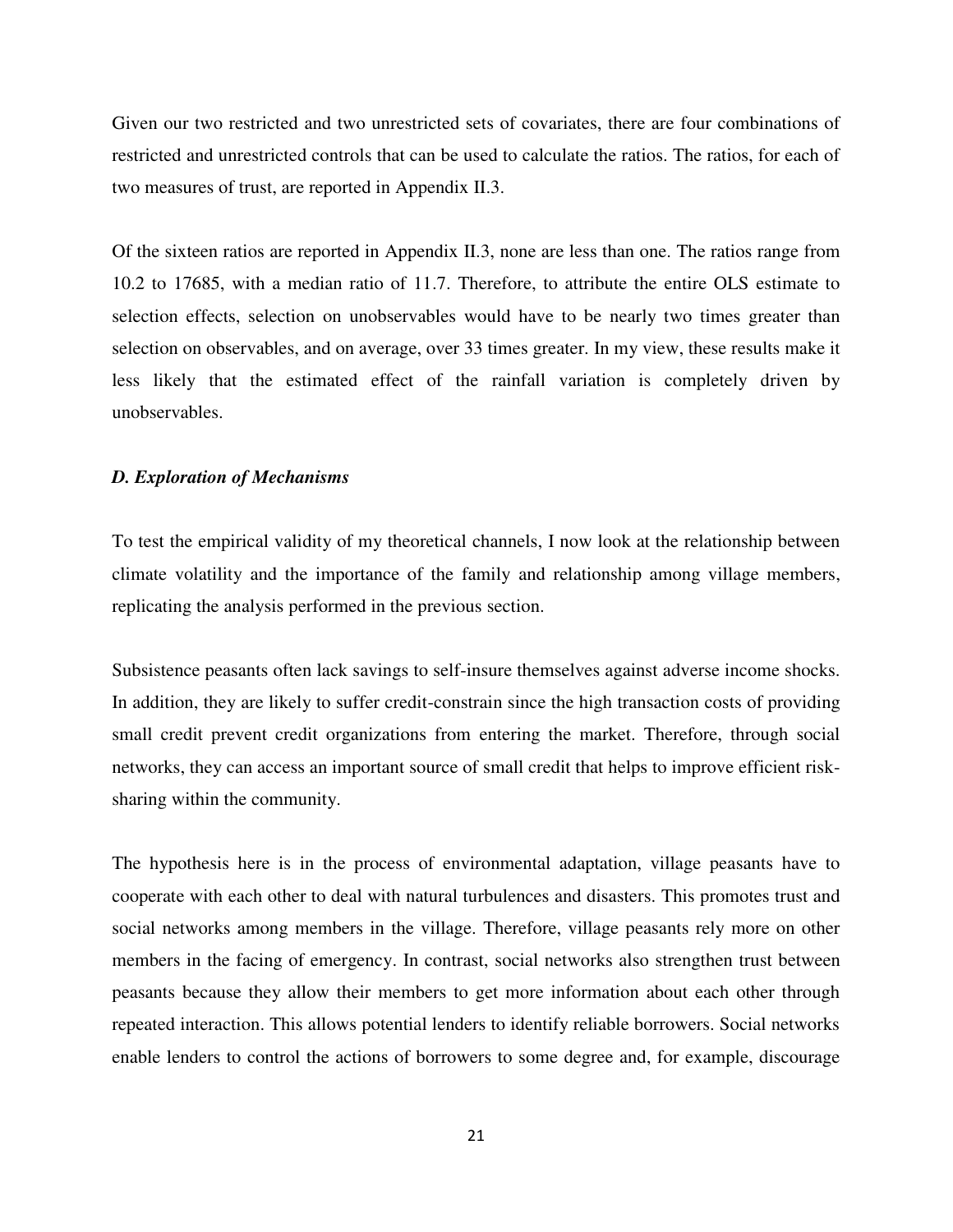excessively risky investments through a system of punishments and rewards. I will investigate a channel through which climate variation will enhance the relationship among communal members. I expect that district with high level of weather variation will make lenders willing to provide loans to other members of the community. At the same time, borrowers also are likely to ask for more help from neighbors, regardless of whether they are close family members. This channel is described in the graph below.



In Table 14, I examine the effects of the frequency of climate varibility on enhancing cooperation and relationship among neighbours. All regressions include both provincial fixed effects and geographical controls. In column 1, I start regressing the first village ties on variability in rainfall. The coefficient on rainfall variability is positive but statistically insignificant. Because the question about asking for help does not mention specific reasons for borrowing money, the results are likely to be contaminated by other factors beyond climate variation. To overcome this, I gradually exclude some regions in the South with less climate variation to figure out the effects more precisely. Column (3)-(5) indicate that climate variation strengthen relationship among village members.

In addition, in order to investigate the impacts of income sources on cooperation, I decompose household income into different components: incomes from agricultural and common resource activities and incomes from non-farm activities. If main source of income of village peasants from agricultural and related activities, I expect that people with higher share of agricultural incomes will ask for help from other village members more.

The coefficients in Column 1 to 5 are significant at 10% level and quite are stable across models. The results show agricultural incomes have a significantly positive effect on villagers' relationship. The point estimate indicates that one percentage increase in agricultural income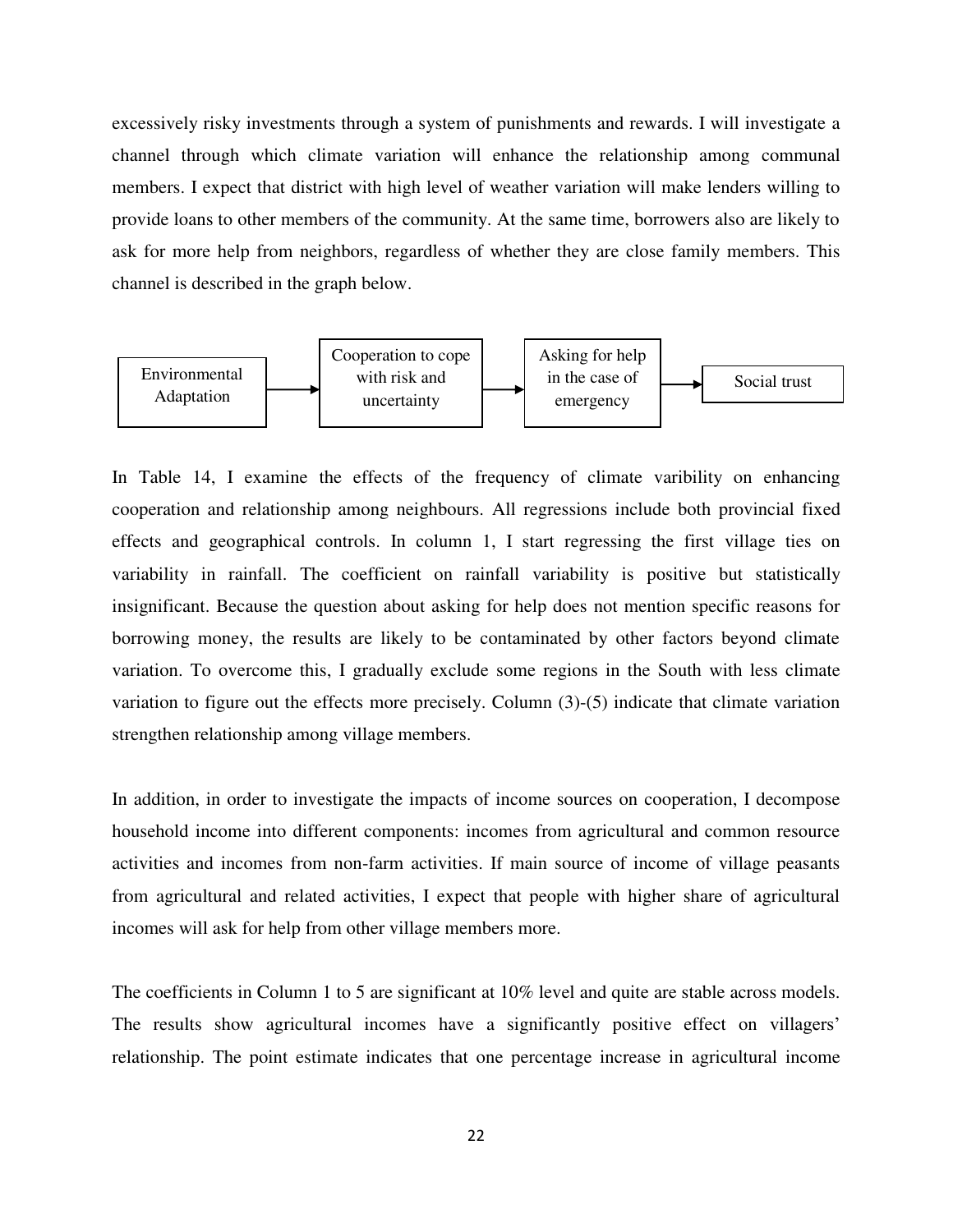increase the probability of cooperation (asking for help) to village neighbors from 0.13 to 0.15 (or 30 percent of standard deviation).

I also test the possibility that increased relying on other people in the same villages will reduce the family ties. Empirical evidence suggests that these two objects are negatively correlated. Using survey data from multiple sources Alesina and Giuliano (2010) find that individuals with strong family ties display lower levels of general trust, civic engagement and political participation. Durante (2009) discovered that climate adaptation has tended to erode the relative economic importance of family ties in Western countries.

Table 15 reports regression results for the effects of the frequency of climate variation on family ties. Family ties are proxied by the whether village members ask their relatives for money in case of emergency. In column 1, I start by regressing the first family ties on variability in rainfall. The coefficient on rainfall variability is positive but statistically insignificant. Following the above strategy, I exclude regions with less climate variation, such as Mekong River Delta, to figure out more precisely the effects. The result from Column 2 to 5 indicate the same pattern, climate variation does not erode family and relative ties. In other words, this shows that people living in unfavorable conditions still rely on family and relatives in the case of assistance. These results contradict with other research that family ties tend to be deteriorated as people are more general trust. However, this may not necessarily be happening in Vietnam. Similar conclusions are reached by Dalton et. al. (2002), who in a sample that includes both rural and urban dwellers finds that the importance of family ties does not decline with socioeconomic status. Vietnamese families display high levels of "bonding" social capital, and this "traditional" form of social capital does not appear to be crowded out by more modern types of social relations. One possible explanation of this pattern is the continued importance of Confucian values, along with living in difficult environments, which tend to strengthen family relations.

I continue the investigation of mechanism by decomposing the total income by household in farming and non-farming sources. I expect that people in household with higher share of income from farming activities will expose higher social trust to other people. Table 16 report OLS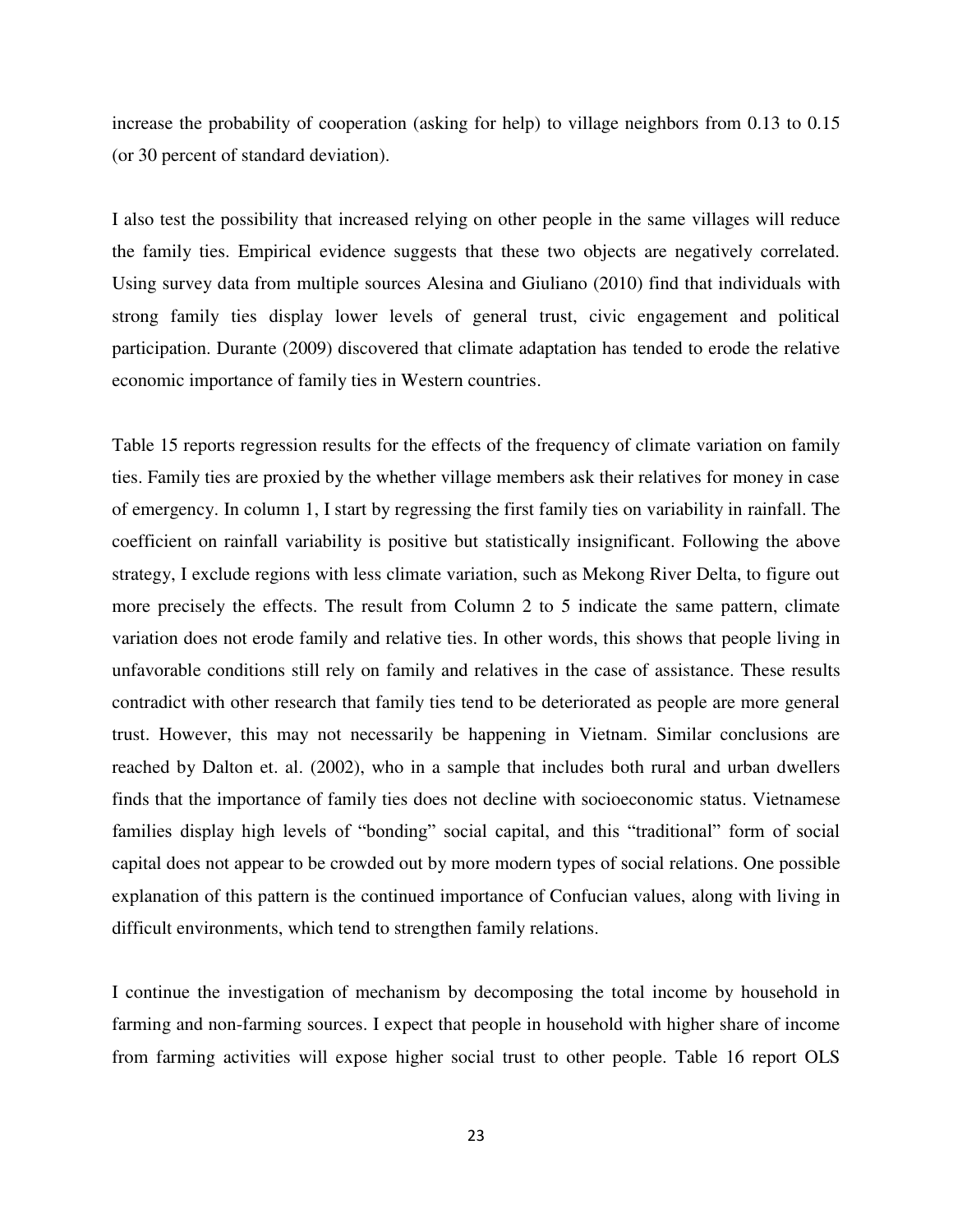regressions for the impact of household incomes from farming activities. In all regressions, the coefficients of share of incomes from agricultural activities are positive and significant effects on social, but the coefficient on the incomes from non-farm activities not significant. In other words, as household incomes are rely more on agricultural activities, people tend to be more cooperative and trust other people more. This is very much consistent with our story.

# **5. Conclusion**

Despite its importance to economic development, the economic sources of social trust remain relatively unexplored. This paper adds to a new and growing literature in economics that seeks to better understand the role of environmental variation on cooperation and social trust of village peasants.

I have shown that the levels of trust among village peasants can be traced back to the effects of historical climate variation. Individuals" trust in their neighbors is higher if their livings were heavily affected by the natural disasters. To check the robustness of this causal relationship, I pursued a number of different strategies. First, I controlled for potential observable characteristics that may correlate with natural environment and affects social trust. Second, I controlled for district fixed effects that are expected to wipe out confounding effect caused by invariant unobserved variables. In general, the estimates show a positive effect of social trust on mutual assistance within village members. Third, using recently developed techniques from Altonji *et al.* (2005), I showed that on average selection based on unobservable variables would have to be 33 times greater than selection on observables in order for the effect of the rainfall and temperature variation on social trust to be completely spurious.

I further examine the relationship between climatic variability and individuals" behavior to their family in the case of emergency. Contrary with recent studies documenting the existence of a negative empirical relationship between trust within and outside the family, I find that higher variability in climate does not significantly impacts on family ties.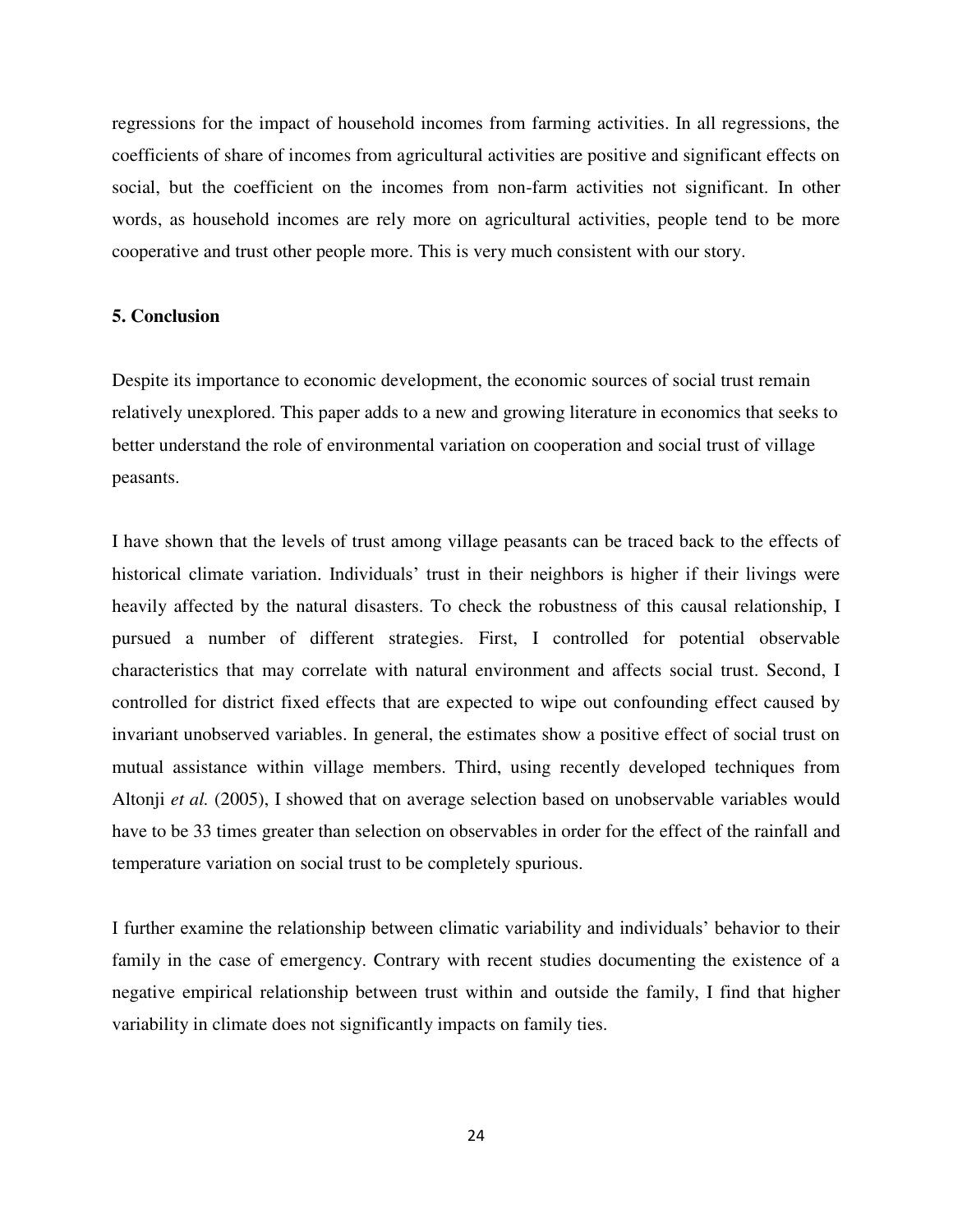I then turned to specific mechanisms and examined two explanations for the relationship between the climate variation and trust. I found that people living in more climate variation tend to ask for the help from their neighbors in the case of emergency, which enhance mutual trust among them. In addition, I realized that households who rely more on agricultural incomes tend to trust other people more. The explanation is that the living that heavily relies on natural environment resulted in continuing cooperation and promoting social networks, and higher trust. The findings provide another evidence for the importance of natural environment to economic development through the evolution of cultural norms.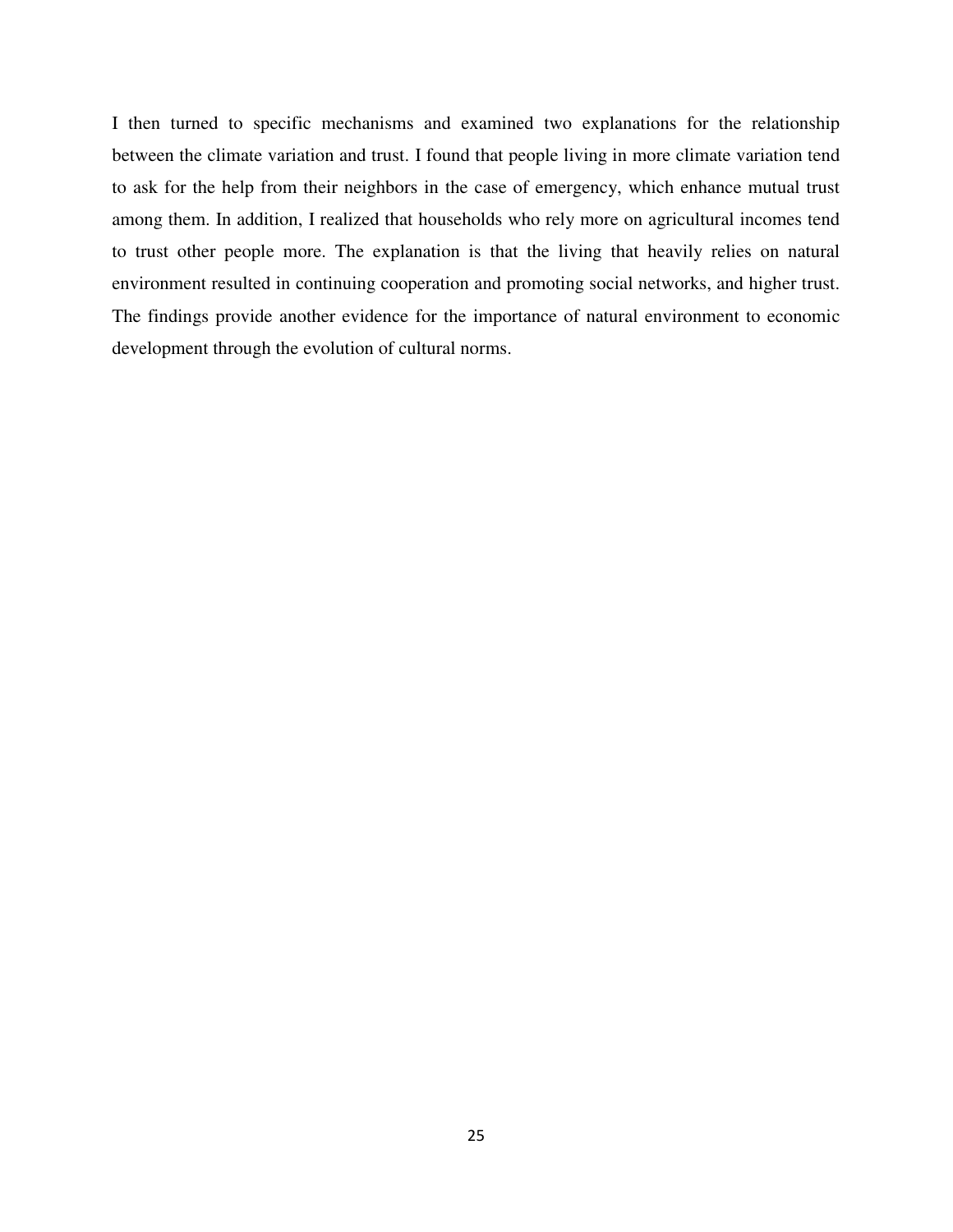# **References**

Acemoglu, D., Johnson, S. and Robinson, J.A. (2001). "The colonial origins of comparative development: an empirical investigation", *American Economic Review*, vol. 91, pp. 1369- 1401

Acemoglu, D., S. Johnson, and J. Robinson. (2002). "Reversal of Fortune: Geography and Institutions in the Making of the Modern World Income Distribution," *Quarterly Journal of Economics*, 117, 1231-1294.

Alesina, Alberto, and Paola Giuliano (2010). "The Power of the Family." Journal of Economic Growth, 15, 93–125

Alesina, Alberto, and Eliana La Ferrara, 2002. "Who Trusts Others?" Journal of Public Economics, 85: 207–234.

Alesina, Alberto, and Nicola Fuchs-Schundeln (2007). "Good Bye Lenin (or not?). The Effect of Communism on People"s Preferences." *American Economic Review*, 97(4), 1507– 1528.

Algan, Yann, and Pierre Cahuc (2010). "Inherited Trust and Growth." *American Economic Review*, 100(5), 2060–2092.

Altonji, Joseph G., Todd E. Elder, and Christopher R. Taber, "Selection on Observed and Unobserved Variables: Assessing the Effectiveness of Catholic Schools," *Journal of Political Economy*, 113 (2005), 151–184.

Banfield, Edward C. (1958). The Moral Basis of a Backward Society. Free Press, New York.

Bellows, John, and Edward Miguel, "War and Collective Action in Sierra Leone," *Journal of Public Economics*, 1112 (2009), 1144–1157.

Bich, Pham, V. 1999. The Vietnamese Family in Change: The Case of the Red River Delta. Surrey, Great Britain: Curzon Press.

Bisin, Alberto, and Thierry Verdier (2001). "The Economics of Cultural Transmission and the Evolution of Preferences." Journal of Economic Theory, 97(2), 298–319

Bjørnskov, C., "Determinants of generalized trust: A cross-country comparison," Public Choice, 2007, 130 (1), 1–21

CIEM, DOE, ILSSA and IPSARD, 2007, "Characteristics of the Vietnamese Rural Economy: Evidence from a 2006 Rural Household Survey in 12 Provinces of Vietnam", Statistical Publishing House, Hanoi.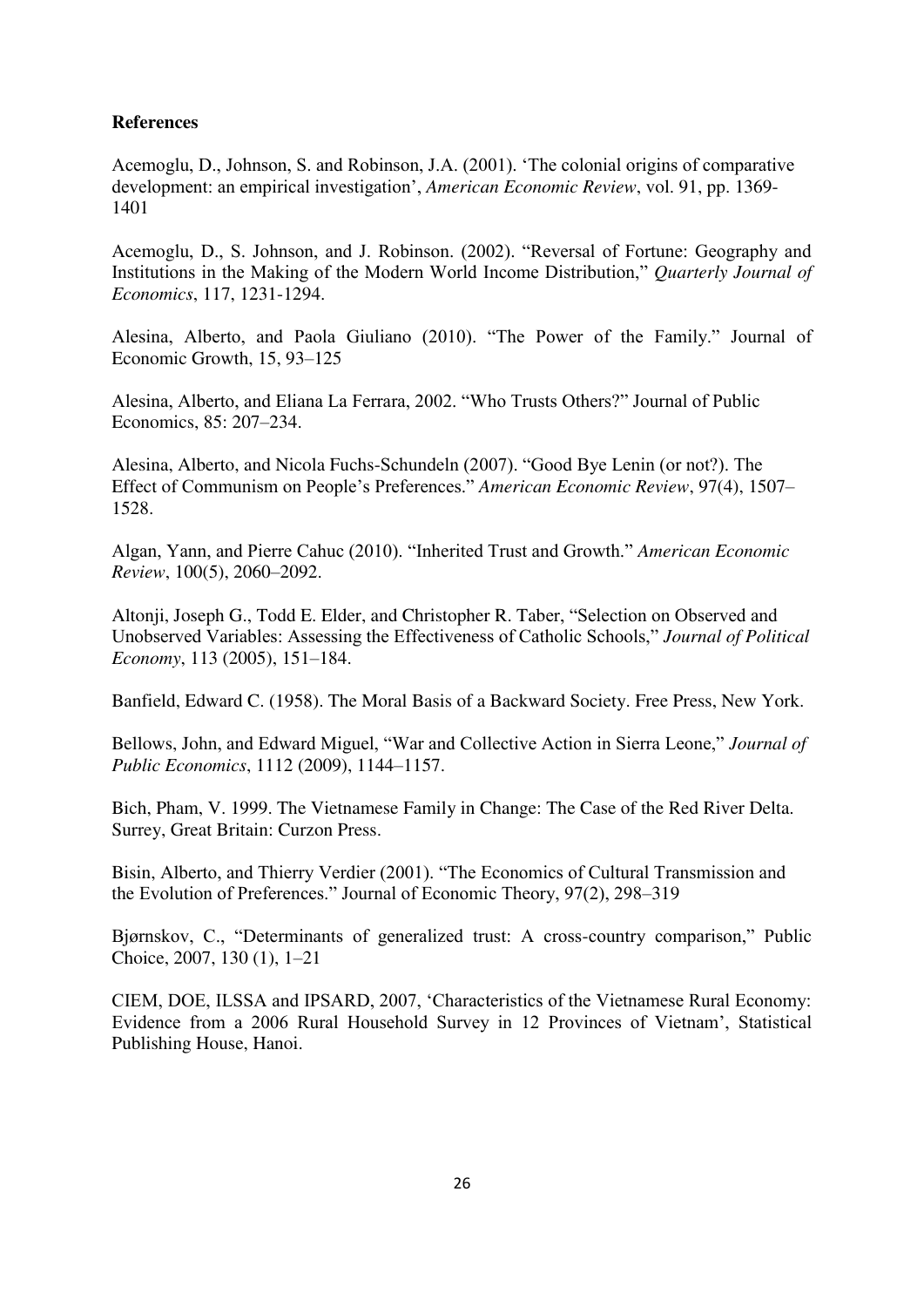Dalton R., Pham Minh Hac, Pham Thanh Nghi and Nhu-Ngoc T. Ong. 2002. "Social Relations and Social Capital in Vietnam: Findings from 2001 World Values Survey." Comparative Sociology 1:369-386.

Dalton, Russell J and Nhu-Ngoc T.Ong. Civil Society and Social Capital in Vietnam, Centre for the Study of Democracy, University of California, Irvine.

Dohmen, T. J., A. Falk, D. Huffman, and U. Sunde, "The Intergenerational Transmission of Risk and Trust Attitudes," CEPR Discussion Papers 6844, C.E.P.R. Discussion Papers May 2008.

Dumont, Rémi, 1935. "La Culture du Riz dans le Delta du Tonkin [Rice cultivation in the Tonkin Delta]", Sociéte d"Editions Géographiques, Maritimes et Coloniales, Paris.

Durante, R. (2010). "Risk, cooperation and the economic origins of social trust: an empirical investigation", Job Market Paper, Brown University

Ermish, John, and Diego Gambetta (2008). "Do Strong Family Ties Inhibit Trust?" ISER Working Paper 2008–37

Francois, Patrick, and Tanguy van Ypersele, 2008 "Doux Commerces: Does Market Competition Cause Trust?", mimeo, University of British Columbia.

Gourou, Pierre, 1936. Les Paysans du Delta Tonkinois [Peasants of the Tonkin Delta], L"Ecole Francaise d"Extrême-Orient, Paris.

Guiso, Luigi, Paola Sapienza, and Luigi Zingales (2006). "Does Culture Affect Economic Outcomes?" *Journal of Economic Perspectives*, 20(2), 23–48.

Guiso, L., Sapienza, P. and Zingales, L. (2004). "The role of social capital in financial development", *American Economic Review*, vol. 94, pp. 526-56.

Guiso, L., Sapienza, P. and Zingales, L. (2008). "Long Term Persistence," Working Paper 14278, National Bureau of Economic Research, August 2008.

Guiso, Luigi, Paola Sapienza, and Luigi Zingales (2008b). "Social Capital as Good Culture." Journal of the European Economic Association, 6(2–3): 295–320

Great Britain, Naval Intelligence Branch, 1943. Indo-China, Geographical Handbook, B.R. 510, London

Hall, R., and C. Jones (1999). "Why do some countries produce so much more output per worker than others?" Quarterly Journal of Economics, 114(1), pp. 83-116.

Hendry, James B, 1964. The Small World of Khanh Hau, Aldine, Chicago.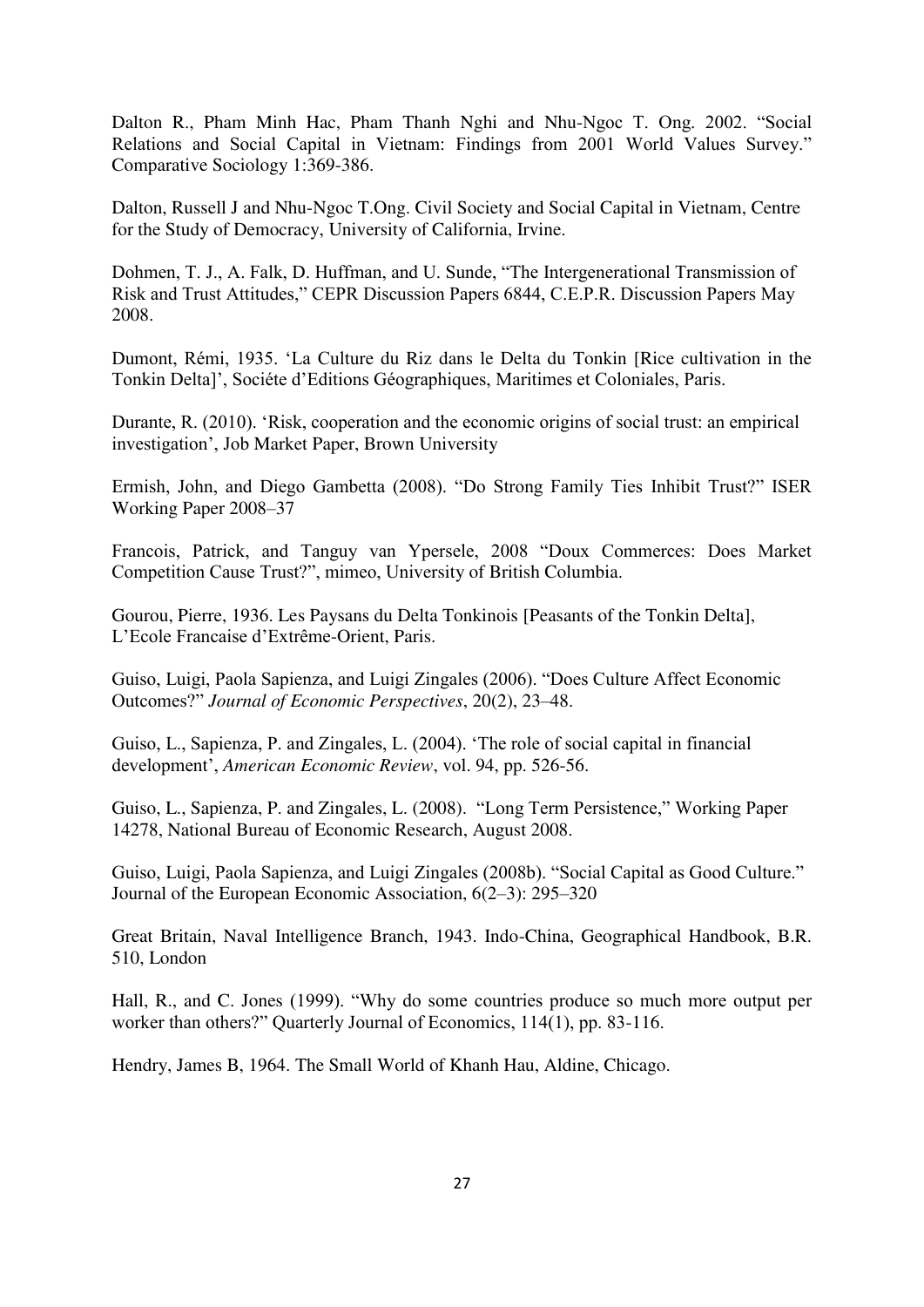Iannaccone, Laurence R., 1998. ["Introduction to the Economics of Religion,](http://ideas.repec.org/a/aea/jeclit/v36y1998i3p1465-1495.html)" [Journal of](http://ideas.repec.org/s/aea/jeclit.html)  [Economic Literature,](http://ideas.repec.org/s/aea/jeclit.html) American Economic Association, 36(3), 1465-1495.

James Edward Goodman, 2005. Uniquely Vietnamese, The Gioi Publishing House, Hanoi

Jutting, J., Drechsler, D., Bartsch, S., and I. de Soysa. 2007. Informal institutions: how social norms help or hinder development, OECD Development Centre: Paris.

Levitsky, S and Helmke G. 2004. [Informal Institutions and Comparative Politics: A](http://scholar.harvard.edu/levitsky/publications/informal-institutions-and-comparative-politics-research-agenda)  [Research Agenda,](http://scholar.harvard.edu/levitsky/publications/informal-institutions-and-comparative-politics-research-agenda) Perspectives on Politics. 2(4):725-740

Kandori, Michihiro. 1992. "Social Norms and Community Enforcement." *Review of Economic Studies*, 59(1): 63–80

Katz, H.A. and J.B. Rotter, 1969. "Interpersonal trust scores of college students and their parents," Child Development, 657–661.

Mark W. McLeod and Dieu Nguyen, Culture and Customs of Vietnam, Greenwood Press, Westport, Connecticut, London, 2001.

Mobius, Markus, and Adam Szeidl. 2007. "Trust and Social Collateral", National Bureau of Economic Research Working Paper 13126

North, D. (1991). "Institutions, institutional change and economic developmet", Cambridge University Press. NewYork

Nunn, Nathan and Puga, Diego, 2011. "Ruggedness: The Blessing of Bad Geography in Africa", *Review of Economics and Statistics*, forthcoming

Nunn, N. and Wantchekon, L., 2011. "The Slave Trade and the Origins of Mistrust in Africa", *American Economic Review*, forthcoming.

Olken, Benjamin A. 2009. "Do Television and Radio Destroy Social Capital? Evidence from Indonesian Villages." *American Economic Journal: Applied Economics*, 1(4): 1–33.

Putnam, R., 'Bowling Alone: The Collapse and Revival of American Community', New York: Simon & Schuster, 2000.

Putnam, R.D., Leonardi, R. and Nanetti, R.Y. (1993). *Making Democracy Work: Civic Traditions in Modern Italy*, Princeton: Princeton University Press.

Rodrik, D., A. Subramanian, and F. Trebbi. (2004). "Institutions Rule: the Primacy of Institutions over Geography and Integration in Economic Development," *Journal of Economic Growth*, 9, 131-165.

Ronald J. Cima, ed. *Vietnam: A Country Study*. Washington: GPO for the Library of Congress, 1987.<http://countrystudies.us/vietnam/>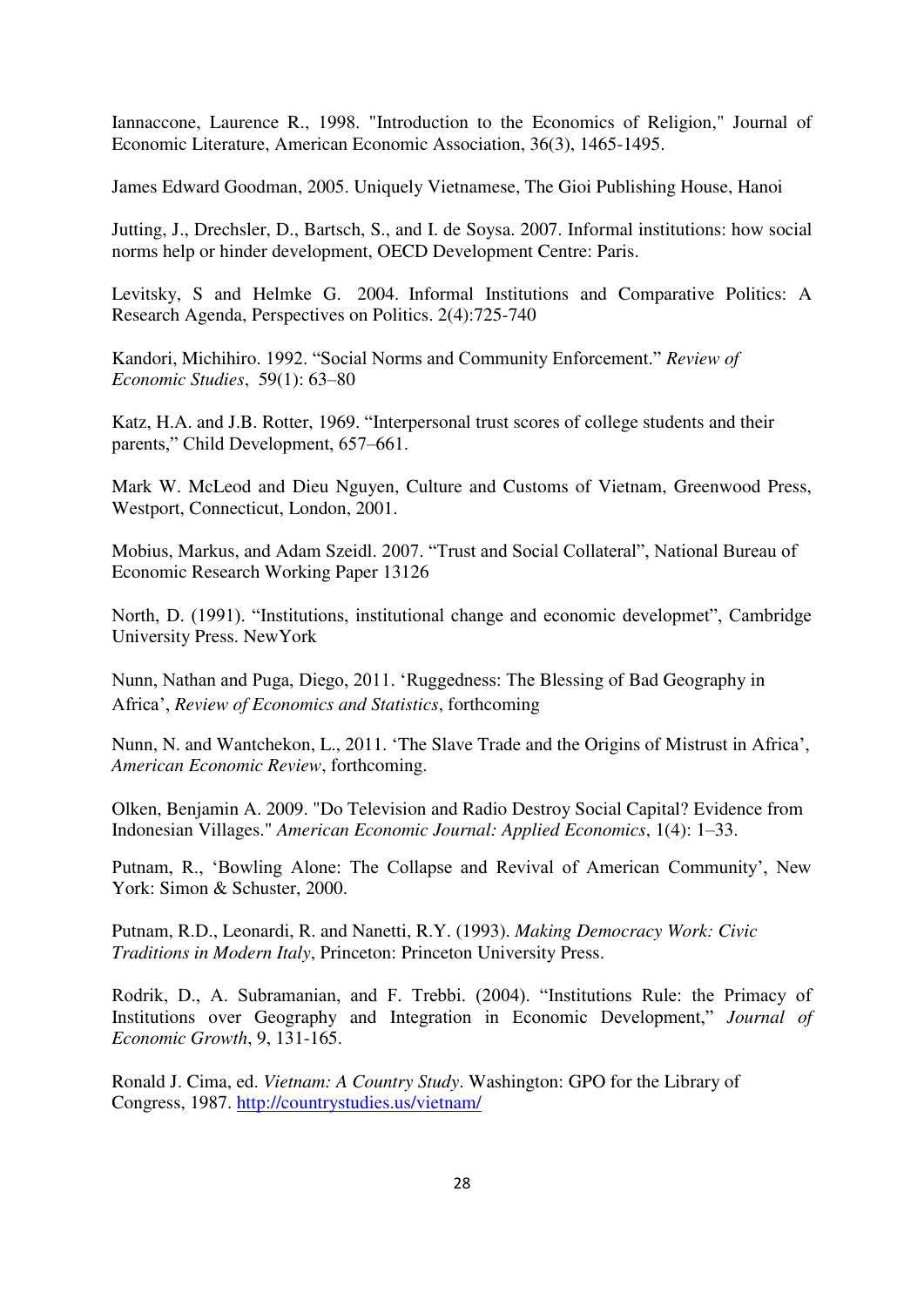Tan, Jonathan H.W., and Vogel Claudia, 2008. "Religion and Trust: Experimental Study", *Journal of Economic Psychology*, 29(6): 832-848

Terry Rambo, 2005. Searching for Vietnam: Selected Writings on Vietnamese Culture and Society, Center for Southeast Asian Studies, Kyoto University Press.

Ngoc Them Tran, 1997. Cơ sở văn hóa Việt Nam (Vietnam"s cultural foundation), Educational Publishing House, Hanoi.

Terry Rambo, 1979. A Comparison of Peasant Social Systems of Northern and Southern Viet Nam: A Study of Ecological Adaptation, Social Succession and Cultural Evolution, Center for Vietnamese Studies, Southern Illinois University at Carbondale.

Tabellini, Guido (2010). "Culture and Institutions: Economic Development in the Regions of Europe", *Journal of the European Economic Association*, 8, 677–716.

Tabellini, Guido, 2008. "The Scope of cooperation: norms and incentives," *Quarterly Journal of Economics*, 123 (3), 905–950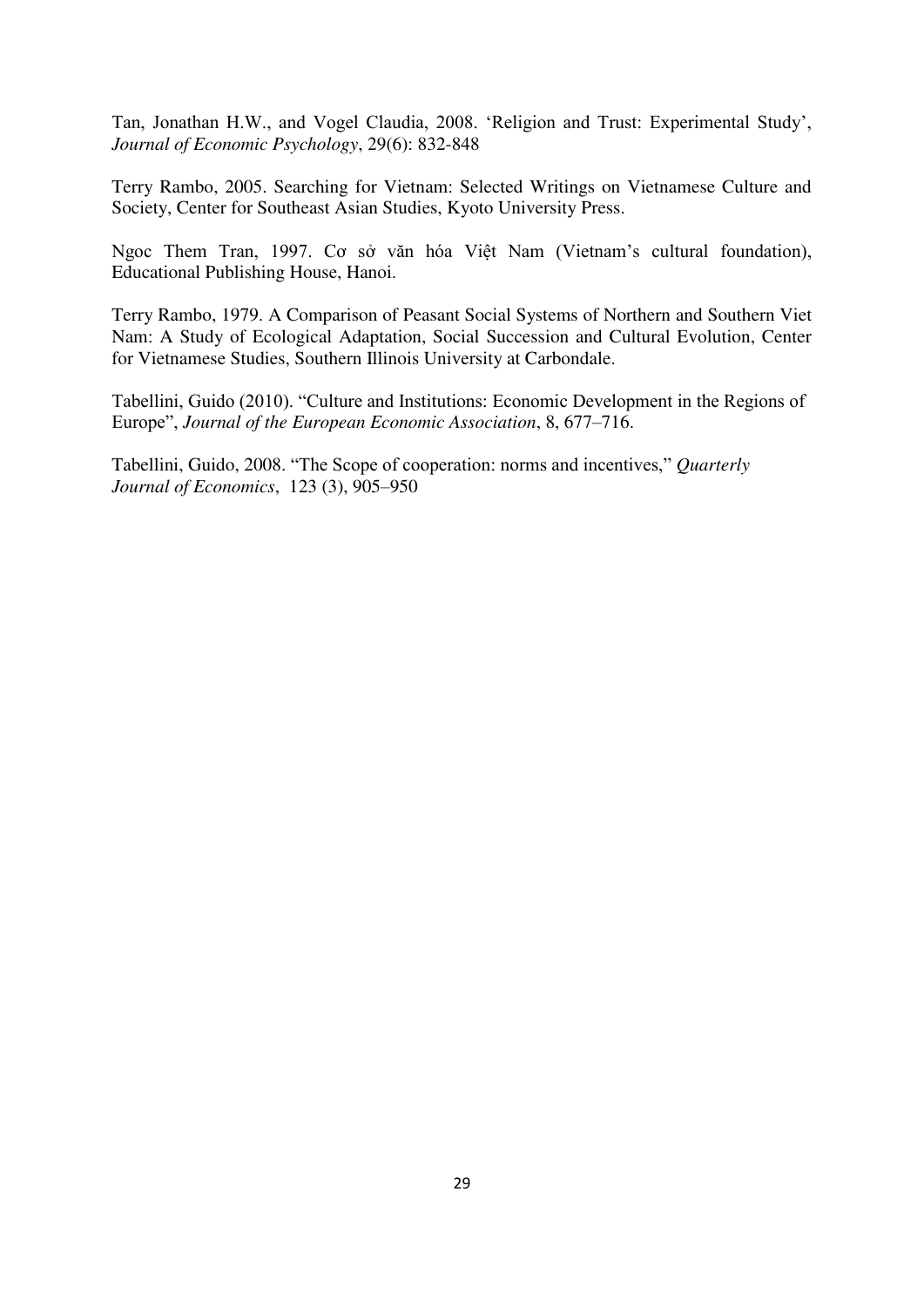# **Appendix I**

# **Table 1. Descriptive Statistics**

| <b>Variables</b>                      | Obs  | Mean   | Std. Dev. | Min              | Max          |
|---------------------------------------|------|--------|-----------|------------------|--------------|
| Most people can be trusted            | 2220 | 0.93   | 0.26      | $\overline{0}$   | 1            |
| Careful in dealing with people        | 1846 | 0.78   | 0.41      | $\boldsymbol{0}$ | 1            |
|                                       |      |        |           |                  |              |
| Log Rainfall variation (mm)           | 2317 | 4.85   | 0.17      | 4.57             | 5.71         |
| Log Temperature variation (oC)        | 2317 | 0.58   | 0.49      | $-0.12$          | 1.61         |
| Average Rainfall 12 months (mm)       | 2317 | 151.96 | 36.78     | 113.24           | 320.07       |
| Average Temperature 12 months (oC)    | 2317 | 24.45  | 2.15      | 18.31            | 27.36        |
|                                       |      |        |           |                  |              |
| Age of head                           | 2349 | 50.07  | 14.22     | 16               | 105          |
| Age of head, squared/100              | 2349 | 27.09  | 15.70     | 2.56             | 110.25       |
| Year of schooling of head             | 2349 | 7.84   | 3.31      | 1                | 13           |
| Gender (Male:=1)                      | 2349 | 0.79   | 0.41      | $\theta$         | 1            |
| Married                               | 2349 | 0.83   | 0.38      | $\boldsymbol{0}$ | 1            |
| Rural                                 | 2349 | 0.99   | 0.11      | $\boldsymbol{0}$ | 1            |
| Minority                              | 2349 | 0.17   | 0.37      | $\boldsymbol{0}$ | 1            |
| Log Household income (mil VND)        | 2349 | 3.35   | 0.88      | $-0.12$          | 7.02         |
|                                       |      |        |           |                  |              |
| Area of land (1000m2)                 | 2349 | 0.82   | 1.51      | $\boldsymbol{0}$ | 30           |
| Land terrain $(Flat:=1)$              | 2349 | 0.48   | 0.50      | $\boldsymbol{0}$ | 1            |
| Land Quality (Good:=1)                | 2349 | 0.60   | 0.49      | $\boldsymbol{0}$ | 1            |
|                                       |      |        |           |                  |              |
| Member of social and religious groups | 1833 | 5.51   | 4.23      | $\mathbf{1}$     | 15           |
| Attend meeting frequently             | 1833 | 0.67   | 0.47      | $\theta$         | $\mathbf{1}$ |
| Hours of watching TV                  | 2349 | 1.71   | 0.94      | $\boldsymbol{0}$ | 5            |
| Share of minority by district         | 2349 | 0.14   | 0.33      | $\boldsymbol{0}$ | $\mathbf{1}$ |
|                                       |      |        |           |                  |              |
| Borrowing from same village           | 2066 | 0.65   | 0.48      | $\boldsymbol{0}$ | $\mathbf{1}$ |
| Borrowing from relatives              | 2066 | 0.59   | 0.49      | $\boldsymbol{0}$ | 1            |

**Note:** The summary statistics are not weighted by population and calculated based on VARHS survey data.

# **Table 2. Bivariate correlation**

|                                | Most people    | Careful in dealing | Log Rainfall | Log Temperature |
|--------------------------------|----------------|--------------------|--------------|-----------------|
|                                | can be trusted | with people        | Variation    | Variation       |
| Most people can be trusted     |                |                    |              |                 |
| Careful in dealing with people | $-0.166*$      |                    |              |                 |
| Log Rainfall Variation         | $0.119*$       | $-0.170*$          |              |                 |
| Log Temperature Variation      | $0.145*$       | $-0.115*$          | $0.140*$     |                 |
|                                |                |                    |              |                 |

Note: \* Statistically significant at 5 percent.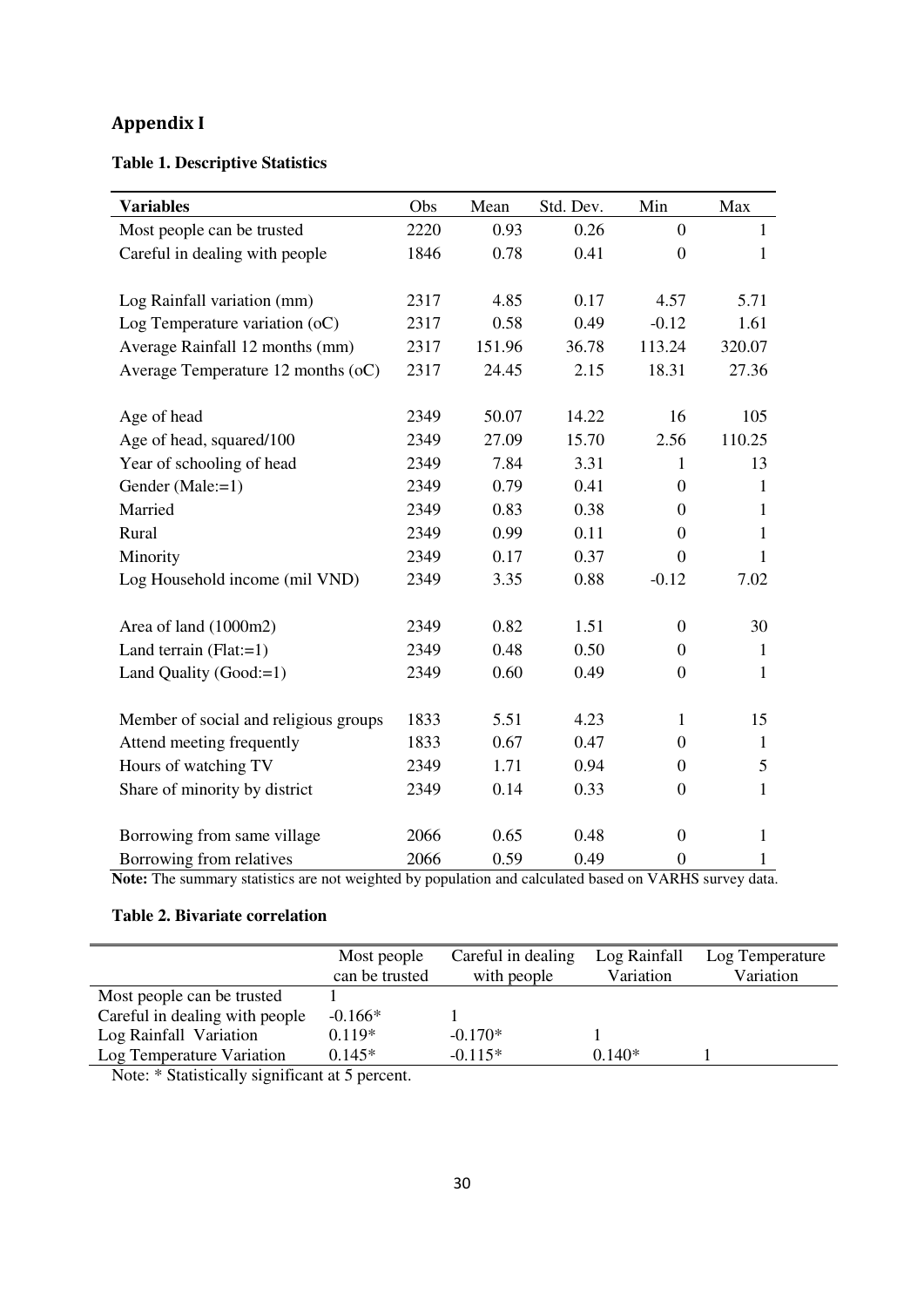

 **Figure 1.** Map showing the current locations of respondents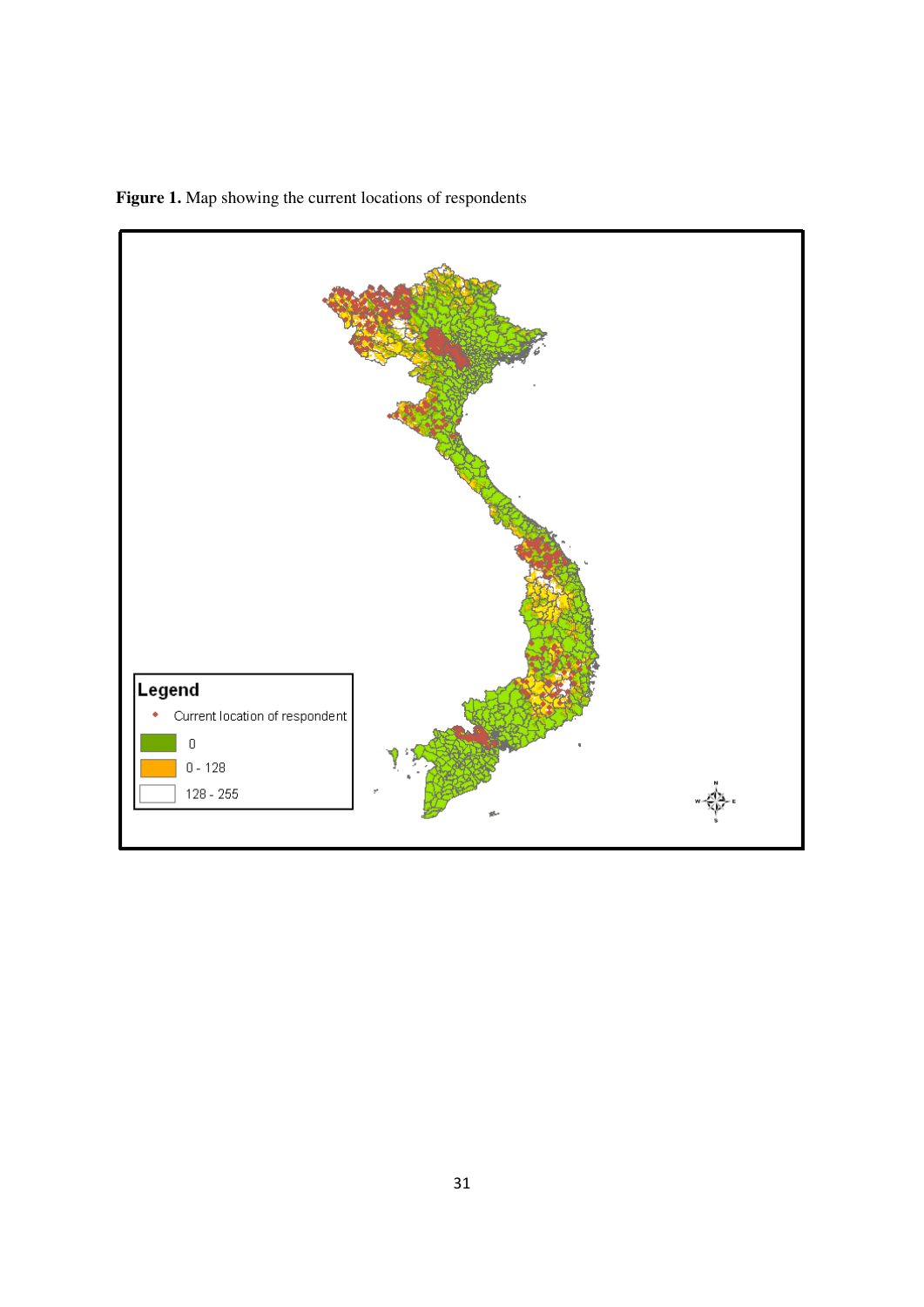| <b>Province</b> | <b>Station</b> | <b>Period</b>         | Rainfall | <b>Temperature</b> | <b>Province</b>  | <b>Station</b> | <b>Period</b>         | Rainfall | <b>Temperature</b> |
|-----------------|----------------|-----------------------|----------|--------------------|------------------|----------------|-----------------------|----------|--------------------|
| <b>HaTay</b>    | Son Tay        | 1958-85               | 123.72   | 4.80               | <b>DienBien</b>  | Tua Chua       | 1968-85               | 134.40   | 3.59               |
|                 | Ba Vi          | 1970-85               | 147.43   | 4.89               |                  | Tuan Giao      | 1961-85               | 111.30   | 4.06               |
|                 | Ha Dong        | 1973-85               | 97.54    | 4.99               |                  | Pha Din        | 1964-85               | 126.44   | 3.35               |
|                 | Xuan Mai       | 1961-85               | 130.51   |                    |                  | Dien Bien      | 1967-85               | 120.76   | 3.91               |
|                 | My Duc         | 1962-85               | 126.82   | 4.73               | <b>Nghe An</b>   | Quy Chau       | 1962-85               | 122.17   | 4.24               |
| LaoCai          | Muong Khuong   | 1961-78               | 128.85   | 4.78               |                  | Quy Hop        | 1968-85               | 111.23   | 4.35               |
|                 | Bac Ha         | 1961-85               | 122.96   | 4.83               |                  | Tay Hieu       | 1960-85               | 116.39   | 4.48               |
|                 | Lao Cai        | 1989-1950; 56-78      | 112.28   | 4.49               |                  | Tuong Duong    | 1961-85               | 84.73    | 4.00               |
|                 | Sa Pa          | 1929-45; 57-85        | 158.27   | 4.21               |                  | Quynh Luu      | 1961-85               | 137.96   | 4.60               |
| <b>Phu Tho</b>  | Phu Ho         | 1928-43; 62-85        | 122.68   | 4.75               |                  | Con Cuong      | 1961-85               | 116.69   | 4.33               |
|                 | Viet Tri       | 1961-85               | 109.81   | 4.83               |                  | Do Luong       | 1961-85               | 121.01   | 4.37               |
|                 | Thanh Son      | 1971-81               | 109.79   | 4.64               |                  | Hon Ngu        | 1961-85               | 170.76   | 4.67               |
|                 | Minh Dai       | 1972-85               | 105.61   | 4.75               |                  | Vinh           | 1904-46; 56-85        | 148.36   | 4.53               |
| Lai Chau        | Phong Tho      | 1961-78               | 152.11   | 4.15               | <b>Quang Nam</b> | Tam Ky         | 1979-85               | 236.43   | 2.85               |
|                 | Tam Duong      | 1973-85               | 178.01   | 3.79               |                  | Tra My         | 1974; 78-85           | 303.17   | 2.55               |
|                 | Muong Te       | 1961-85               | 208.08   | 3.80               | <b>Khanh Hoa</b> | Nha Trang      | 1907-44; 47-85        | 120.87   | 1.79               |
|                 | Sin Ho         | 1961-85               | 200.84   | 3.84               |                  | Cam Ranh       | 1978-85               | 117.12   | 1.76               |
|                 | Binh Lu        | 1968-81               | 180.89   | 4.04               |                  | Truong Sa      | 1977-85               | 135.54   | 0.96               |
|                 | Lai Chau       | 1928-44;55-85         | 159.77   | 3.73               | Dac Lac          | Buon Ho        | 1982-1985             | 101.70   | 1.92               |
| Dac Nong        | Dac Nong       | 1978-85               | 164.84   | 1.27               |                  | Buon Ma Thuot  | 1828-44; 54-74; 78-85 | 118.17   | 1.61               |
| <b>Lam Dong</b> | Da Lat         | 1928-44; 60-69; 78-85 | 99.98    | 1.06               |                  | M Drack        | 1977-85               | 157.39   | 2.26               |
|                 | Bao Loc        | 1962-85               | 135.32   |                    | $1.06$ Long An   | Moc Hoa        | 1973-85               | 96.80    | 0.88               |

**Table 3. Climate variation summary (Standard Deviation)**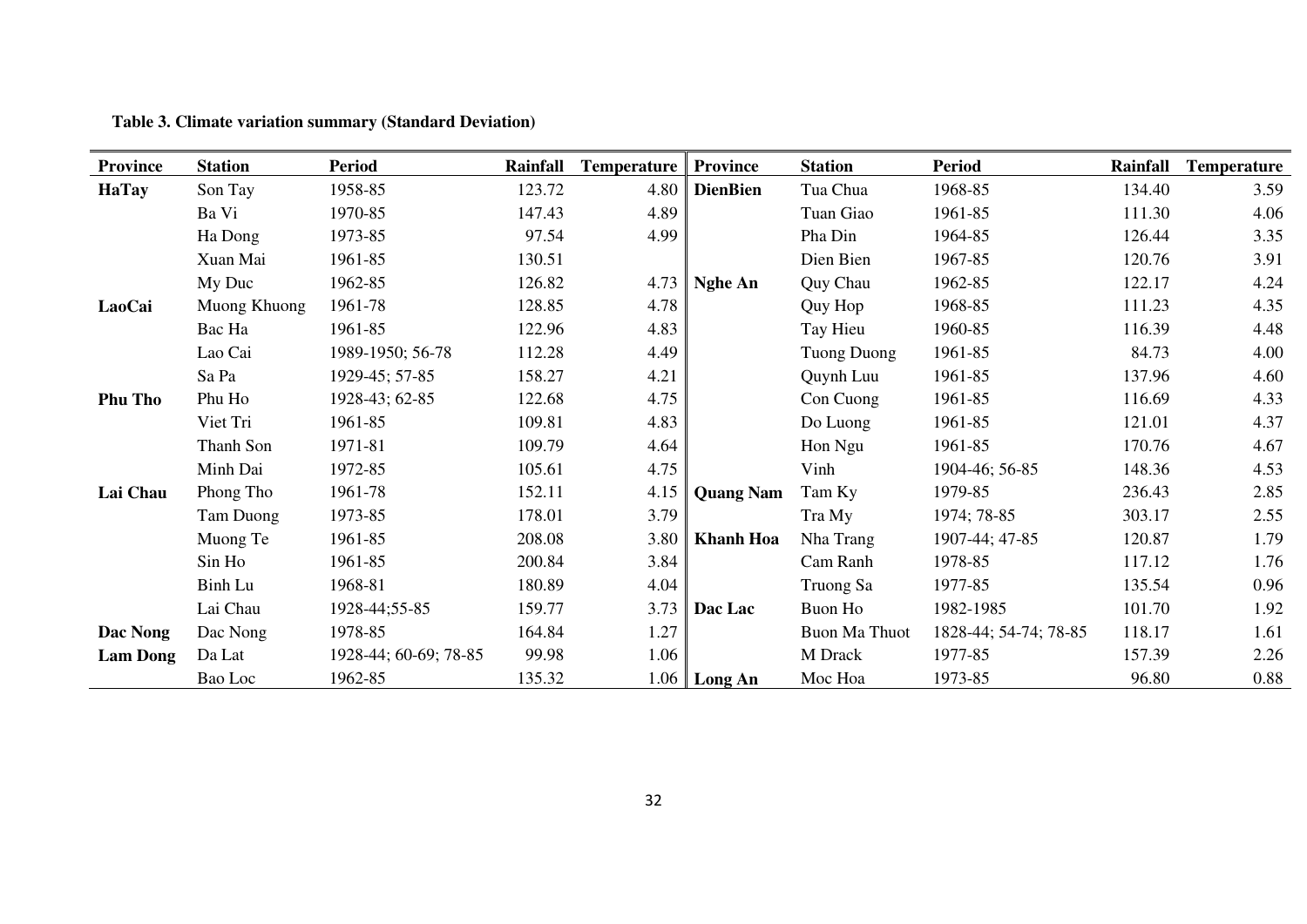| <b>Provinces</b> | Most people can be trusted                                                                              |       | Careful in dealing with people |                |
|------------------|---------------------------------------------------------------------------------------------------------|-------|--------------------------------|----------------|
|                  | Yes                                                                                                     | No.   | Yes                            | N <sub>0</sub> |
| Ha Tay           | 91.76                                                                                                   | 8.24  | 79.51                          | 20.49          |
| Lao Cai          | 97.69                                                                                                   | 2.31  | 39.9                           | 60.1           |
| Phu Tho          | 95.20                                                                                                   | 4.80  | 97.66                          | 2.34           |
| Lai Chau         | 95.72                                                                                                   | 4.28  | 12.89                          | 87.11          |
| Dien Bien        | 81.36                                                                                                   | 18.64 | 90.91                          | 9.09           |
| Nghe An          | 96.52                                                                                                   | 3.48  | 80.17                          | 19.83          |
| Quang Nam        | 97.72                                                                                                   | 2.28  | 76.61                          | 23.39          |
| Lam Dong         | 93.72                                                                                                   | 6.28  | 16.09                          | 83.91          |
| Dac Lac          | 92.27                                                                                                   | 7.73  | 84.39                          | 15.61          |
| Dac Nong         | 95.30                                                                                                   | 4.70  | 61.53                          | 38.47          |
| Khanh Hoa        | 87.42                                                                                                   | 12.58 | 89.24                          | 10.76          |
| Long An          | 83.36                                                                                                   | 16.64 | 83.58                          | 16.42          |
| <b>Total</b>     | 92.56<br>Matar The monocons statistics are not melaberal becaused at an and calculated because as MADHC | 7.44  | 78.44                          | 21.56          |

**Table 4. Overview of the responses to trust question (percentage)** 

**Note:** The summary statistics are not weighted by population and calculated based on VARHS survey data

| <b>Provinces</b> | <b>Borrowing from relatives</b> |       | <b>Borrowing from village members</b> |       |  |
|------------------|---------------------------------|-------|---------------------------------------|-------|--|
|                  | Yes                             | No    | Yes                                   | No    |  |
| Ha Tay           | 68.26                           | 31.74 | 70.79                                 | 29.21 |  |
| Lao Cai          | 58.21                           | 41.79 | 82.57                                 | 17.43 |  |
| Phu Tho          | 57.36                           | 42.64 | 66.75                                 | 33.25 |  |
| Lai Chau         | 62.71                           | 37.29 | 90.35                                 | 9.65  |  |
| Dien Bien        | 78.19                           | 21.81 | 74.86                                 | 25.14 |  |
| Nghe An          | 54.53                           | 45.47 | 48.58                                 | 51.42 |  |
| Quang Nam        | 43.93                           | 56.07 | 66.27                                 | 33.73 |  |
| Lam Dong         | 83.74                           | 16.26 | 65.95                                 | 34.05 |  |
| Dac Lac          | 40.73                           | 59.27 | 61.6                                  | 38.4  |  |
| Dac Nong         | 63.3                            | 36.7  | 67.23                                 | 32.77 |  |
| Khanh Hoa        | 37.71                           | 62.29 | 61.49                                 | 38.51 |  |
| Long An          | 58.98                           | 41.02 | 58.48                                 | 41.52 |  |
|                  |                                 |       |                                       |       |  |
| <b>Total</b>     | 58.87                           | 41.13 | 65.46                                 | 34.54 |  |

**Table 5. Overview of the asking for help in the case of emergency (percentage)** 

**Note:** The summary statistics are not weighted by population and calculated based on VARHS survey data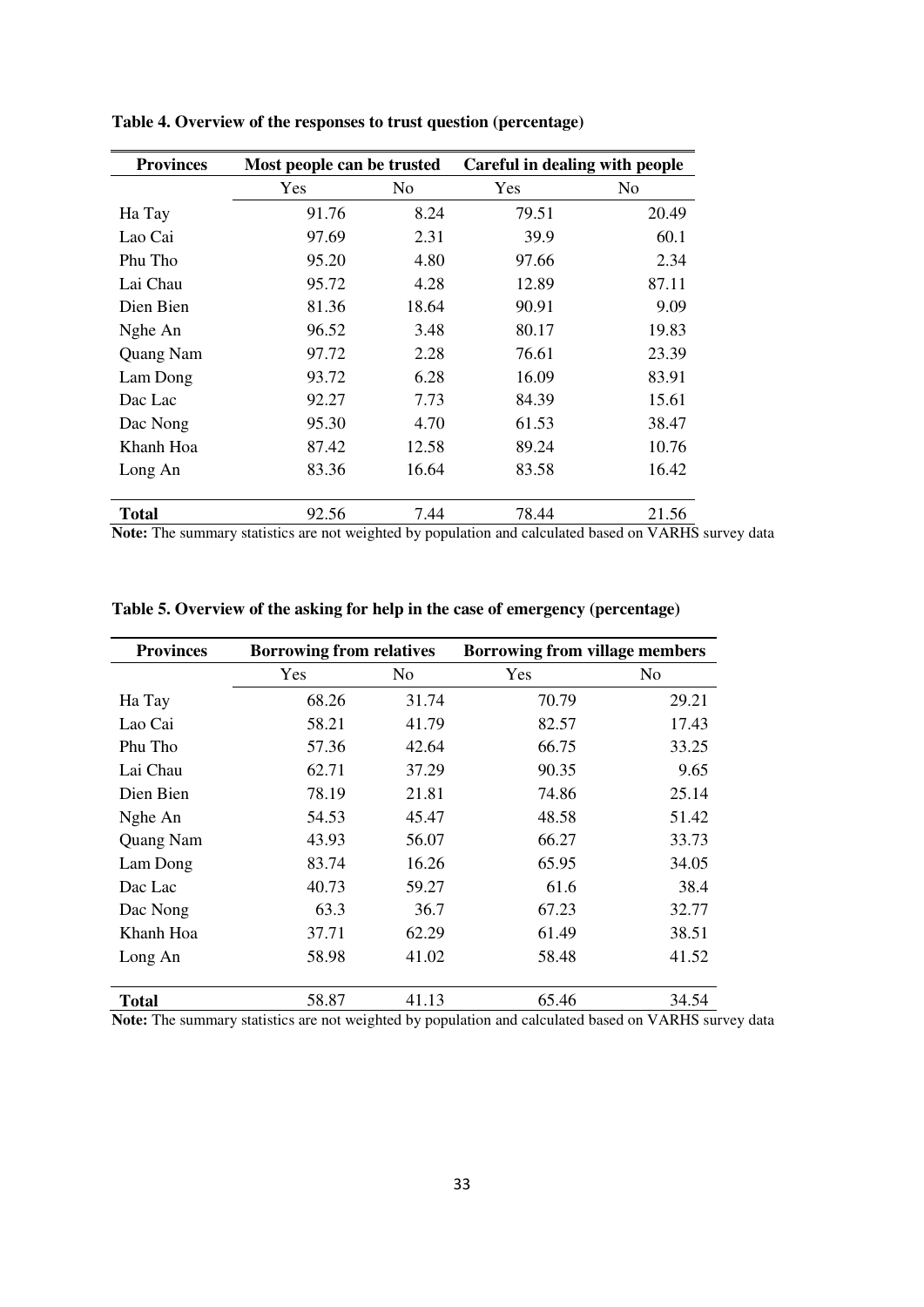|                                | (1)                        | (2)        | (3)            | (4)                     |
|--------------------------------|----------------------------|------------|----------------|-------------------------|
|                                |                            |            |                | Careful in dealing with |
| <b>VARIABLES</b>               | Most people can be trusted |            |                | people                  |
|                                |                            |            |                |                         |
| Log Rainfall variation (100mm) | $0.123*$                   | $-0.00292$ | $-0.177$       | $-0.306$                |
|                                | (0.0635)                   | (0.0702)   | (0.188)        | (0.240)                 |
| Minority                       | $-0.000723$                | $-0.00154$ | 0.00647        | 0.00281                 |
|                                | (0.00315)                  | (0.00307)  | (0.00593)      | (0.00496)               |
| Age of head                    | 0.00140                    | 0.00188    | $-0.00594$     | $-0.00239$              |
|                                | (0.00272)                  | (0.00273)  | (0.00519)      | (0.00417)               |
| Age of head, square/100        | 0.000888                   | 0.00105    | 0.00616        | 0.00447                 |
|                                | (0.00165)                  | (0.00159)  | (0.00463)      | (0.00447)               |
| Rural                          | $-0.00456$                 | $-0.00727$ | $-0.0200$      | $-0.0429$               |
|                                | (0.0238)                   | (0.0234)   | (0.0400)       | (0.0384)                |
| Year of schooling of head      | $0.0440*$                  | 0.0313     | 0.00550        | 0.0191                  |
|                                | (0.0258)                   | (0.0250)   | (0.0356)       | (0.0336)                |
| Male                           | $0.174***$                 | $0.129*$   | 0.122          | 0.0977                  |
|                                | (0.0540)                   | (0.0662)   | (0.0774)       | (0.105)                 |
| Married                        | $-0.0294$                  | $-0.0412$  | $-0.114*$      | $-0.0584$               |
|                                | (0.0277)                   | (0.0308)   | (0.0682)       | (0.0517)                |
| Log Household income           | $-0.0245**$                | $-0.0167$  | 0.0151         | 0.0155                  |
|                                | (0.00944)                  | (0.0105)   | (0.0158)       | (0.0168)                |
| Occupational fixed effects     | N <sub>0</sub>             | Yes        | N <sub>0</sub> | Yes                     |
| Provincial fixed effects       | No                         | Yes        | N <sub>o</sub> | Yes                     |
| Number of observations         | 2,189                      | 2,189      | 1,820          | 1,820                   |
| Number of district clusters    | 126                        | 126        | 123            | 123                     |
| R-squared                      | 0.026                      | 0.103      | 0.027          | 0.261                   |

# **Table 6. Baseline estimations. Rainfall variation**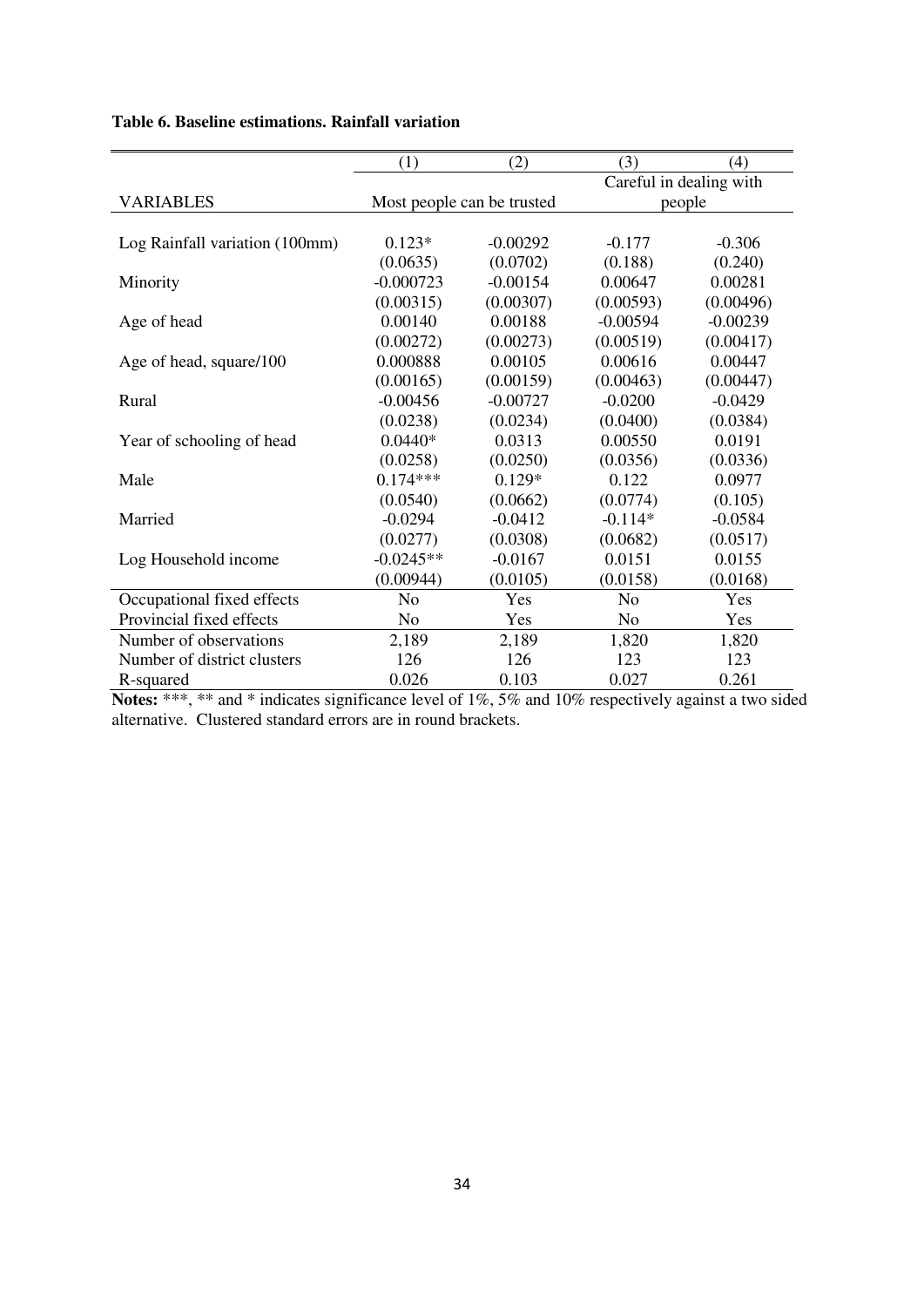|                                | (1)            | (2)                | (3)                     | (4)         |
|--------------------------------|----------------|--------------------|-------------------------|-------------|
|                                |                | Most people can be | Careful in dealing with |             |
| VARIABLES                      |                | trusted            | people                  |             |
|                                |                |                    |                         |             |
| Log Temperature variation (oC) | $0.0721***$    | $0.0569***$        | $-0.0652$               | $-0.128***$ |
|                                | (0.0171)       | (0.0171)           | (0.0528)                | (0.0445)    |
| Minority                       | $-0.000684$    | $-0.00139$         | 0.00625                 | 0.00267     |
|                                | (0.00318)      | (0.00307)          | (0.00607)               | (0.00483)   |
| Age of head                    | 0.00127        | 0.00170            | $-0.00561$              | $-0.00189$  |
|                                | (0.00273)      | (0.00271)          | (0.00536)               | (0.00410)   |
| Age of head, square/100        | 3.70e-05       | 0.000796           | 0.00723                 | 0.00606     |
|                                | (0.00170)      | (0.00160)          | (0.00492)               | (0.00508)   |
| Rural                          | 0.00960        | 0.00160            | $-0.0331$               | $-0.0701*$  |
|                                | (0.0233)       | (0.0240)           | (0.0401)                | (0.0365)    |
| Year of schooling of head      | 0.0334         | 0.0258             | 0.0135                  | 0.0373      |
|                                | (0.0252)       | (0.0250)           | (0.0362)                | (0.0335)    |
| Male                           | $0.165***$     | $0.135**$          | 0.119                   | 0.0929      |
|                                | (0.0512)       | (0.0675)           | (0.0823)                | (0.105)     |
| Married                        | $-0.0352$      | $-0.0263$          | $-0.110*$               | $-0.0812*$  |
|                                | (0.0276)       | (0.0321)           | (0.0660)                | (0.0472)    |
| Household Income (mil.)        | $-0.0251**$    | $-0.0170$          | 0.0171                  | 0.0178      |
|                                | (0.0102)       | (0.0105)           | (0.0160)                | (0.0173)    |
| Occupational fixed effects     | N <sub>o</sub> | Yes                | N <sub>o</sub>          | Yes         |
| Provincial fixed effects       | N <sub>0</sub> | Yes                | No                      | Yes         |
| Number of observations         | 2,189          | 2,189              | 1,820                   | 1,820       |
| Number of district clusters    | 126            | 126                | 123                     | 123         |
| R-squared                      | 0.038          | 0.11               | 0.027                   | 0.265       |

# **Table 7. Baseline estimations. Temperature variation**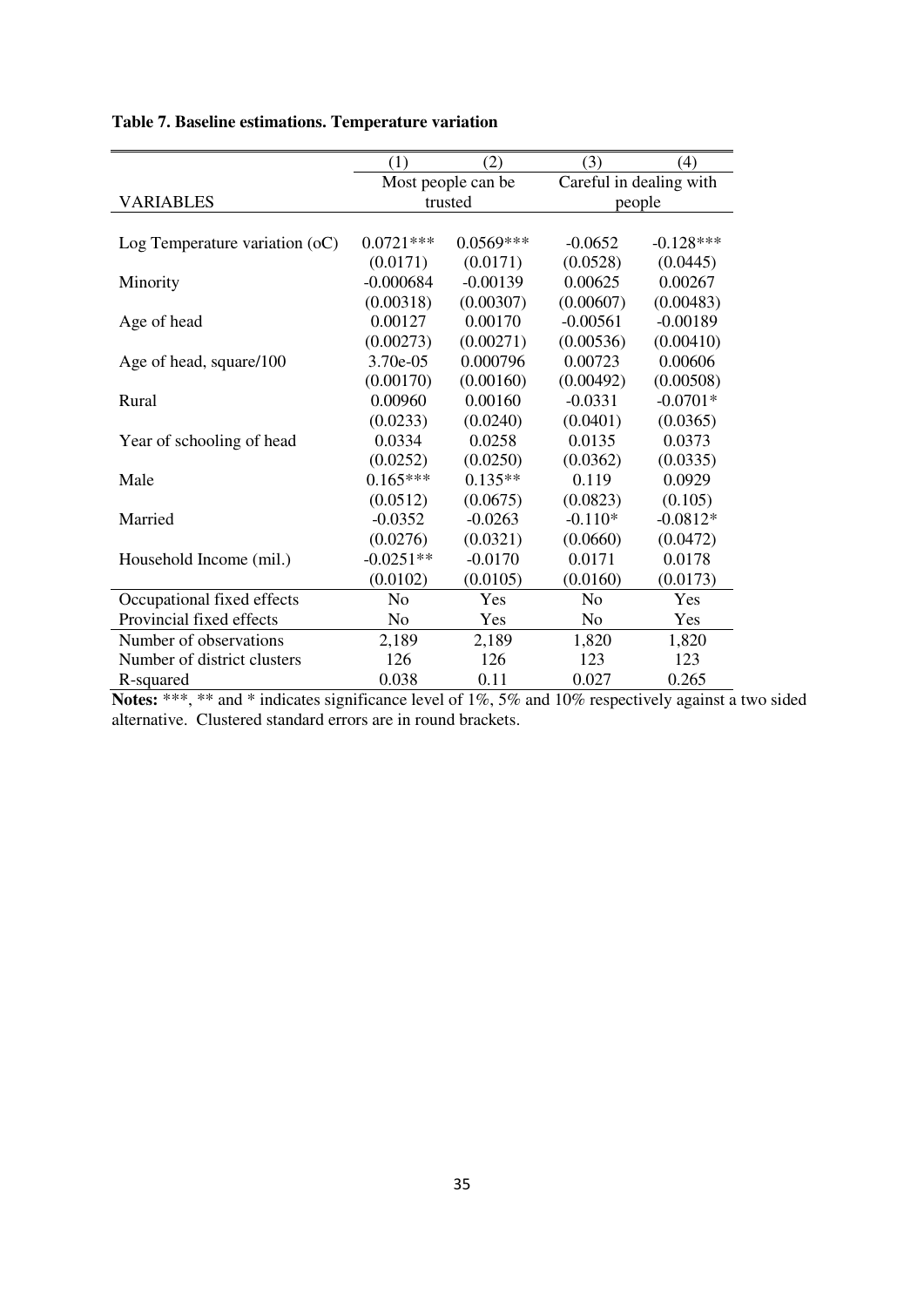|                             | (1)          | (2)                    | (3)          | (4)                       |
|-----------------------------|--------------|------------------------|--------------|---------------------------|
|                             | <b>Trust</b> | Careful dealing        |              | Careful dealing           |
| <b>VARIABLES</b>            | people       | with people            | Trust people | with people               |
|                             |              | Log Rainfall Variation |              | Log Temperature Variation |
|                             |              |                        |              |                           |
| Climate variation           | $0.207*$     | $-0.884**$             | $0.0598***$  | $-0.178***$               |
|                             | (0.106)      | (0.375)                | (0.0188)     | (0.0636)                  |
| Minority                    | $-0.00155$   | 0.00203                | $-0.00166$   | 0.00291                   |
|                             | (0.00312)    | (0.00489)              | (0.00315)    | (0.00467)                 |
| Age of head                 | 0.00186      | $-0.00171$             | 0.00191      | $-0.00233$                |
|                             | (0.00279)    | (0.00408)              | (0.00280)    | (0.00389)                 |
| Age of head, square/100     | 0.000907     | 0.00528                | 0.000969     | 0.00487                   |
|                             | (0.00166)    | (0.00444)              | (0.00168)    | (0.00436)                 |
| Rural                       | $-0.00710$   | $-0.0428$              | 0.000466     | $-0.0619$                 |
|                             | (0.0236)     | (0.0403)               | (0.0240)     | (0.0374)                  |
| Year of schooling of head   | 0.0312       | 0.0182                 | 0.0267       | 0.0296                    |
|                             | (0.0250)     | (0.0341)               | (0.0250)     | (0.0323)                  |
| Gender (Male:=1)            | $0.132**$    | 0.0955                 | $0.139**$    | 0.0755                    |
|                             | (0.0648)     | (0.103)                | (0.0655)     | (0.117)                   |
| Married                     | $-0.0294$    | $-0.0884$              | $-0.0263$    | $-0.0738$                 |
|                             | (0.0326)     | (0.0568)               | (0.0326)     | (0.0499)                  |
| Log Household income        | $-0.0164$    | 0.0153                 | $-0.0161$    | 0.0144                    |
|                             | (0.0107)     | (0.0173)               | (0.0108)     | (0.0166)                  |
| Average Rainfall (mm)       | $-0.00136**$ | $0.00369*$             | 0.000177     | $-0.00237$                |
|                             | (0.000645)   | (0.00194)              | (0.000414)   | (0.00179)                 |
| Average Temperature (oC)    | $-0.0116$    | 0.0301                 | 0.00525      | $-0.0340$                 |
|                             | (0.00977)    | (0.0200)               | (0.00746)    | (0.0254)                  |
| Area of Land (1000m2)       | $-0.00155$   | 0.00457                | $-0.00165$   | 0.00527                   |
|                             | (0.00499)    | (0.00461)              | (0.00500)    | (0.00451)                 |
| Land terrain $(Flat:=1)$    | 0.00527      | 0.0556                 | 0.000403     | $0.0783*$                 |
|                             | (0.0194)     | (0.0424)               | (0.0199)     | (0.0429)                  |
| Land quality                | 0.0127       | $-0.0405$              | 0.0190       | $-0.0631$                 |
|                             | (0.0223)     | (0.0643)               | (0.0229)     | (0.0667)                  |
| Occupational fixed effects  | Yes          | Yes                    | Yes          | Yes                       |
| Provincial fixed effects    | Yes          | Yes                    | Yes          | Yes                       |
| Number of observations      | 2,189        | 1,820                  | 2,189        | 1,820                     |
| Number of district clusters | 126          | 123                    | 126          | 123                       |
| R-squared                   | 0.107        | 0.271                  | 0.111        | 0.277                     |

**Table 8. Climate variation and social trust. Adding geographic variables**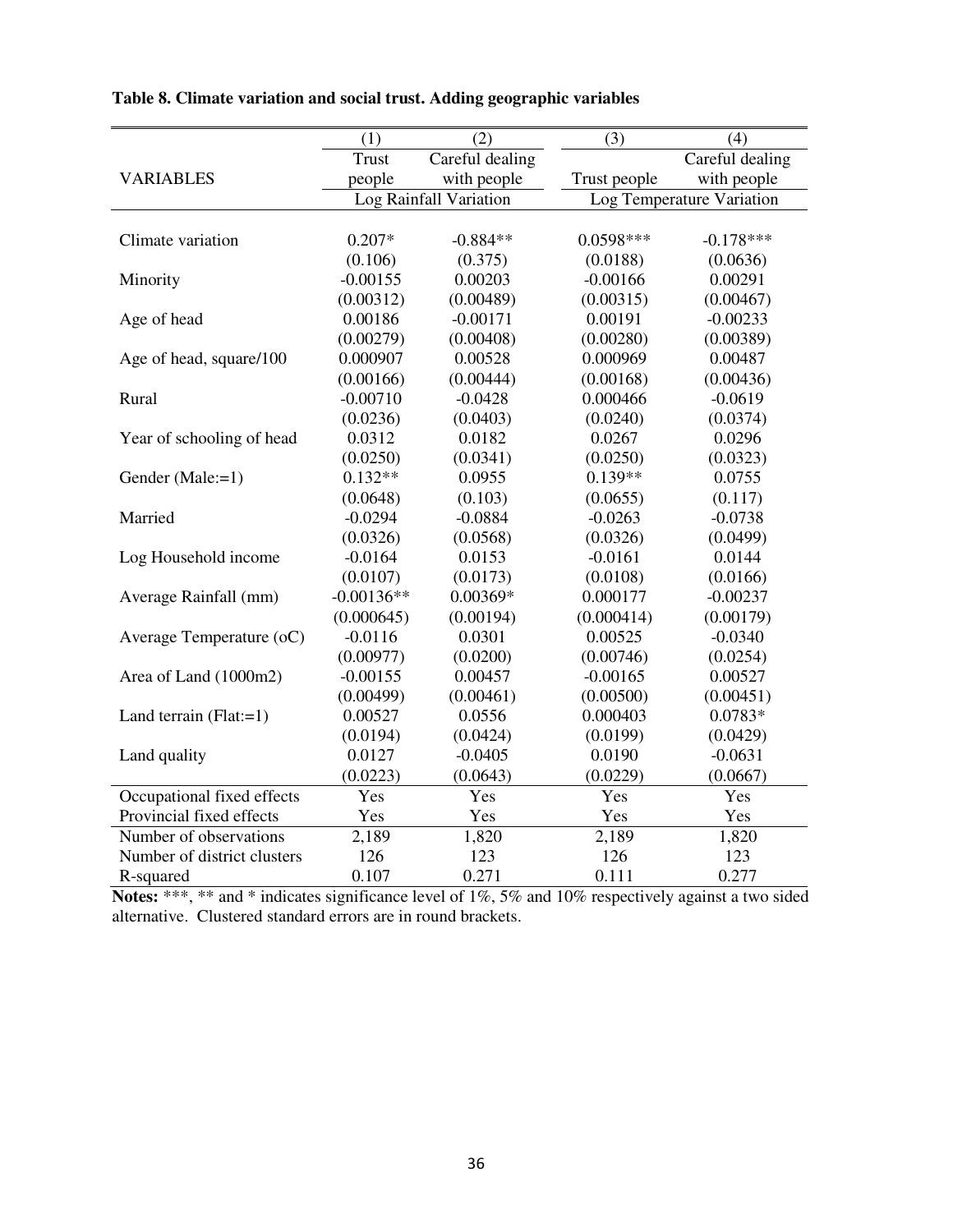|                              | (1)          | (2)                    | (3)         | (4)                       |
|------------------------------|--------------|------------------------|-------------|---------------------------|
|                              | <b>Trust</b> | Careful dealing        | Trust       | Careful dealing           |
| <b>VARIABLES</b>             | people       | with people            | people      | with people               |
|                              |              | Log Rainfall Variation |             | Log Temperature Variation |
|                              |              |                        |             |                           |
| Climate variation            | $0.195*$     | $-0.809**$             | $0.0547***$ | $-0.141***$               |
|                              | (0.114)      | (0.330)                | (0.0192)    | (0.0439)                  |
| Minority                     | $-0.00359$   | 0.00548                | $-0.00352$  | 0.00537                   |
|                              | (0.00376)    | (0.00555)              | (0.00380)   | (0.00530)                 |
| Age of head                  | 0.00288      | $-0.00540$             | 0.00283     | $-0.00529$                |
|                              | (0.00325)    | (0.00462)              | (0.00328)   | (0.00443)                 |
| Age of head, square/100      | 0.000169     | 0.00254                | 0.000236    | 0.00199                   |
|                              | (0.00162)    | (0.00453)              | (0.00162)   | (0.00451)                 |
| Rural                        | $-0.0234$    | $-0.0424$              | $-0.0129$   | $-0.0692*$                |
|                              | (0.0210)     | (0.0434)               | (0.0211)    | (0.0400)                  |
| Year of schooling of head    | $0.0556*$    | 0.0264                 | $0.0494*$   | 0.0420                    |
|                              | (0.0281)     | (0.0405)               | (0.0282)    | (0.0376)                  |
| Gender (Male:=1)             | 0.121        | 0.115                  | 0.128       | 0.0968                    |
|                              | (0.0794)     | (0.115)                | (0.0802)    | (0.126)                   |
| Married                      | $-0.136$     | $-0.103$               | $-0.135$    | $-0.0979$                 |
|                              | (0.0866)     | (0.102)                | (0.0868)    | (0.0947)                  |
| Log Household income         | $-0.0152$    | 0.0109                 | $-0.0157$   | 0.0125                    |
|                              | (0.0127)     | (0.0162)               | (0.0129)    | (0.0156)                  |
| Average Rainfall (mm)        | $-0.00129*$  | $0.00431**$            | 0.000175    | $-0.00112$                |
|                              | (0.000691)   | (0.00191)              | (0.000448)  | (0.00106)                 |
| Average Temperature (oC)     | $-0.0101$    | $0.0378**$             | 0.00583     | $-0.0191$                 |
|                              | (0.00947)    | (0.0189)               | (0.00737)   | (0.0166)                  |
| Area of Land (1000m2)        | $-0.00429$   | 0.00189                | $-0.00440$  | 0.00323                   |
|                              | (0.00738)    | (0.00598)              | (0.00736)   | (0.00573)                 |
| Land terrain $(Flat:=1)$     | $-0.00277$   | 0.0456                 | $-0.00716$  | 0.0660                    |
|                              | (0.0204)     | (0.0438)               | (0.0205)    | (0.0462)                  |
| Land quality                 | 0.0324       | $-0.0530$              | $0.0382*$   | $-0.0718$                 |
|                              | (0.0218)     | (0.0739)               | (0.0218)    | (0.0784)                  |
| Always attending meeting     | $-0.0118$    | 0.0134                 | $-0.0108$   | 0.0142                    |
|                              | (0.0108)     | (0.0155)               | (0.0108)    | (0.0141)                  |
| Religious member indicator   | $-0.300**$   | 0.0147                 | $-0.299**$  | 0.0233                    |
|                              | (0.139)      | (0.0932)               | (0.140)     | (0.0963)                  |
| Hours watching TV            | $-0.00839$   | $-0.0301$              | $-0.00697$  | $-0.0326$                 |
|                              | (0.0200)     | (0.0400)               | (0.0196)    | (0.0386)                  |
| Share of minority at commune | 0.133        | 0.0144                 | 0.135       | 0.0349                    |
|                              | (0.0929)     | (0.121)                | (0.0922)    | (0.121)                   |
| Occupational fixed effects   | Yes          | Yes                    | Yes         | Yes                       |
| Group member fixed effects   | Yes          | Yes                    | Yes         | Yes                       |
| Provincial fixed effects     | Yes          | Yes                    | Yes         | Yes                       |
| Number of observations       | 1,738        | 1,431                  | 1,738       | 1,431                     |
| Number of district clusters  | 123          | 120                    | 123         | 120                       |
| R-squared                    | 0.167        | 0.293                  | 0.17        | 0.294                     |

|  |  |  |  |  | Table 9. Climate variation and social trust. Adding other social network variables |  |
|--|--|--|--|--|------------------------------------------------------------------------------------|--|
|--|--|--|--|--|------------------------------------------------------------------------------------|--|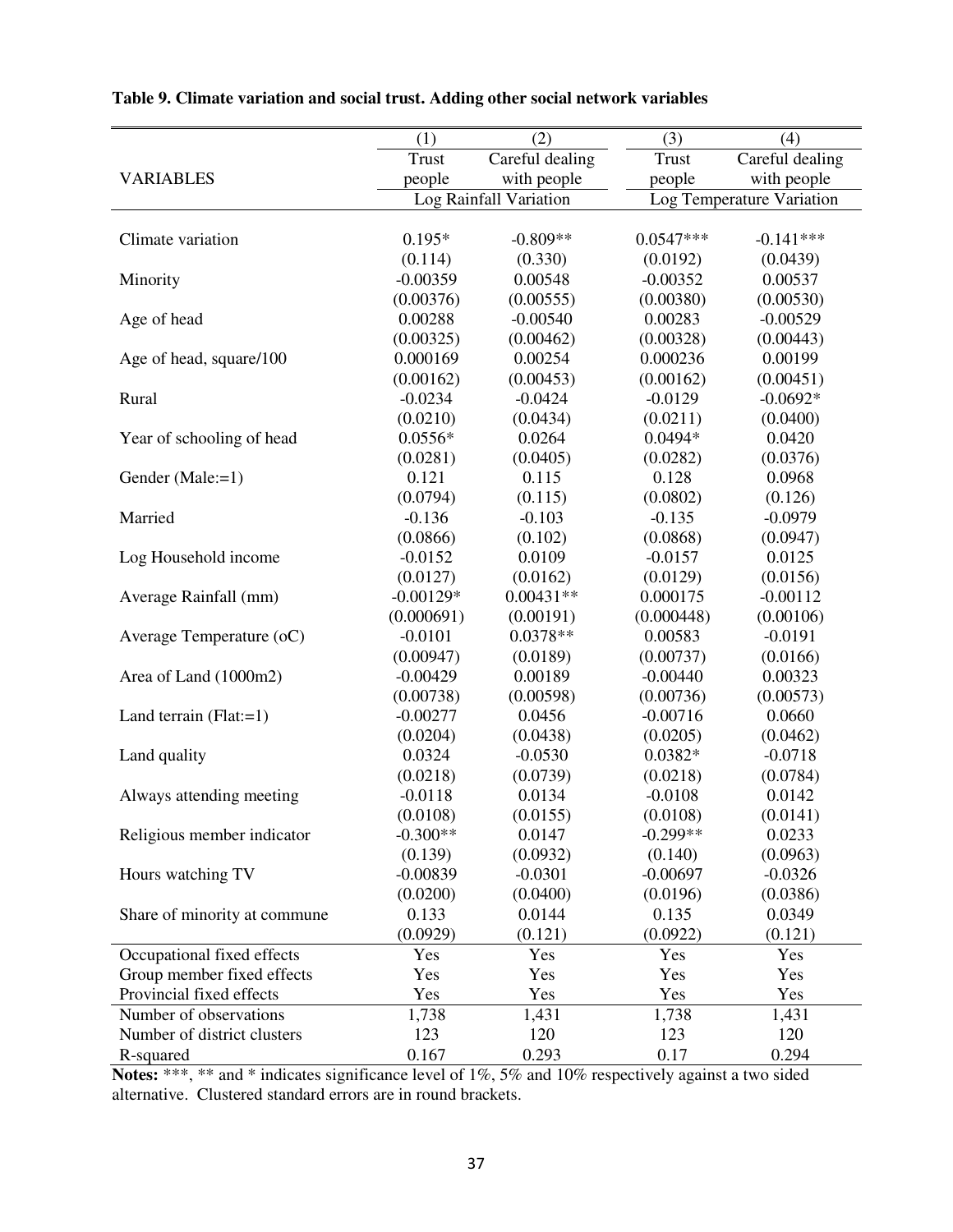# **Table 10. Climate variation and social trust by female**

|                             | Female     |                                |              |                                  |  |  |
|-----------------------------|------------|--------------------------------|--------------|----------------------------------|--|--|
|                             | Trust      | Careful dealing                |              | Careful dealing                  |  |  |
| <b>VARIABLES</b>            | people     | with people                    | Trust people | with people                      |  |  |
|                             |            | Log Rainfall variation (100mm) |              | Log Temperature variation $(oC)$ |  |  |
|                             |            |                                |              |                                  |  |  |
| Climate variation           | 0.163      | $-0.723$                       | 0.0583       | $-0.192***$                      |  |  |
|                             | (0.199)    | (0.494)                        | (0.0404)     | (0.0674)                         |  |  |
| Individual controls         | Yes        | <b>Yes</b>                     | Yes          | Yes                              |  |  |
| Geographical control        | <b>Yes</b> | <b>Yes</b>                     | Yes          | Yes                              |  |  |
| Occupational fixed effects  | <b>Yes</b> | Yes                            | Yes          | Yes                              |  |  |
| Group member fixed effects  | Yes        | Yes                            | Yes          | Yes                              |  |  |
| Provincial fixed effects    | Yes        | Yes                            | Yes          | Yes                              |  |  |
| Number of observations      | 287        | 230                            | 287          | 230                              |  |  |
| Number of district clusters | 83         | 73                             | 83           | 73                               |  |  |
| R-squared                   | 0.352      | 0.398                          | 0.355        | 0.415                            |  |  |

**Notes:** \*\*\*, \*\* and \* indicates significance level of 1%, 5% and 10% respectively against a two sided alternative. Clustered standard errors are in round brackets.

## **Table 11. Climate variation and social trust by male**

|                             | Male     |                                |              |                                  |  |  |
|-----------------------------|----------|--------------------------------|--------------|----------------------------------|--|--|
|                             | Trust    | Careful dealing                |              | Careful dealing                  |  |  |
| <b>VARIABLES</b>            | people   | with people                    | Trust people | with people                      |  |  |
|                             |          | Log Rainfall variation (100mm) |              | Log Temperature variation $(oC)$ |  |  |
|                             |          |                                |              |                                  |  |  |
| Climate variation           | $0.206*$ | $-0.534*$                      | $0.047**$    | $-0.101*$                        |  |  |
|                             | (0.112)  | (0.316)                        | (0.0185)     | (0.0523)                         |  |  |
| Individual controls         | Yes      | Yes                            | Yes          | Yes                              |  |  |
| Geographical controls       | Yes      | Yes                            | Yes          | Yes                              |  |  |
| Occupational fixed effects  | Yes      | Yes                            | Yes          | Yes                              |  |  |
| Group member fixed effects  | Yes      | Yes                            | Yes          | Yes                              |  |  |
| Provincial fixed effects    | Yes      | <b>Yes</b>                     | <b>Yes</b>   | <b>Yes</b>                       |  |  |
| Number of observations      | 1,458    | 1,207                          | 1,458        | 1,207                            |  |  |
| Number of district clusters | 124      | 122                            | 124          | 122                              |  |  |
| R-squared                   | 0.155    | 0.374                          | 0.157        | 0.374                            |  |  |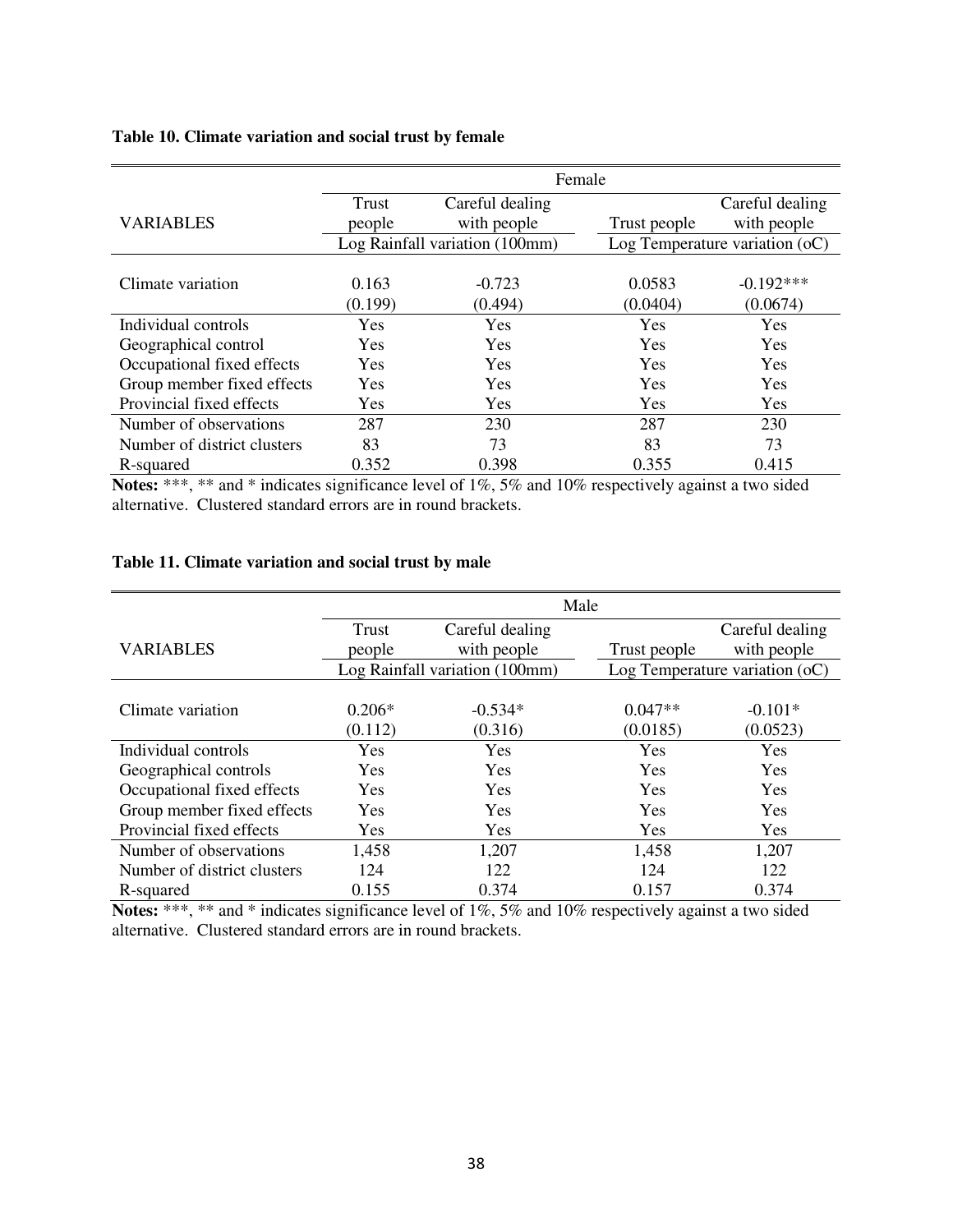# **Table 12. Climate variation and social trust by regions**

|                             | $\left(1\right)$               | (2)        | (3)       | (4)        | (5)                               | (6)                                            | (7)        | (8)        | (9)        | (10)        |
|-----------------------------|--------------------------------|------------|-----------|------------|-----------------------------------|------------------------------------------------|------------|------------|------------|-------------|
|                             |                                |            |           |            |                                   | Dependent variable: Most people can be trusted |            |            |            |             |
|                             | Excluded                       | Excluded   | Excluded  | Excluded   | Excluded                          | Excluded                                       | Excluded   | Excluded   | Excluded   | Excluded    |
| <b>VARIABLES</b>            | <b>SCC</b>                     | <b>MRD</b> | <b>CH</b> | <b>RRD</b> | <b>NW</b>                         | <b>SCC</b>                                     | <b>MRD</b> | <b>CH</b>  | <b>RRD</b> | <b>NW</b>   |
|                             | Log Rainfall variation (100mm) |            |           |            | Log Temperature variation (100mm) |                                                |            |            |            |             |
|                             |                                |            |           |            |                                   |                                                |            |            |            |             |
| Climate variation           | $0.275*$                       | $0.218*$   | $0.205*$  | $0.321*$   | 0.113                             | $0.068***$                                     | $0.06***$  | $0.0508**$ | $0.0596**$ | $0.0556***$ |
|                             | (0.142)                        | (0.114)    | (0.115)   | (0.169)    | (0.139)                           | (0.0244)                                       | (0.0178)   | (0.0199)   | (0.0253)   | (0.0198)    |
| Individual controls         | Yes                            | <b>Yes</b> | Yes       | Yes        | Yes                               | Yes                                            | Yes        | Yes        | Yes        | Yes         |
| Geographic controls         | Yes                            | Yes        | Yes       | Yes        | Yes                               | Yes                                            | Yes        | Yes        | Yes        | Yes         |
| Occupational fixed effects  | Yes                            | <b>Yes</b> | Yes       | Yes        | Yes                               | Yes                                            | Yes        | Yes        | Yes        | Yes         |
| Group member fixed effects  | Yes                            | Yes        | Yes       | Yes        | Yes                               | Yes                                            | Yes        | Yes        | Yes        | Yes         |
| Provincial fixed effects    | <b>Yes</b>                     | <b>Yes</b> | Yes       | Yes        | Yes                               | Yes                                            | Yes        | Yes        | Yes        | Yes         |
| Number of observations      | 1,505                          | 1,618      | 1,605     | 1,011      | 1,241                             | 1,505                                          | 1,618      | 1,605      | 1,011      | 1,241       |
| Number of district clusters | 111                            | 104        | 100       | 79         | 102                               | 111                                            | 104        | 100        | 79         | 102         |
| R-square                    | 0.152                          | 0.136      | 0.164     | 0.219      | 0.165                             | 0.155                                          | 0.140      | 0.165      | 0.219      | 0.170       |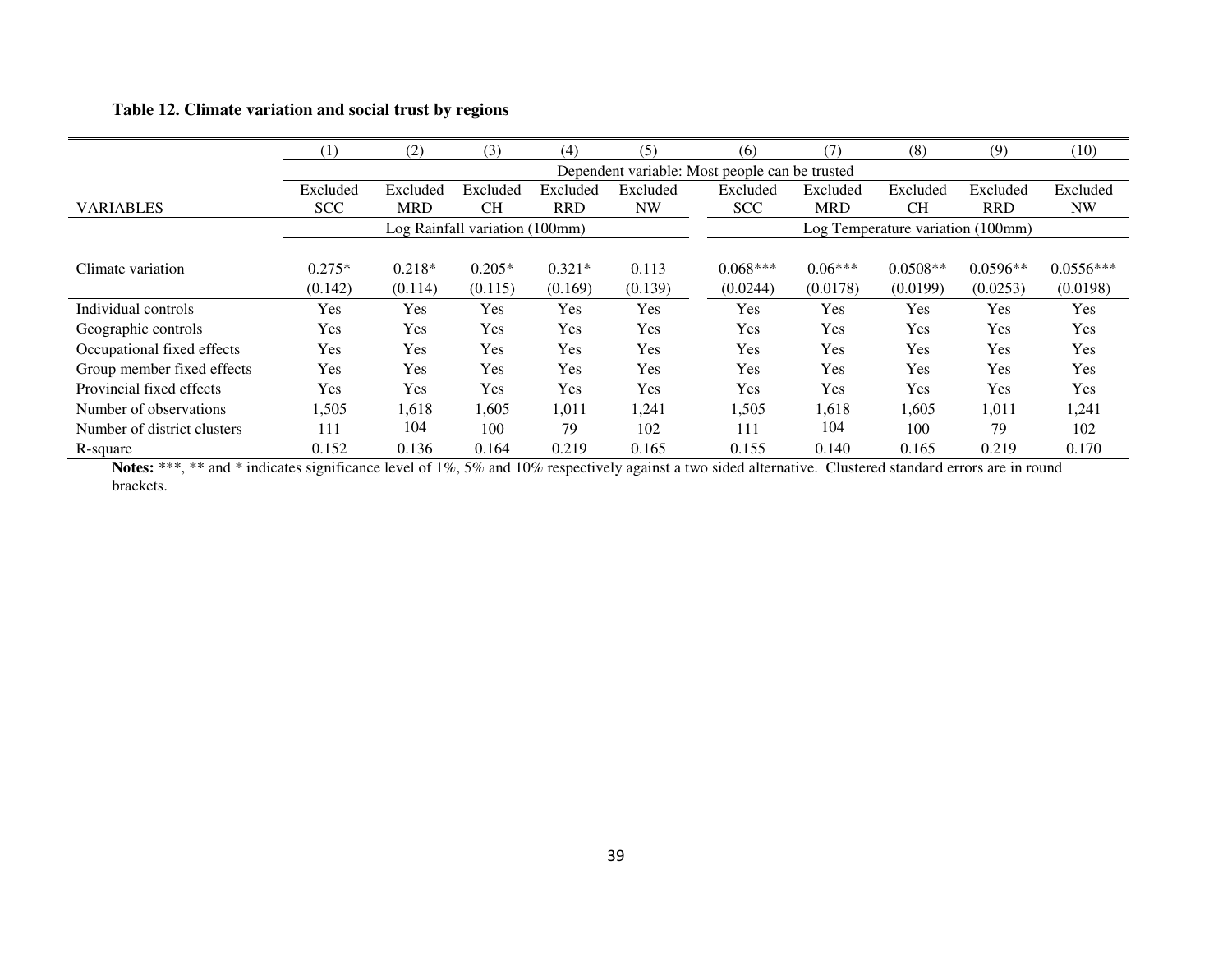|                             | (1)                            | (2)                                                | (3)       | (4)        | (5)                               | (6)         | (7)        | (8)         | (9)        | (10)        |
|-----------------------------|--------------------------------|----------------------------------------------------|-----------|------------|-----------------------------------|-------------|------------|-------------|------------|-------------|
|                             |                                | Dependent variable: Careful in dealing with people |           |            |                                   |             |            |             |            |             |
|                             | Excluded                       | Excluded                                           | Excluded  | Excluded   | Excluded                          | Excluded    | Excluded   | Excluded    | Excluded   | Excluded    |
| <b>VARIABLES</b>            | <b>SCC</b>                     | <b>MRD</b>                                         | <b>CH</b> | <b>RRD</b> | <b>NW</b>                         | <b>SCC</b>  | <b>MRD</b> | <b>CH</b>   | <b>RRD</b> | <b>NW</b>   |
|                             | Log Rainfall variation (100mm) |                                                    |           |            | Log Temperature variation (100mm) |             |            |             |            |             |
|                             |                                |                                                    |           |            |                                   |             |            |             |            |             |
| Climate variation           | $-0.744**$                     | $-0.838***$                                        | $-0.633*$ | $-0.132$   | $-0.438$                          | $-0.167***$ | $-0.0721$  | $-0.128***$ | $-0.114*$  | $-0.125***$ |
|                             | (0.368)                        | (0.318)                                            | (0.328)   | (0.379)    | (0.386)                           | (0.0486)    | (0.0498)   | (0.0447)    | (0.0645)   | (0.0432)    |
| Individual controls         | Yes                            | <b>Yes</b>                                         | Yes       | <b>Yes</b> | Yes                               | Yes         | Yes        | Yes         | Yes        | Yes         |
| Geographic controls         | Yes                            | Yes                                                | Yes       | Yes        | Yes                               | Yes         | Yes        | Yes         | Yes        | Yes         |
| Occupational fixed effects  | Yes                            | Yes                                                | Yes       | Yes        | Yes                               | Yes         | Yes        | Yes         | Yes        | Yes         |
| Group member fixed effects  | <b>Yes</b>                     | Yes                                                | Yes       | Yes        | Yes                               | Yes         | Yes        | Yes         | <b>Yes</b> | <b>Yes</b>  |
| Provincial fixed effects    | Yes                            | Yes                                                | Yes       | Yes        | Yes                               | Yes         | Yes        | Yes         | Yes        | Yes         |
| Number of observations      | 1,261                          | 1,301                                              | 1,317     | 882        | 987                               | 1,261       | 1,301      | 1,317       | 882        | 987         |
| Number of district clusters | 110                            | 98                                                 | 102       | 79         | 99                                | 110         | 98         | 102         | 79         | 99          |
| R-square                    | 0.404                          | 0.375                                              | 0.367     | 0.363      | 0.246                             | 0.407       | 0.365      | 0.369       | 0.367      | 0.256       |

# **Table 13. Climate variation and social trust by regions**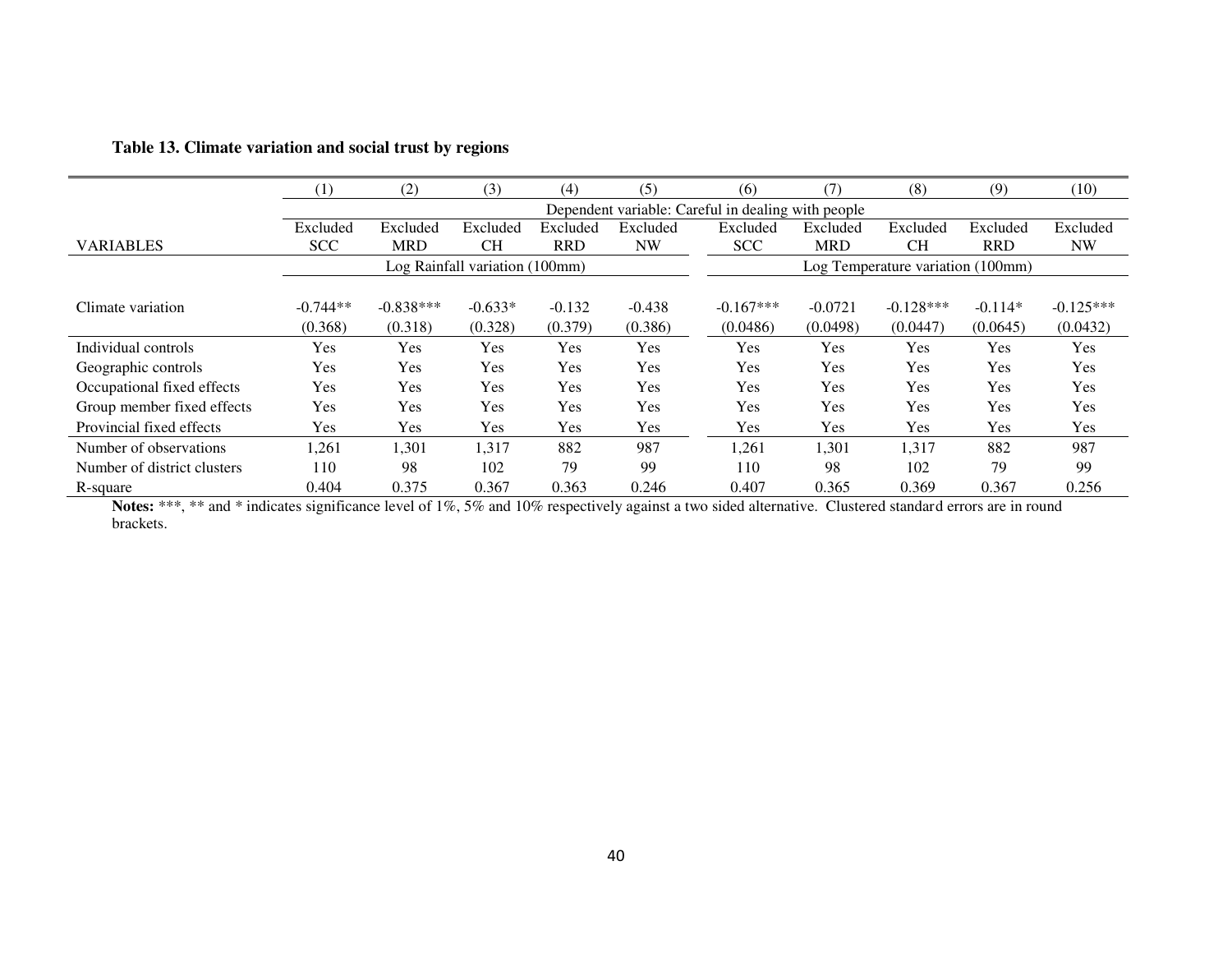# **Table 14. Identifying impact channels: Village relationship**

|                                | (1)       | (2)                                          | (3)         | (4)        | (5)          |  |  |  |  |
|--------------------------------|-----------|----------------------------------------------|-------------|------------|--------------|--|--|--|--|
|                                |           | Dependent Variable: Borrowing from relatives |             |            |              |  |  |  |  |
|                                | Full      | Excluded                                     | Excluded    | Excluded   | Excluded     |  |  |  |  |
| <b>VARIABLES</b>               | sample    | <b>SCC</b>                                   | MRD and SCC | SCC and CH | SCC, CH, MRD |  |  |  |  |
|                                |           |                                              |             |            |              |  |  |  |  |
| Log Rainfall variation (100mm) | 0.162     | 0.357                                        | $0.391*$    | $0.385*$   | $0.426*$     |  |  |  |  |
|                                | (0.221)   | (0.220)                                      | (0.230)     | (0.213)    | (0.220)      |  |  |  |  |
| Share of Agricultural income   | $0.130**$ | $0.124**$                                    | $0.150**$   | $0.122*$   | $0.153**$    |  |  |  |  |
|                                | (0.0523)  | (0.0610)                                     | (0.0650)    | (0.0679)   | (0.0740)     |  |  |  |  |
| Individual controls            | Yes       | Yes                                          | Yes         | Yes        | Yes          |  |  |  |  |
| Geographic controls            | Yes       | <b>Yes</b>                                   | Yes         | Yes        | Yes          |  |  |  |  |
| Occupational fixed effects     | Yes       | Yes                                          | Yes         | Yes        | Yes          |  |  |  |  |
| Group member fixed effects     | Yes       | Yes                                          | Yes         | Yes        | Yes          |  |  |  |  |
| Provincial fixed effects       | Yes       | Yes                                          | Yes         | Yes        | Yes          |  |  |  |  |
| Number of Observations         | 1,613     | 1,365                                        | 1,228       | 1,239      | 1,102        |  |  |  |  |
| Number of clusters             | 123       | 110                                          | 87          | 90         | 67           |  |  |  |  |
| R-square                       | 0.122     | 0.137                                        | 0.145       | 0.145      | 0.156        |  |  |  |  |

**Notes:** \*\*\*, \*\* and \* indicates significance level of 1%, 5% and 10% respectively against a two sided alternative. Clustered standard errors are in round brackets.

# **Table 15. Identifying impact channels: Family ties**

|                              | (1)                                              | (2)       | (3)        | (4)         | (5)        |  |  |  |
|------------------------------|--------------------------------------------------|-----------|------------|-------------|------------|--|--|--|
|                              | Dependent Variable: Borrowing from same villages |           |            |             |            |  |  |  |
|                              |                                                  | Same      | Exclude    | Excluded    | Excluded   |  |  |  |
| <b>VARIABLES</b>             | Full sample                                      | village   | <b>SCC</b> | MRD and SCC | CH and SCC |  |  |  |
|                              |                                                  |           |            |             |            |  |  |  |
| Log Rainfall variation       |                                                  |           |            |             |            |  |  |  |
| (100mm)                      | 0.310                                            | 0.228     | 0.318      | 0.307       | 0.277      |  |  |  |
|                              | (0.269)                                          | (0.262)   | (0.321)    | (0.276)     | (0.271)    |  |  |  |
| Share of Agricultural income | $-0.111*$                                        | $-0.0561$ | $-0.117*$  | $-0.0894$   | $-0.116*$  |  |  |  |
|                              | (0.0603)                                         | (0.0766)  | (0.0647)   | (0.0644)    | (0.0628)   |  |  |  |
| Individual controls          | Yes                                              | Yes       | Yes        | Yes         | Yes        |  |  |  |
| Geographic controls          | Yes                                              | Yes       | Yes        | Yes         | Yes        |  |  |  |
| Occupational fixed effects   | Yes                                              | Yes       | Yes        | <b>Yes</b>  | <b>Yes</b> |  |  |  |
| Group member fixed effects   | <b>Yes</b>                                       | Yes       | Yes        | Yes         |            |  |  |  |
| Provincial fixed effects     | Yes                                              | Yes       | <b>Yes</b> | <b>Yes</b>  | Yes        |  |  |  |
| Number of observations       | 1,613                                            | 1,160     | 1,365      | 1,487       | 1,476      |  |  |  |
| Number of district clusters  | 123                                              | 118       | 110        | 103         | 100        |  |  |  |
| R-square                     | 0.127                                            | 0.167     | 0.131      | 0.134       | 0.128      |  |  |  |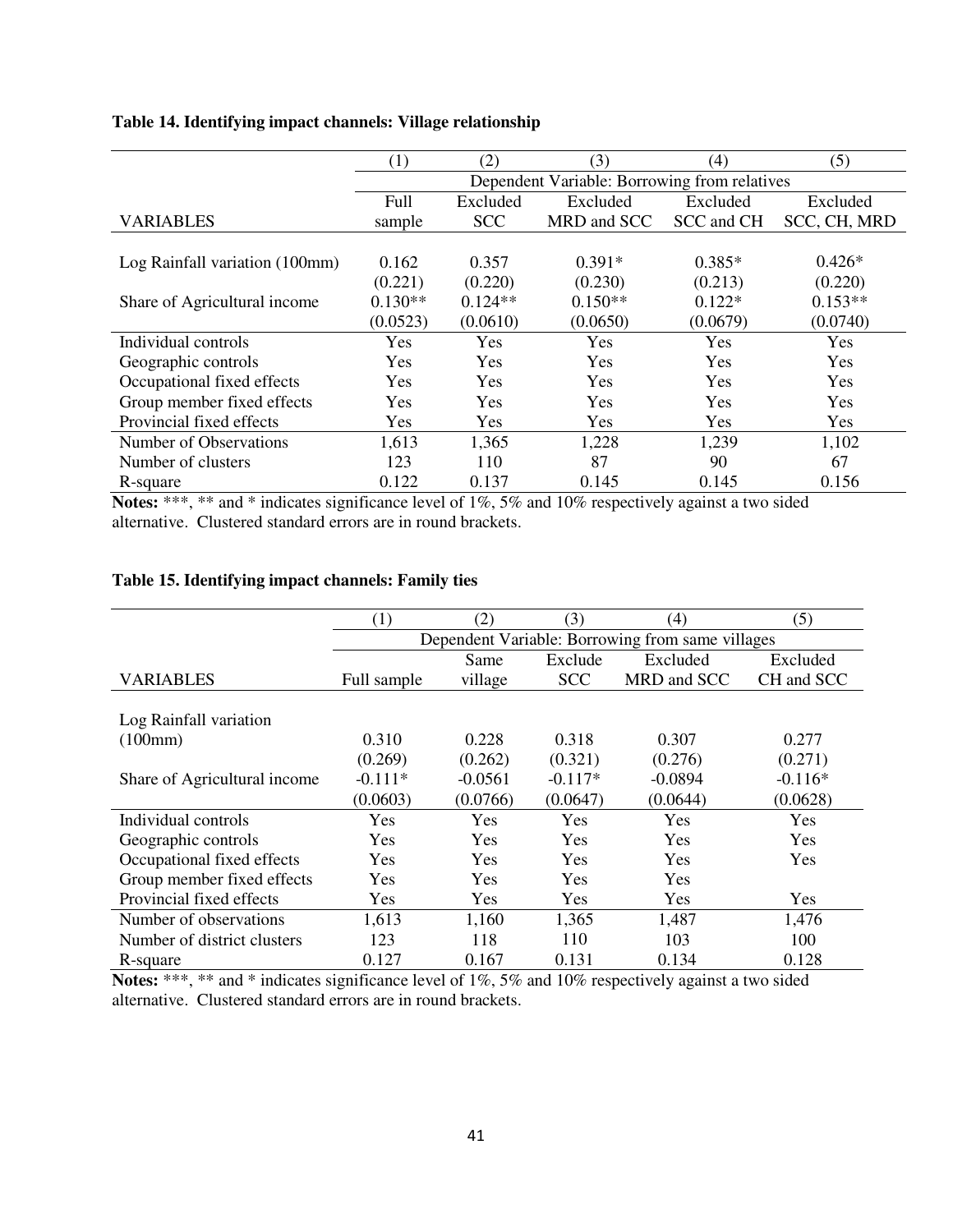|                             | (1)                    | (2)             | (3)          | (4)                       |
|-----------------------------|------------------------|-----------------|--------------|---------------------------|
|                             | Trust                  | Careful dealing |              | Careful dealing           |
| <b>VARIABLES</b>            | people                 | with people     | Trust people | with people               |
|                             | Log Rainfall variation |                 |              | Log Temperature variation |
|                             |                        |                 |              |                           |
| Climate variation           | $0.206*$               | $-0.818**$      | $0.05***$    | $-0.136***$               |
|                             | (0.115)                | (0.33)          | (0.02)       | (0.044)                   |
| Share of Agricultural       |                        |                 |              |                           |
| income                      | $0.051**$              | 0.041           | $0.055*$     | 0.03                      |
|                             | (0.03)                 | (0.043)         | (0.03)       | (0.04)                    |
| Share of non-agricultural   |                        |                 |              |                           |
| income                      | $-0.05$                | $0.126*$        | $-0.04$      | 0.105                     |
|                             | (0.036)                | (0.07)          | (0.036)      | (0.07)                    |
| Individual controls         | Yes                    | Yes             | Yes          | Yes                       |
| Geographic controls         | Yes                    | Yes             | Yes          | Yes                       |
| Group member fixed effects  | Yes                    | Yes             | Yes          | Yes                       |
| Occupational fixed effects  | Yes                    | Yes             | Yes          | Yes                       |
| Provincial fixed effects    | Yes                    | Yes             | Yes          | Yes                       |
| Number of observations      | 1,738                  | 1,431           | 1,738        | 1,431                     |
| Number of district clusters | 123                    | 120             | 123          | 120                       |
| R-squared                   | 0.171                  | 0.297           | 0.174        | 0.296                     |

# **Table 16. Identifying impact channels: Agricultural incomes**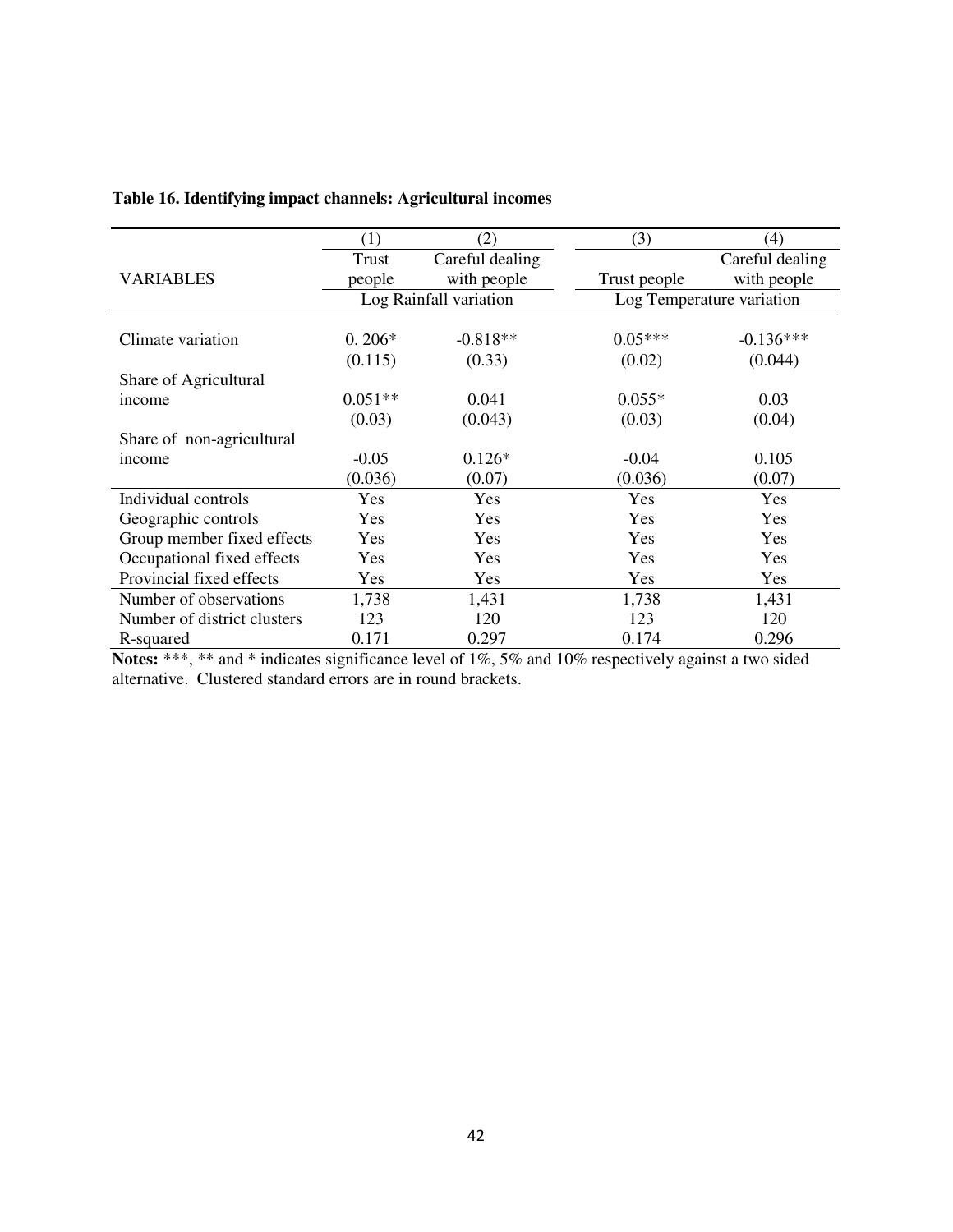# **Appendix II**

|                            | (1)        | (2)                | (3)          | (4)                   |
|----------------------------|------------|--------------------|--------------|-----------------------|
|                            | Trust      | Careful dealing    |              | Careful dealing       |
| <b>VARIABLES</b>           | people     | with people        | Trust people | with people           |
|                            |            | Rainfall variation |              | Temperature variation |
|                            |            |                    |              |                       |
| Climate variation          | 0.00118    | $-0.00467**$       | $0.0230***$  | $-0.0550***$          |
|                            | (0.000728) | (0.00218)          | (0.00703)    | (0.0170)              |
| Individual controls        | Yes        | <b>Yes</b>         | Yes          | <b>Yes</b>            |
| Geographic controls        | <b>Yes</b> | <b>Yes</b>         | Yes          | <b>Yes</b>            |
| Group member fixed effects | <b>Yes</b> | <b>Yes</b>         | Yes          | <b>Yes</b>            |
| Occupational fixed effects | Yes        | Yes                | Yes          | Yes                   |
| Provincial fixed effects   | <b>Yes</b> | Yes                | Yes          | Yes                   |
| Number of Observations     | 1,738      | 1,431              | 1,738        | 1,431                 |
| Number of clusters         | 123        | 120                | 123          | 120                   |
| Pseudo R-squared           | 0.166      | 0.171              | 0.290        | 0.294                 |

## **1. Social Trust and Climate variation. Rainfall and Temperature regression**

**Notes:** \*\*\*, \*\* and \* indicates significance level of 1%, 5% and 10% respectively against a two sided alternative. Clustered standard errors are in round brackets.

## **2. Social Trust and Climate variation. Logistic regression**

|                            |            | (2)                    | (3)          | (4)                       |
|----------------------------|------------|------------------------|--------------|---------------------------|
|                            | Trust      | Careful dealing        |              | Careful dealing           |
| <b>VARIABLES</b>           | people     | with people            | Trust people | with people               |
|                            |            | Log Rainfall variation |              | Log Temperature variation |
|                            |            |                        |              |                           |
| Climate variation          | 3.284      | $-5.89***$             | $1.29***$    | $-1.023***$               |
|                            | (2.603)    | (2.227)                | (0.48)       | (0.305)                   |
| Individual controls        | Yes        | Yes                    | Yes          | Yes                       |
| Geographic controls        | <b>Yes</b> | Yes                    | Yes          | Yes                       |
| Group member fixed effects | Yes        | <b>Yes</b>             | Yes          | Yes                       |
| Provincial fixed effects   | <b>Yes</b> | Yes                    | Yes          | Yes                       |
| Number of Observations     | 1,659      | 1,424                  | 1,659        | 1,424                     |
| Number of clusters         | 123        | 120                    | 123          | 120                       |
| Pseudo R-squared           | 0.146      | 0.237                  | 0.160        | 0.236                     |